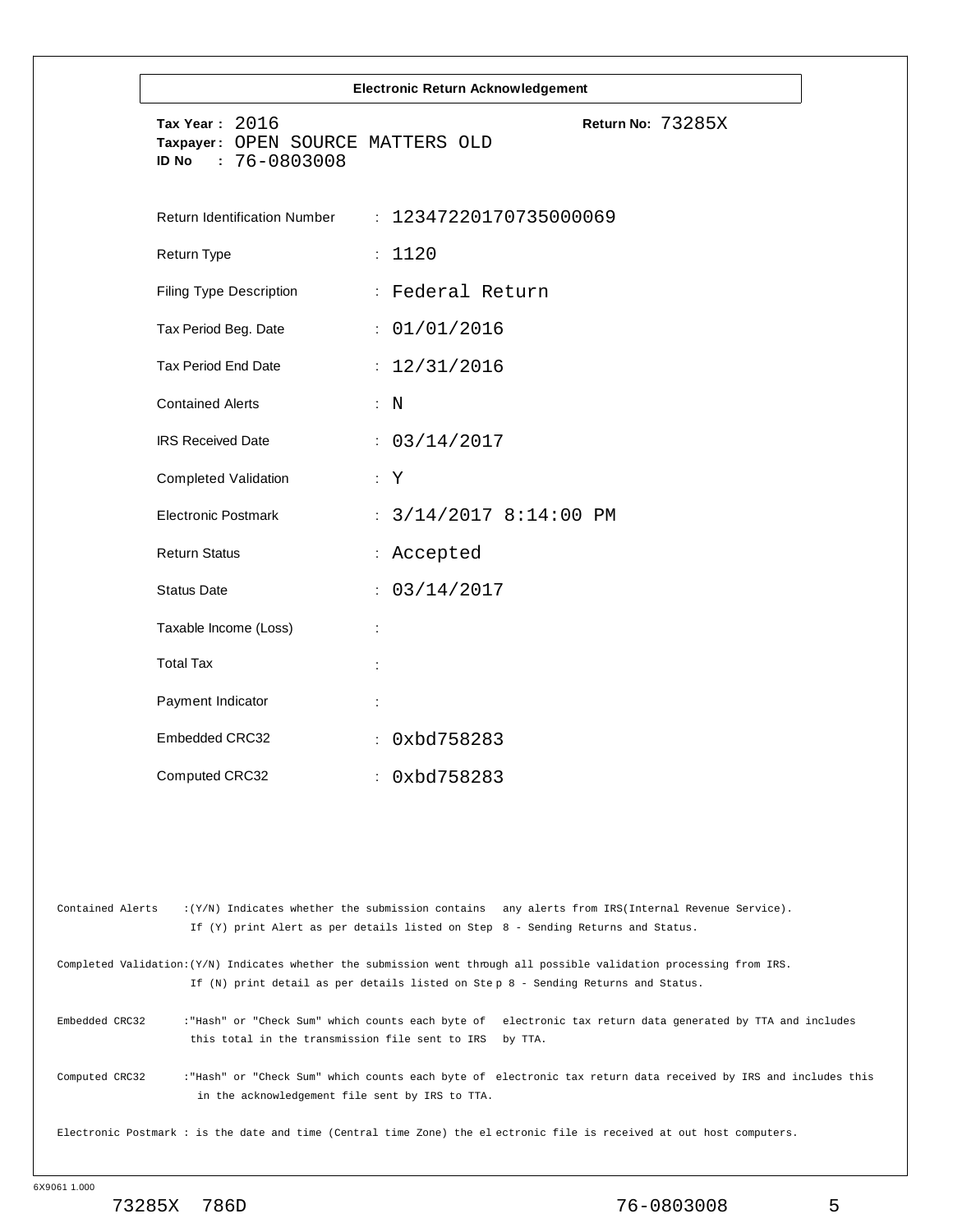| Form                         |                 |                                                |                                          |              |                                                                                      | For calendar year 2016 or tax year beginning                                                                                                                                                                                   |                  | <b>U.S. Corporation Income Tax Return</b><br><b>1999</b> contract to the sense of the sense of the sense of the sense of the sense of the sense of the sense of the                                                               |                |                     | OMB No. 1545-0123                                                 |
|------------------------------|-----------------|------------------------------------------------|------------------------------------------|--------------|--------------------------------------------------------------------------------------|--------------------------------------------------------------------------------------------------------------------------------------------------------------------------------------------------------------------------------|------------------|-----------------------------------------------------------------------------------------------------------------------------------------------------------------------------------------------------------------------------------|----------------|---------------------|-------------------------------------------------------------------|
|                              |                 | Internal Revenue Service                       | Department of the Treasury               |              |                                                                                      |                                                                                                                                                                                                                                |                  | Information about Form 1120 and its separate instructions is at www.irs.gov/form1120.                                                                                                                                             |                |                     | 16                                                                |
|                              | A Check if:     |                                                |                                          |              | Name                                                                                 |                                                                                                                                                                                                                                |                  |                                                                                                                                                                                                                                   |                |                     | <b>B Employer identification number</b>                           |
|                              |                 | 1a Consolidated return<br>(attach Form 851)    |                                          |              |                                                                                      | OPEN SOURCE MATTERS OLD                                                                                                                                                                                                        |                  |                                                                                                                                                                                                                                   |                |                     | 76-0803008                                                        |
|                              |                 | <b>b</b> Life/nonlife consoli-<br>dated return |                                          | <b>TYPE</b>  |                                                                                      | Number, street, and room or suite no. If a P.O. box, see instructions.                                                                                                                                                         |                  |                                                                                                                                                                                                                                   |                | C Date incorporated |                                                                   |
|                              |                 | 2 Personal holding co.                         |                                          | <b>OR</b>    |                                                                                      | PO BOX 4668 #88354                                                                                                                                                                                                             |                  |                                                                                                                                                                                                                                   |                |                     | 01/01/2005                                                        |
|                              |                 | (attach Sch. PH)<br>3 Personal service         |                                          | <b>PRINT</b> |                                                                                      | City or town, state, or province, country, and ZIP or foreign postal code                                                                                                                                                      |                  |                                                                                                                                                                                                                                   |                |                     | D Total assets (see instructions)                                 |
|                              |                 | COrp. (see instructions)                       |                                          |              |                                                                                      | NEW YORK, NY 10163-4668                                                                                                                                                                                                        |                  |                                                                                                                                                                                                                                   |                | \$                  | 442, 426.                                                         |
|                              |                 | 4 Schedule M-3<br>attached and the state       |                                          | E Check if:  | (1)                                                                                  | Initial return<br>(2)                                                                                                                                                                                                          | Final return (3) | Name change (4)                                                                                                                                                                                                                   |                | Address change      |                                                                   |
|                              |                 |                                                |                                          |              |                                                                                      |                                                                                                                                                                                                                                | 1a               | 435,143.                                                                                                                                                                                                                          |                |                     |                                                                   |
|                              |                 |                                                |                                          |              |                                                                                      |                                                                                                                                                                                                                                |                  |                                                                                                                                                                                                                                   |                |                     |                                                                   |
|                              | c               |                                                |                                          |              |                                                                                      |                                                                                                                                                                                                                                |                  |                                                                                                                                                                                                                                   | 1c             |                     | 435,143.                                                          |
|                              | $\mathbf{2}$    |                                                |                                          |              |                                                                                      |                                                                                                                                                                                                                                |                  |                                                                                                                                                                                                                                   | $\overline{2}$ |                     |                                                                   |
|                              | 3               |                                                |                                          |              |                                                                                      |                                                                                                                                                                                                                                |                  |                                                                                                                                                                                                                                   | 3              |                     | 435,143.                                                          |
|                              | 4               |                                                |                                          |              |                                                                                      |                                                                                                                                                                                                                                |                  |                                                                                                                                                                                                                                   | 4              |                     |                                                                   |
| Income                       | 5               |                                                |                                          |              |                                                                                      |                                                                                                                                                                                                                                |                  |                                                                                                                                                                                                                                   | 5              |                     | 518.                                                              |
|                              |                 |                                                |                                          |              |                                                                                      |                                                                                                                                                                                                                                |                  |                                                                                                                                                                                                                                   | 6              |                     |                                                                   |
|                              | 6<br>7          |                                                |                                          |              |                                                                                      |                                                                                                                                                                                                                                |                  |                                                                                                                                                                                                                                   | $\overline{7}$ |                     |                                                                   |
|                              |                 |                                                |                                          |              |                                                                                      |                                                                                                                                                                                                                                |                  | Capital gain net income (attach Schedule D (Form 1120)).                                                                                                                                                                          | 8              |                     |                                                                   |
|                              | 8               |                                                |                                          |              |                                                                                      |                                                                                                                                                                                                                                |                  | Net gain or (loss) from Form 4797, Part II, line 17 (attach Form 4797)                                                                                                                                                            | 9              |                     |                                                                   |
|                              | 9               |                                                |                                          |              |                                                                                      |                                                                                                                                                                                                                                |                  |                                                                                                                                                                                                                                   | 10             |                     |                                                                   |
|                              | 10<br>11        |                                                |                                          |              |                                                                                      |                                                                                                                                                                                                                                |                  |                                                                                                                                                                                                                                   | 11             |                     |                                                                   |
|                              |                 |                                                |                                          |              |                                                                                      |                                                                                                                                                                                                                                |                  |                                                                                                                                                                                                                                   |                |                     | 435,661.                                                          |
|                              | 12              |                                                |                                          |              |                                                                                      |                                                                                                                                                                                                                                |                  |                                                                                                                                                                                                                                   | 12             |                     |                                                                   |
| deductions.)                 | 13              |                                                |                                          |              |                                                                                      |                                                                                                                                                                                                                                |                  |                                                                                                                                                                                                                                   | 13             |                     |                                                                   |
|                              | 14              |                                                |                                          |              |                                                                                      | Repairs and maintenance enterpreteration of the contract of the contract of the contract of the contract of the contract of the contract of the contract of the contract of the contract of the contract of the contract of th |                  |                                                                                                                                                                                                                                   | 14             |                     |                                                                   |
|                              | 15              |                                                |                                          |              |                                                                                      |                                                                                                                                                                                                                                |                  |                                                                                                                                                                                                                                   | 15             |                     |                                                                   |
| $\overline{\bf{5}}$          | 16              |                                                |                                          |              |                                                                                      |                                                                                                                                                                                                                                |                  |                                                                                                                                                                                                                                   | 16             |                     |                                                                   |
|                              | 17              |                                                |                                          |              |                                                                                      |                                                                                                                                                                                                                                |                  |                                                                                                                                                                                                                                   | 17             |                     | 4,792.                                                            |
|                              | 18              |                                                |                                          |              |                                                                                      |                                                                                                                                                                                                                                |                  |                                                                                                                                                                                                                                   | 18             |                     |                                                                   |
| for limitations              | 19              |                                                |                                          |              |                                                                                      |                                                                                                                                                                                                                                |                  |                                                                                                                                                                                                                                   | 19             |                     |                                                                   |
|                              | 20              |                                                |                                          |              |                                                                                      |                                                                                                                                                                                                                                |                  | Depreciation from Form 4562 not claimed on Form 1125-A or elsewhere on return (attach Form 4562)                                                                                                                                  | 20             |                     | 1,851.                                                            |
|                              | 21              |                                                |                                          |              |                                                                                      |                                                                                                                                                                                                                                |                  |                                                                                                                                                                                                                                   | 21             |                     |                                                                   |
| instructions                 | 22              |                                                |                                          |              |                                                                                      |                                                                                                                                                                                                                                |                  |                                                                                                                                                                                                                                   | 22             |                     | 8,642.                                                            |
|                              | 23              |                                                |                                          |              |                                                                                      |                                                                                                                                                                                                                                |                  |                                                                                                                                                                                                                                   | 23             |                     |                                                                   |
|                              | 24              |                                                |                                          |              |                                                                                      |                                                                                                                                                                                                                                |                  |                                                                                                                                                                                                                                   | 24             |                     |                                                                   |
| Ф                            | 25              |                                                |                                          |              |                                                                                      |                                                                                                                                                                                                                                |                  |                                                                                                                                                                                                                                   | 25             |                     |                                                                   |
|                              | 26              |                                                |                                          |              |                                                                                      | Other deductions (attach statement) See. Statement. 2.                                                                                                                                                                         |                  |                                                                                                                                                                                                                                   | 26             |                     | 394,344.                                                          |
|                              | 27              |                                                |                                          |              |                                                                                      |                                                                                                                                                                                                                                |                  |                                                                                                                                                                                                                                   | 27             |                     | 409,629.                                                          |
|                              | 28              |                                                |                                          |              |                                                                                      |                                                                                                                                                                                                                                |                  | Taxable income before net operating loss deduction and special deductions. Subtract line 27 from line 11                                                                                                                          | 28             |                     | 26,032.                                                           |
| Deductions (Se               |                 |                                                |                                          |              |                                                                                      | 29 a Net operating loss deduction (see instructions) entitled and net result of the set of the set of the set of the set of the set of the set of the set of the set of the set of the set of the set of the set of the set of | 29a              | 26,032.                                                                                                                                                                                                                           |                | Stmt 3              |                                                                   |
|                              |                 |                                                |                                          |              |                                                                                      | <b>b</b> Special deductions (Schedule C, line 20)                                                                                                                                                                              | 29b              |                                                                                                                                                                                                                                   |                |                     |                                                                   |
|                              |                 |                                                |                                          |              |                                                                                      |                                                                                                                                                                                                                                |                  |                                                                                                                                                                                                                                   | 29c            |                     | 26,032.                                                           |
|                              | 30              |                                                |                                          |              |                                                                                      |                                                                                                                                                                                                                                |                  |                                                                                                                                                                                                                                   | 30             |                     |                                                                   |
|                              | 31              |                                                |                                          |              |                                                                                      |                                                                                                                                                                                                                                |                  |                                                                                                                                                                                                                                   | 31             |                     |                                                                   |
|                              | 32              |                                                |                                          |              |                                                                                      | Total payments and refundable credits (Schedule J, Part II, line 21)<br>Total payments and refundable credits (Schedule J, Part II, line 21)                                                                                   |                  |                                                                                                                                                                                                                                   | 32             |                     | 20,000.                                                           |
| Tax, Refundable Credits, and | 33              |                                                |                                          |              |                                                                                      | Estimated tax penalty. See instructions. Check if Form 2220 is attached ▶                                                                                                                                                      |                  |                                                                                                                                                                                                                                   | 33             |                     |                                                                   |
|                              | 34              |                                                |                                          |              |                                                                                      |                                                                                                                                                                                                                                |                  | <b>Amount owed.</b> If line 32 is smaller than the total of lines 31 and 33, enter amount owed <b></b>                                                                                                                            | 34             |                     |                                                                   |
|                              | 35              |                                                |                                          |              |                                                                                      | <b>Overpayment.</b> If line 32 is larger than the total of lines 31 and 33, enter amount overpaid                                                                                                                              |                  |                                                                                                                                                                                                                                   | 35             |                     | 20,000.                                                           |
|                              | 36              |                                                |                                          |              |                                                                                      | Enter amount from line 35 you want: Credited to 2017 estimated tax                                                                                                                                                             |                  | Refunded $\blacktriangleright$                                                                                                                                                                                                    | 36             |                     | 20,000.                                                           |
|                              |                 |                                                |                                          |              |                                                                                      |                                                                                                                                                                                                                                |                  | Under penalties of perjury, I declare that I have examined this return, including accompanying schedules and statements, and to the best of my knowledge and belief, it is true, correct,<br>and complete. Declaration of prepare |                |                     |                                                                   |
|                              | Sign            |                                                |                                          |              |                                                                                      |                                                                                                                                                                                                                                |                  |                                                                                                                                                                                                                                   |                |                     |                                                                   |
|                              | Here            |                                                |                                          |              |                                                                                      | 03/14/2017                                                                                                                                                                                                                     |                  | TREASURER                                                                                                                                                                                                                         |                |                     | May the IRS discuss this return<br>with the preparer shown below? |
|                              |                 |                                                | Signature                                |              | MIKE DEMOPOULOS                                                                      | Date                                                                                                                                                                                                                           | <b>Title</b>     |                                                                                                                                                                                                                                   |                | See instructions.   | <b>Y</b> Yes<br>Nd                                                |
|                              |                 |                                                | of officer<br>Print/Type preparer's name |              |                                                                                      | Preparer's signature                                                                                                                                                                                                           |                  | Date                                                                                                                                                                                                                              | Check $ X $    | <b>PTIN</b><br>if   |                                                                   |
|                              | Paid            |                                                | DANIELLE HLATKY                          |              |                                                                                      |                                                                                                                                                                                                                                |                  | 03/14/2017                                                                                                                                                                                                                        |                | self-employed       | <u>P01403210</u>                                                  |
|                              | Preparer        |                                                | Firm's name                              |              |                                                                                      | PIPIA COHEN HLATKY LLC                                                                                                                                                                                                         |                  |                                                                                                                                                                                                                                   |                |                     | Firm's EIN $\triangleright$ 26-4268100                            |
|                              | <b>Use Only</b> |                                                |                                          |              | Firm's address > 195 KOSCIUSZKO ST                                                   |                                                                                                                                                                                                                                |                  |                                                                                                                                                                                                                                   | Phone no.      |                     |                                                                   |
|                              |                 |                                                |                                          |              |                                                                                      |                                                                                                                                                                                                                                |                  |                                                                                                                                                                                                                                   |                |                     |                                                                   |
|                              |                 |                                                |                                          |              | BROOKLYN, NY 11216<br>For Paperwork Reduction Act Notice, see separate instructions. |                                                                                                                                                                                                                                |                  |                                                                                                                                                                                                                                   |                | 347-425-9397        | Form 1120 (2016)                                                  |
|                              |                 |                                                |                                          |              |                                                                                      |                                                                                                                                                                                                                                |                  |                                                                                                                                                                                                                                   |                |                     |                                                                   |

| JSA         |  |
|-------------|--|
| 6C11102.000 |  |
|             |  |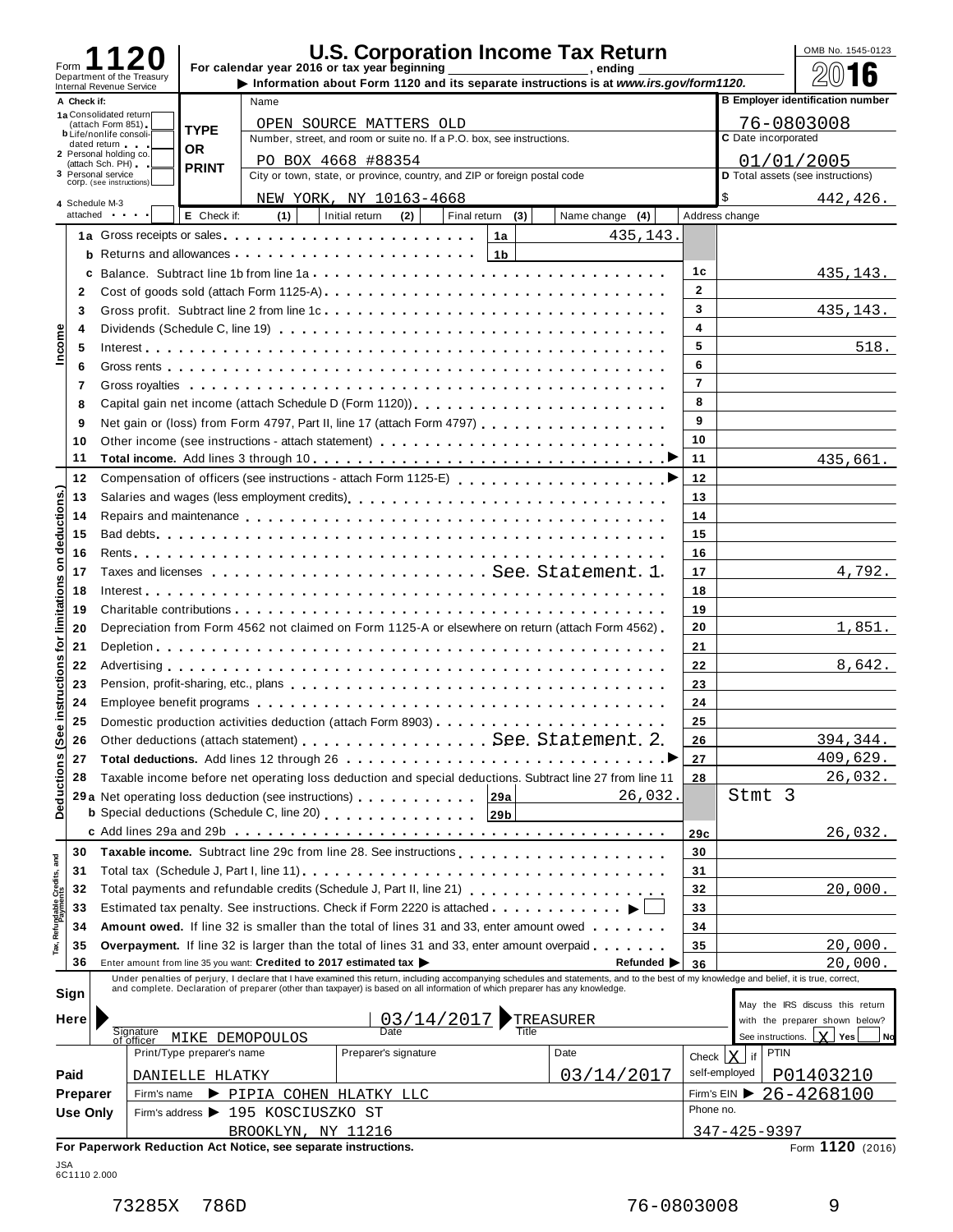#### OPEN SOURCE MATTERS OLD<br>Form 1120 (2016) Page **2** OPEN SOURCE MATTERS OLD

|              | <b>Schedule C</b><br><b>Dividends and Special Deductions (see instructions)</b>                                  | (a) Dividends<br>received | (b) $%$           | (c) Special deductions<br>$(a) \times (b)$ |
|--------------|------------------------------------------------------------------------------------------------------------------|---------------------------|-------------------|--------------------------------------------|
|              | Dividends from less-than-20%-owned domestic corporations (other than debt-                                       |                           | 70                |                                            |
| $\mathbf{2}$ | Dividends from 20%-or-more-owned domestic corporations (other than debt-                                         |                           |                   |                                            |
|              | financed stock) enterpreteration in the enterpreteration of the enterpreteration of the enterpreteration of the  |                           | 80                |                                            |
| 3            | Dividends on debt-financed stock of domestic and foreign corporations                                            |                           | see<br>nstruction |                                            |
|              |                                                                                                                  |                           |                   |                                            |
| 4            | Dividends on certain preferred stock of less-than-20%-owned public utilities                                     |                           | 42                |                                            |
| 5            | Dividends on certain preferred stock of 20%-or-more-owned public utilities                                       |                           | 48                |                                            |
| 6            | Dividends from less-than-20%-owned foreign corporations and certain FSCs                                         |                           | 70                |                                            |
| 7            | Dividends from 20%-or-more-owned foreign corporations and certain FSCs                                           |                           | 80                |                                            |
| 8            | Dividends from wholly owned foreign subsidiaries                                                                 |                           | 100               |                                            |
|              |                                                                                                                  |                           |                   |                                            |
| 9            |                                                                                                                  |                           |                   |                                            |
| 10           | Dividends from domestic corporations received by a small business investment                                     |                           | 100               |                                            |
|              | company operating under the Small Business Investment Act of 1958                                                |                           |                   |                                            |
| 11           |                                                                                                                  |                           | 100               |                                            |
| 12           |                                                                                                                  |                           | 100               |                                            |
| 13           | Dividends from foreign corporations not included on line 3, 6, 7, 8, 11, or 12                                   |                           |                   |                                            |
|              | 14 Income from controlled foreign corporations under subpart F (attach Form(s) 5471)                             |                           |                   |                                            |
| 15           | Foreign dividend gross-up enterpainment resources and resources and resources resources                          |                           |                   |                                            |
|              | 16 IC-DISC and former DISC dividends not included on line 1, 2, or 3                                             |                           |                   |                                            |
|              |                                                                                                                  |                           |                   |                                            |
| 18           | Deduction for dividends paid on certain preferred stock of public utilities                                      |                           |                   |                                            |
|              | 19 Total dividends. Add lines 1 through 17. Enter here and on page 1, line 4 I                                   |                           |                   |                                            |
|              | 20 Total special deductions. Add lines 9, 10, 11, 12, and 18. Enter here and on page 1, line 29b entitled to the |                           |                   |                                            |
|              |                                                                                                                  |                           |                   |                                            |

Form **1120** (2016)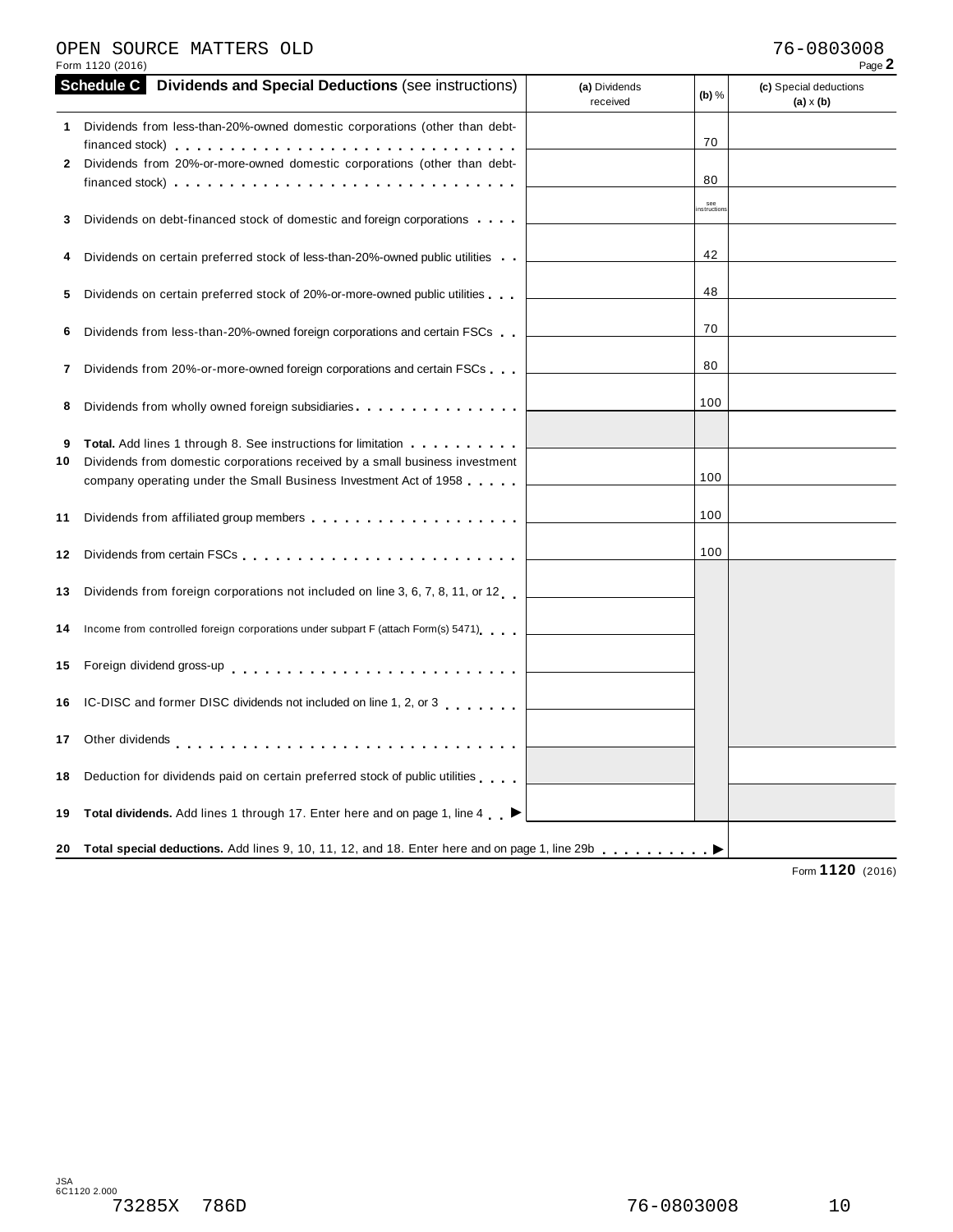|    | Form 1120 (2016)                                                                                                                                                                                                                     |                             |                         |         | Page 3                    |
|----|--------------------------------------------------------------------------------------------------------------------------------------------------------------------------------------------------------------------------------------|-----------------------------|-------------------------|---------|---------------------------|
|    | Schedule J<br>Tax Computation and Payment (see instructions)                                                                                                                                                                         |                             |                         |         |                           |
|    | <b>Part I-Tax Computation</b>                                                                                                                                                                                                        |                             |                         |         |                           |
| 1  | Check if the corporation is a member of a controlled group (attach Schedule O (Form 1120)). See instructions                                                                                                                         | ▶                           |                         |         |                           |
| 2  |                                                                                                                                                                                                                                      | ▶                           | $\mathbf{2}$            |         |                           |
| 3  |                                                                                                                                                                                                                                      |                             | 3                       |         |                           |
| 4  |                                                                                                                                                                                                                                      |                             | 4                       |         |                           |
|    | 5а                                                                                                                                                                                                                                   |                             |                         |         |                           |
| b  | Credit from Form 8834 (see instructions) example and the control of the control of the control of the control of the control of the control of the control of the control of the control of the control of the control of the<br>5b  |                             |                         |         |                           |
| C  | General business credit (attach Form 3800) [19] [19] Contract Denis Report Seneral Denis Report Seneral Denis R<br>5c                                                                                                                |                             |                         |         |                           |
|    | d Credit for prior year minimum tax (attach Form 8827)<br>5d                                                                                                                                                                         |                             |                         |         |                           |
| е  | Bond credits from Form 8912 extension of the state of the state of the state of the state of the state of the state of the state of the state of the state of the state of the state of the state of the state of the state of<br>5e |                             |                         |         |                           |
| 6  |                                                                                                                                                                                                                                      |                             | 6                       |         |                           |
| 7  |                                                                                                                                                                                                                                      |                             | $\overline{\mathbf{r}}$ |         |                           |
| 8  |                                                                                                                                                                                                                                      |                             | 8                       |         |                           |
|    | 9a Recapture of investment credit (attach Form 4255)<br>9а                                                                                                                                                                           |                             |                         |         |                           |
|    | <b>b</b> Recapture of low-income housing credit (attach Form 8611)<br>9b                                                                                                                                                             |                             |                         |         |                           |
|    | c Interest due under the look-back method - completed long-term contracts                                                                                                                                                            |                             |                         |         |                           |
|    | 9с                                                                                                                                                                                                                                   |                             |                         |         |                           |
|    | <b>d</b> Interest due under the look-back method - income forecast method (attach                                                                                                                                                    |                             |                         |         |                           |
|    | 9d                                                                                                                                                                                                                                   |                             |                         |         |                           |
|    | e Alternative tax on qualifying shipping activities (attach Form 8902)<br>9е                                                                                                                                                         |                             |                         |         |                           |
| f  | 9f                                                                                                                                                                                                                                   |                             |                         |         |                           |
| 10 |                                                                                                                                                                                                                                      |                             | 10                      |         |                           |
| 11 |                                                                                                                                                                                                                                      |                             | 11                      |         |                           |
|    | <b>Part II-Payments and Refundable Credits</b>                                                                                                                                                                                       |                             |                         |         |                           |
| 12 | <u> 1989 - Johann Barn, mars ann an t-Amhain Aonaichte ann an t-Aonaichte ann an t-Aonaichte ann an t-Aonaichte a</u>                                                                                                                |                             | 12                      |         |                           |
| 13 |                                                                                                                                                                                                                                      |                             | 13                      | 20,000. |                           |
| 14 |                                                                                                                                                                                                                                      |                             | 14                      |         |                           |
| 15 |                                                                                                                                                                                                                                      |                             | 15                      | 20,000. |                           |
| 16 |                                                                                                                                                                                                                                      |                             | 16                      |         |                           |
| 17 |                                                                                                                                                                                                                                      |                             | 17                      |         |                           |
| 18 |                                                                                                                                                                                                                                      |                             | 18                      | 20,000. |                           |
| 19 | Refundable credits from:                                                                                                                                                                                                             |                             |                         |         |                           |
|    | 19a                                                                                                                                                                                                                                  |                             |                         |         |                           |
|    | 19 <sub>b</sub>                                                                                                                                                                                                                      |                             |                         |         |                           |
|    | c Form 8827, line 8c<br>19c                                                                                                                                                                                                          |                             |                         |         |                           |
|    | d Other (attach statement - see instructions).<br>19d                                                                                                                                                                                |                             |                         |         |                           |
| 20 |                                                                                                                                                                                                                                      |                             | 20                      |         |                           |
| 21 | Total payments and credits. Add lines 18 and 20. Enter here and on page 1, line 32                                                                                                                                                   |                             | 21                      | 20,000. |                           |
|    | <b>Schedule K</b><br><b>Other Information</b> (see instructions)                                                                                                                                                                     |                             |                         |         |                           |
|    |                                                                                                                                                                                                                                      |                             |                         |         | Yes No                    |
| 1  | $\mathbf b$ $\mathbf X$ Accrual<br>Check accounting method: $a$<br>Cash<br>c                                                                                                                                                         | Other (specify) Designation |                         |         |                           |
| 2  | See the instructions and enter the:                                                                                                                                                                                                  |                             |                         |         |                           |
| а  | Business activity code no. $\blacktriangleright$ $\underline{\hspace{0.2cm}511130}$                                                                                                                                                  |                             |                         |         |                           |
| b  | Business activity > WEB BASED SOFTWARE M                                                                                                                                                                                             |                             |                         |         |                           |
| c  | Product or service ▶ SOFTWARE RESOURCES                                                                                                                                                                                              |                             |                         |         |                           |
| 3  |                                                                                                                                                                                                                                      |                             |                         |         | $\overline{\text{X}}$     |
|    |                                                                                                                                                                                                                                      |                             |                         |         |                           |
|    |                                                                                                                                                                                                                                      |                             |                         |         |                           |
| 4  | At the end of the tax year:                                                                                                                                                                                                          |                             |                         |         |                           |
| a  | Did any foreign or domestic corporation, partnership (including any entity treated as a partnership), trust, or tax-exempt                                                                                                           |                             |                         |         |                           |
|    | organization own directly 20% or more, or own, directly or indirectly, 50% or more of the total voting power of all classes of the                                                                                                   |                             |                         |         |                           |
|    |                                                                                                                                                                                                                                      |                             |                         |         | $\overline{X}$            |
|    | b Did any individual or estate own directly 20% or more, or own, directly or indirectly, 50% or more of the total voting power of all                                                                                                |                             |                         |         |                           |
|    | classes of the corporation's stock entitled to vote? If "Yes," complete Part II of Schedule G (Form 1120) (attach Schedule G).                                                                                                       |                             |                         |         | $\boldsymbol{\mathrm{X}}$ |

Form **1120** (2016)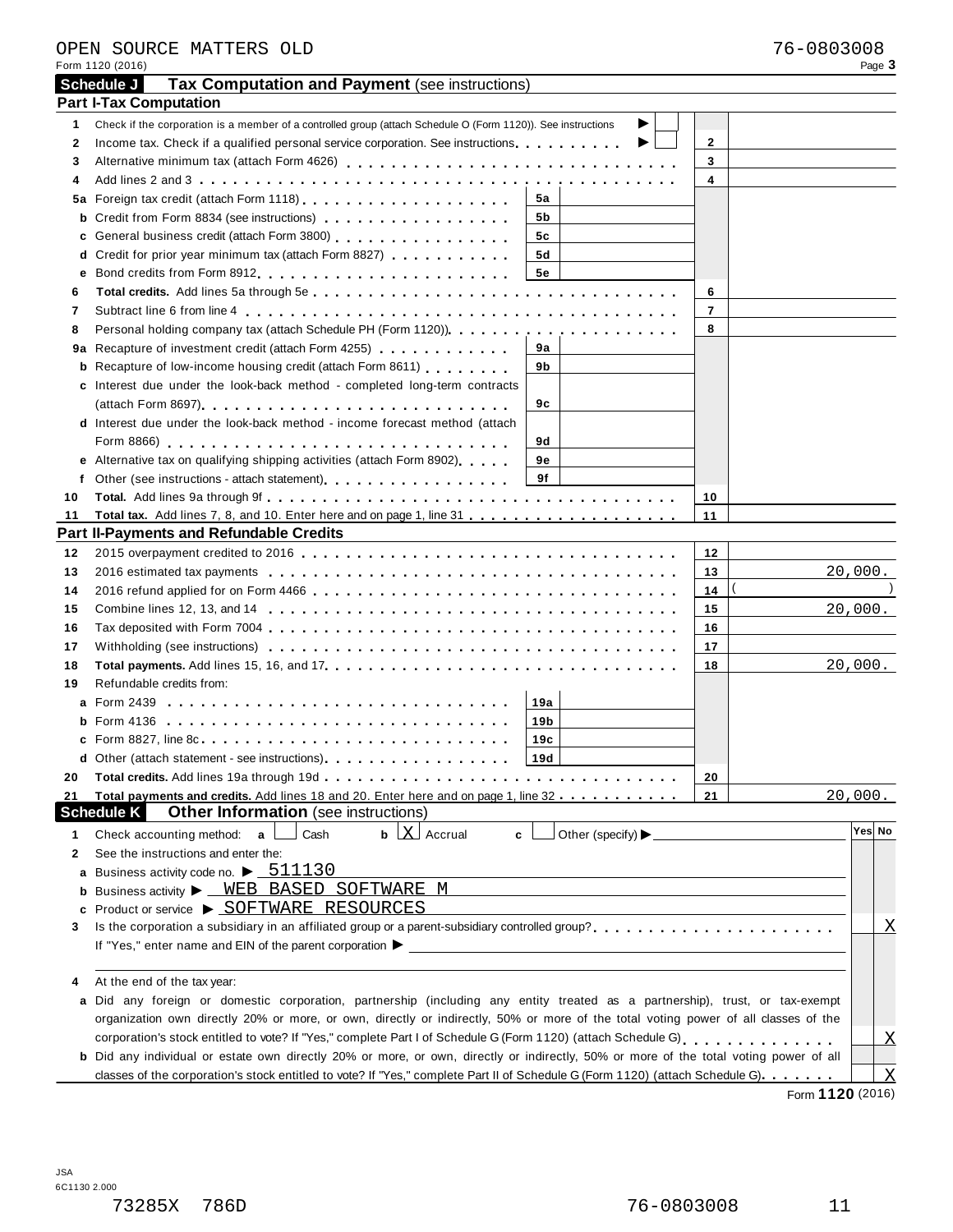| 5 At the end of the tax year, did the corporation:<br>a Own directly 20% or more, or own, directly or indirectly, 50% or more of the total voting power of all classes of stock entitled to vote of<br>any foreign or domestic corporation not included on Form 851, Affiliations Schedule? For rules of constructive ownership, see instructions.<br>If "Yes," complete (i) through (iv) below.<br>(iv) Percentage<br>(ii) Employer<br>(iii) Country of<br>Owned in Voting<br>(i) Name of Corporation<br><b>Identification Number</b><br>Incorporation<br>(if any)<br>Stock<br>b Own directly an interest of 20% or more, or own, directly or indirectly, an interest of 50% or more in any foreign or domestic partnership<br>(including an entity treated as a partnership) or in the beneficial interest of a trust? For rules of constructive ownership, see instructions.<br>If "Yes," complete (i) through (iv) below.<br>(iv) Maximum<br>(ii) Employer<br>(iii) Country of<br><b>Identification Number</b><br>Percentage Owned in<br>(i) Name of Entity<br>Organization<br>Profit, Loss, or Capital<br>(if any)<br>During this tax year, did the corporation pay dividends (other than stock dividends and distributions in exchange for stock) in<br>6<br>excess of the corporation's current and accumulated earnings and profits? See sections 301 and 316<br>If "Yes," file Form 5452, Corporate Report of Nondividend Distributions.<br>If this is a consolidated return, answer here for the parent corporation and on Form 851 for each subsidiary.<br>At any time during the tax year, did one foreign person own, directly or indirectly, at least 25% of (a) the total voting power of all<br>7<br>classes of the corporation's stock entitled to vote or (b) the total value of all classes of the corporation's stock?<br>For rules of attribution, see section 318. If "Yes," enter:<br>(c) The corporation may have to file Form 5472, Information Return of a 25% Foreign-Owned U.S. Corporation or a Foreign<br>Corporation Engaged in a U.S. Trade or Business. Enter the number of Forms 5472 attached $\blacktriangleright$<br>If checked, the corporation may have to file Form 8281, Information Return for Publicly Offered Original Issue Discount Instruments.<br>Enter the amount of tax-exempt interest received or accrued during the tax year $\triangleright$ \$<br>Enter the number of shareholders at the end of the tax year (if 100 or fewer) $\blacktriangleright$<br>If the corporation has an NOL for the tax year and is electing to forego the carryback period, check here<br>If the corporation is filing a consolidated return, the statement required by Regulations section 1.1502-21(b)(3) must be attached<br>or the election won't be valid.<br>Enter the available NOL carryover from prior tax years (don't reduce it by any deduction on line 29a.) $\blacktriangleright$ \$ 82,346.<br>Are the corporation's total receipts (page 1, line 1a, plus lines 4 through 10) for the tax year and its total assets at the end of the<br>If "Yes," the corporation isn't required to complete Schedules L, M-1, and M-2. Instead, enter the total amount of cash distributions and<br>the book value of property distributions (other than cash) made during the tax year $\triangleright$ \$<br>14<br>If "Yes," complete and attach Schedule UTP.<br>During this tax year, did the corporation have an 80% or more change in ownership, including a change due to redemption of its<br>16<br>During or subsequent to this tax year, but before the filing of this return, did the corporation dispose of more than 65% (by value)<br>17<br>Did the corporation receive assets in a section 351 transfer in which any of the transferred assets had a fair market basis or fair<br>18<br>During the corporation's tax year, did the corporation make any payments that would require it to file Forms 1042 and 1042-S<br>19<br>under chapter 3 (sections 1441 through 1464) or chapter 4 (sections 1471 through 1474) of the Code?<br><b>JSA</b><br>Form 1120 (2016)<br>6C1135 2.000 |                           | <b>Schedule K</b><br><b>Other Information</b> (continued from page 3) |  | <b>Yes</b> | No                                |
|-----------------------------------------------------------------------------------------------------------------------------------------------------------------------------------------------------------------------------------------------------------------------------------------------------------------------------------------------------------------------------------------------------------------------------------------------------------------------------------------------------------------------------------------------------------------------------------------------------------------------------------------------------------------------------------------------------------------------------------------------------------------------------------------------------------------------------------------------------------------------------------------------------------------------------------------------------------------------------------------------------------------------------------------------------------------------------------------------------------------------------------------------------------------------------------------------------------------------------------------------------------------------------------------------------------------------------------------------------------------------------------------------------------------------------------------------------------------------------------------------------------------------------------------------------------------------------------------------------------------------------------------------------------------------------------------------------------------------------------------------------------------------------------------------------------------------------------------------------------------------------------------------------------------------------------------------------------------------------------------------------------------------------------------------------------------------------------------------------------------------------------------------------------------------------------------------------------------------------------------------------------------------------------------------------------------------------------------------------------------------------------------------------------------------------------------------------------------------------------------------------------------------------------------------------------------------------------------------------------------------------------------------------------------------------------------------------------------------------------------------------------------------------------------------------------------------------------------------------------------------------------------------------------------------------------------------------------------------------------------------------------------------------------------------------------------------------------------------------------------------------------------------------------------------------------------------------------------------------------------------------------------------------------------------------------------------------------------------------------------------------------------------------------------------------------------------------------------------------------------------------------------------------------------------------------------------------------------------------------------------------------------------------------------------------------------------------------------------------------------------------------------------------------------------------------------------------------------------------------------------------------------------------------------------------------------------------------------------------------------------------------------------------------------------------------------------------------------------------------------------------------------|---------------------------|-----------------------------------------------------------------------|--|------------|-----------------------------------|
|                                                                                                                                                                                                                                                                                                                                                                                                                                                                                                                                                                                                                                                                                                                                                                                                                                                                                                                                                                                                                                                                                                                                                                                                                                                                                                                                                                                                                                                                                                                                                                                                                                                                                                                                                                                                                                                                                                                                                                                                                                                                                                                                                                                                                                                                                                                                                                                                                                                                                                                                                                                                                                                                                                                                                                                                                                                                                                                                                                                                                                                                                                                                                                                                                                                                                                                                                                                                                                                                                                                                                                                                                                                                                                                                                                                                                                                                                                                                                                                                                                                                                                                                         |                           |                                                                       |  |            |                                   |
|                                                                                                                                                                                                                                                                                                                                                                                                                                                                                                                                                                                                                                                                                                                                                                                                                                                                                                                                                                                                                                                                                                                                                                                                                                                                                                                                                                                                                                                                                                                                                                                                                                                                                                                                                                                                                                                                                                                                                                                                                                                                                                                                                                                                                                                                                                                                                                                                                                                                                                                                                                                                                                                                                                                                                                                                                                                                                                                                                                                                                                                                                                                                                                                                                                                                                                                                                                                                                                                                                                                                                                                                                                                                                                                                                                                                                                                                                                                                                                                                                                                                                                                                         |                           |                                                                       |  |            | X.                                |
|                                                                                                                                                                                                                                                                                                                                                                                                                                                                                                                                                                                                                                                                                                                                                                                                                                                                                                                                                                                                                                                                                                                                                                                                                                                                                                                                                                                                                                                                                                                                                                                                                                                                                                                                                                                                                                                                                                                                                                                                                                                                                                                                                                                                                                                                                                                                                                                                                                                                                                                                                                                                                                                                                                                                                                                                                                                                                                                                                                                                                                                                                                                                                                                                                                                                                                                                                                                                                                                                                                                                                                                                                                                                                                                                                                                                                                                                                                                                                                                                                                                                                                                                         |                           |                                                                       |  |            |                                   |
|                                                                                                                                                                                                                                                                                                                                                                                                                                                                                                                                                                                                                                                                                                                                                                                                                                                                                                                                                                                                                                                                                                                                                                                                                                                                                                                                                                                                                                                                                                                                                                                                                                                                                                                                                                                                                                                                                                                                                                                                                                                                                                                                                                                                                                                                                                                                                                                                                                                                                                                                                                                                                                                                                                                                                                                                                                                                                                                                                                                                                                                                                                                                                                                                                                                                                                                                                                                                                                                                                                                                                                                                                                                                                                                                                                                                                                                                                                                                                                                                                                                                                                                                         |                           |                                                                       |  |            |                                   |
|                                                                                                                                                                                                                                                                                                                                                                                                                                                                                                                                                                                                                                                                                                                                                                                                                                                                                                                                                                                                                                                                                                                                                                                                                                                                                                                                                                                                                                                                                                                                                                                                                                                                                                                                                                                                                                                                                                                                                                                                                                                                                                                                                                                                                                                                                                                                                                                                                                                                                                                                                                                                                                                                                                                                                                                                                                                                                                                                                                                                                                                                                                                                                                                                                                                                                                                                                                                                                                                                                                                                                                                                                                                                                                                                                                                                                                                                                                                                                                                                                                                                                                                                         |                           |                                                                       |  |            |                                   |
|                                                                                                                                                                                                                                                                                                                                                                                                                                                                                                                                                                                                                                                                                                                                                                                                                                                                                                                                                                                                                                                                                                                                                                                                                                                                                                                                                                                                                                                                                                                                                                                                                                                                                                                                                                                                                                                                                                                                                                                                                                                                                                                                                                                                                                                                                                                                                                                                                                                                                                                                                                                                                                                                                                                                                                                                                                                                                                                                                                                                                                                                                                                                                                                                                                                                                                                                                                                                                                                                                                                                                                                                                                                                                                                                                                                                                                                                                                                                                                                                                                                                                                                                         |                           |                                                                       |  |            | <u>X</u>                          |
|                                                                                                                                                                                                                                                                                                                                                                                                                                                                                                                                                                                                                                                                                                                                                                                                                                                                                                                                                                                                                                                                                                                                                                                                                                                                                                                                                                                                                                                                                                                                                                                                                                                                                                                                                                                                                                                                                                                                                                                                                                                                                                                                                                                                                                                                                                                                                                                                                                                                                                                                                                                                                                                                                                                                                                                                                                                                                                                                                                                                                                                                                                                                                                                                                                                                                                                                                                                                                                                                                                                                                                                                                                                                                                                                                                                                                                                                                                                                                                                                                                                                                                                                         |                           |                                                                       |  |            |                                   |
|                                                                                                                                                                                                                                                                                                                                                                                                                                                                                                                                                                                                                                                                                                                                                                                                                                                                                                                                                                                                                                                                                                                                                                                                                                                                                                                                                                                                                                                                                                                                                                                                                                                                                                                                                                                                                                                                                                                                                                                                                                                                                                                                                                                                                                                                                                                                                                                                                                                                                                                                                                                                                                                                                                                                                                                                                                                                                                                                                                                                                                                                                                                                                                                                                                                                                                                                                                                                                                                                                                                                                                                                                                                                                                                                                                                                                                                                                                                                                                                                                                                                                                                                         |                           |                                                                       |  |            |                                   |
|                                                                                                                                                                                                                                                                                                                                                                                                                                                                                                                                                                                                                                                                                                                                                                                                                                                                                                                                                                                                                                                                                                                                                                                                                                                                                                                                                                                                                                                                                                                                                                                                                                                                                                                                                                                                                                                                                                                                                                                                                                                                                                                                                                                                                                                                                                                                                                                                                                                                                                                                                                                                                                                                                                                                                                                                                                                                                                                                                                                                                                                                                                                                                                                                                                                                                                                                                                                                                                                                                                                                                                                                                                                                                                                                                                                                                                                                                                                                                                                                                                                                                                                                         |                           |                                                                       |  |            |                                   |
|                                                                                                                                                                                                                                                                                                                                                                                                                                                                                                                                                                                                                                                                                                                                                                                                                                                                                                                                                                                                                                                                                                                                                                                                                                                                                                                                                                                                                                                                                                                                                                                                                                                                                                                                                                                                                                                                                                                                                                                                                                                                                                                                                                                                                                                                                                                                                                                                                                                                                                                                                                                                                                                                                                                                                                                                                                                                                                                                                                                                                                                                                                                                                                                                                                                                                                                                                                                                                                                                                                                                                                                                                                                                                                                                                                                                                                                                                                                                                                                                                                                                                                                                         |                           |                                                                       |  |            |                                   |
|                                                                                                                                                                                                                                                                                                                                                                                                                                                                                                                                                                                                                                                                                                                                                                                                                                                                                                                                                                                                                                                                                                                                                                                                                                                                                                                                                                                                                                                                                                                                                                                                                                                                                                                                                                                                                                                                                                                                                                                                                                                                                                                                                                                                                                                                                                                                                                                                                                                                                                                                                                                                                                                                                                                                                                                                                                                                                                                                                                                                                                                                                                                                                                                                                                                                                                                                                                                                                                                                                                                                                                                                                                                                                                                                                                                                                                                                                                                                                                                                                                                                                                                                         |                           |                                                                       |  |            |                                   |
|                                                                                                                                                                                                                                                                                                                                                                                                                                                                                                                                                                                                                                                                                                                                                                                                                                                                                                                                                                                                                                                                                                                                                                                                                                                                                                                                                                                                                                                                                                                                                                                                                                                                                                                                                                                                                                                                                                                                                                                                                                                                                                                                                                                                                                                                                                                                                                                                                                                                                                                                                                                                                                                                                                                                                                                                                                                                                                                                                                                                                                                                                                                                                                                                                                                                                                                                                                                                                                                                                                                                                                                                                                                                                                                                                                                                                                                                                                                                                                                                                                                                                                                                         |                           |                                                                       |  |            | X                                 |
|                                                                                                                                                                                                                                                                                                                                                                                                                                                                                                                                                                                                                                                                                                                                                                                                                                                                                                                                                                                                                                                                                                                                                                                                                                                                                                                                                                                                                                                                                                                                                                                                                                                                                                                                                                                                                                                                                                                                                                                                                                                                                                                                                                                                                                                                                                                                                                                                                                                                                                                                                                                                                                                                                                                                                                                                                                                                                                                                                                                                                                                                                                                                                                                                                                                                                                                                                                                                                                                                                                                                                                                                                                                                                                                                                                                                                                                                                                                                                                                                                                                                                                                                         |                           |                                                                       |  |            |                                   |
|                                                                                                                                                                                                                                                                                                                                                                                                                                                                                                                                                                                                                                                                                                                                                                                                                                                                                                                                                                                                                                                                                                                                                                                                                                                                                                                                                                                                                                                                                                                                                                                                                                                                                                                                                                                                                                                                                                                                                                                                                                                                                                                                                                                                                                                                                                                                                                                                                                                                                                                                                                                                                                                                                                                                                                                                                                                                                                                                                                                                                                                                                                                                                                                                                                                                                                                                                                                                                                                                                                                                                                                                                                                                                                                                                                                                                                                                                                                                                                                                                                                                                                                                         |                           |                                                                       |  |            |                                   |
|                                                                                                                                                                                                                                                                                                                                                                                                                                                                                                                                                                                                                                                                                                                                                                                                                                                                                                                                                                                                                                                                                                                                                                                                                                                                                                                                                                                                                                                                                                                                                                                                                                                                                                                                                                                                                                                                                                                                                                                                                                                                                                                                                                                                                                                                                                                                                                                                                                                                                                                                                                                                                                                                                                                                                                                                                                                                                                                                                                                                                                                                                                                                                                                                                                                                                                                                                                                                                                                                                                                                                                                                                                                                                                                                                                                                                                                                                                                                                                                                                                                                                                                                         |                           |                                                                       |  |            | X                                 |
|                                                                                                                                                                                                                                                                                                                                                                                                                                                                                                                                                                                                                                                                                                                                                                                                                                                                                                                                                                                                                                                                                                                                                                                                                                                                                                                                                                                                                                                                                                                                                                                                                                                                                                                                                                                                                                                                                                                                                                                                                                                                                                                                                                                                                                                                                                                                                                                                                                                                                                                                                                                                                                                                                                                                                                                                                                                                                                                                                                                                                                                                                                                                                                                                                                                                                                                                                                                                                                                                                                                                                                                                                                                                                                                                                                                                                                                                                                                                                                                                                                                                                                                                         |                           |                                                                       |  |            |                                   |
|                                                                                                                                                                                                                                                                                                                                                                                                                                                                                                                                                                                                                                                                                                                                                                                                                                                                                                                                                                                                                                                                                                                                                                                                                                                                                                                                                                                                                                                                                                                                                                                                                                                                                                                                                                                                                                                                                                                                                                                                                                                                                                                                                                                                                                                                                                                                                                                                                                                                                                                                                                                                                                                                                                                                                                                                                                                                                                                                                                                                                                                                                                                                                                                                                                                                                                                                                                                                                                                                                                                                                                                                                                                                                                                                                                                                                                                                                                                                                                                                                                                                                                                                         |                           |                                                                       |  |            |                                   |
|                                                                                                                                                                                                                                                                                                                                                                                                                                                                                                                                                                                                                                                                                                                                                                                                                                                                                                                                                                                                                                                                                                                                                                                                                                                                                                                                                                                                                                                                                                                                                                                                                                                                                                                                                                                                                                                                                                                                                                                                                                                                                                                                                                                                                                                                                                                                                                                                                                                                                                                                                                                                                                                                                                                                                                                                                                                                                                                                                                                                                                                                                                                                                                                                                                                                                                                                                                                                                                                                                                                                                                                                                                                                                                                                                                                                                                                                                                                                                                                                                                                                                                                                         |                           |                                                                       |  |            |                                   |
|                                                                                                                                                                                                                                                                                                                                                                                                                                                                                                                                                                                                                                                                                                                                                                                                                                                                                                                                                                                                                                                                                                                                                                                                                                                                                                                                                                                                                                                                                                                                                                                                                                                                                                                                                                                                                                                                                                                                                                                                                                                                                                                                                                                                                                                                                                                                                                                                                                                                                                                                                                                                                                                                                                                                                                                                                                                                                                                                                                                                                                                                                                                                                                                                                                                                                                                                                                                                                                                                                                                                                                                                                                                                                                                                                                                                                                                                                                                                                                                                                                                                                                                                         |                           |                                                                       |  |            |                                   |
|                                                                                                                                                                                                                                                                                                                                                                                                                                                                                                                                                                                                                                                                                                                                                                                                                                                                                                                                                                                                                                                                                                                                                                                                                                                                                                                                                                                                                                                                                                                                                                                                                                                                                                                                                                                                                                                                                                                                                                                                                                                                                                                                                                                                                                                                                                                                                                                                                                                                                                                                                                                                                                                                                                                                                                                                                                                                                                                                                                                                                                                                                                                                                                                                                                                                                                                                                                                                                                                                                                                                                                                                                                                                                                                                                                                                                                                                                                                                                                                                                                                                                                                                         |                           |                                                                       |  |            |                                   |
|                                                                                                                                                                                                                                                                                                                                                                                                                                                                                                                                                                                                                                                                                                                                                                                                                                                                                                                                                                                                                                                                                                                                                                                                                                                                                                                                                                                                                                                                                                                                                                                                                                                                                                                                                                                                                                                                                                                                                                                                                                                                                                                                                                                                                                                                                                                                                                                                                                                                                                                                                                                                                                                                                                                                                                                                                                                                                                                                                                                                                                                                                                                                                                                                                                                                                                                                                                                                                                                                                                                                                                                                                                                                                                                                                                                                                                                                                                                                                                                                                                                                                                                                         | 8                         |                                                                       |  |            |                                   |
|                                                                                                                                                                                                                                                                                                                                                                                                                                                                                                                                                                                                                                                                                                                                                                                                                                                                                                                                                                                                                                                                                                                                                                                                                                                                                                                                                                                                                                                                                                                                                                                                                                                                                                                                                                                                                                                                                                                                                                                                                                                                                                                                                                                                                                                                                                                                                                                                                                                                                                                                                                                                                                                                                                                                                                                                                                                                                                                                                                                                                                                                                                                                                                                                                                                                                                                                                                                                                                                                                                                                                                                                                                                                                                                                                                                                                                                                                                                                                                                                                                                                                                                                         |                           |                                                                       |  |            |                                   |
|                                                                                                                                                                                                                                                                                                                                                                                                                                                                                                                                                                                                                                                                                                                                                                                                                                                                                                                                                                                                                                                                                                                                                                                                                                                                                                                                                                                                                                                                                                                                                                                                                                                                                                                                                                                                                                                                                                                                                                                                                                                                                                                                                                                                                                                                                                                                                                                                                                                                                                                                                                                                                                                                                                                                                                                                                                                                                                                                                                                                                                                                                                                                                                                                                                                                                                                                                                                                                                                                                                                                                                                                                                                                                                                                                                                                                                                                                                                                                                                                                                                                                                                                         |                           |                                                                       |  |            |                                   |
|                                                                                                                                                                                                                                                                                                                                                                                                                                                                                                                                                                                                                                                                                                                                                                                                                                                                                                                                                                                                                                                                                                                                                                                                                                                                                                                                                                                                                                                                                                                                                                                                                                                                                                                                                                                                                                                                                                                                                                                                                                                                                                                                                                                                                                                                                                                                                                                                                                                                                                                                                                                                                                                                                                                                                                                                                                                                                                                                                                                                                                                                                                                                                                                                                                                                                                                                                                                                                                                                                                                                                                                                                                                                                                                                                                                                                                                                                                                                                                                                                                                                                                                                         |                           |                                                                       |  |            |                                   |
|                                                                                                                                                                                                                                                                                                                                                                                                                                                                                                                                                                                                                                                                                                                                                                                                                                                                                                                                                                                                                                                                                                                                                                                                                                                                                                                                                                                                                                                                                                                                                                                                                                                                                                                                                                                                                                                                                                                                                                                                                                                                                                                                                                                                                                                                                                                                                                                                                                                                                                                                                                                                                                                                                                                                                                                                                                                                                                                                                                                                                                                                                                                                                                                                                                                                                                                                                                                                                                                                                                                                                                                                                                                                                                                                                                                                                                                                                                                                                                                                                                                                                                                                         |                           |                                                                       |  |            |                                   |
|                                                                                                                                                                                                                                                                                                                                                                                                                                                                                                                                                                                                                                                                                                                                                                                                                                                                                                                                                                                                                                                                                                                                                                                                                                                                                                                                                                                                                                                                                                                                                                                                                                                                                                                                                                                                                                                                                                                                                                                                                                                                                                                                                                                                                                                                                                                                                                                                                                                                                                                                                                                                                                                                                                                                                                                                                                                                                                                                                                                                                                                                                                                                                                                                                                                                                                                                                                                                                                                                                                                                                                                                                                                                                                                                                                                                                                                                                                                                                                                                                                                                                                                                         |                           |                                                                       |  |            |                                   |
|                                                                                                                                                                                                                                                                                                                                                                                                                                                                                                                                                                                                                                                                                                                                                                                                                                                                                                                                                                                                                                                                                                                                                                                                                                                                                                                                                                                                                                                                                                                                                                                                                                                                                                                                                                                                                                                                                                                                                                                                                                                                                                                                                                                                                                                                                                                                                                                                                                                                                                                                                                                                                                                                                                                                                                                                                                                                                                                                                                                                                                                                                                                                                                                                                                                                                                                                                                                                                                                                                                                                                                                                                                                                                                                                                                                                                                                                                                                                                                                                                                                                                                                                         | 9<br>10<br>11<br>12<br>13 |                                                                       |  |            |                                   |
|                                                                                                                                                                                                                                                                                                                                                                                                                                                                                                                                                                                                                                                                                                                                                                                                                                                                                                                                                                                                                                                                                                                                                                                                                                                                                                                                                                                                                                                                                                                                                                                                                                                                                                                                                                                                                                                                                                                                                                                                                                                                                                                                                                                                                                                                                                                                                                                                                                                                                                                                                                                                                                                                                                                                                                                                                                                                                                                                                                                                                                                                                                                                                                                                                                                                                                                                                                                                                                                                                                                                                                                                                                                                                                                                                                                                                                                                                                                                                                                                                                                                                                                                         |                           |                                                                       |  |            |                                   |
|                                                                                                                                                                                                                                                                                                                                                                                                                                                                                                                                                                                                                                                                                                                                                                                                                                                                                                                                                                                                                                                                                                                                                                                                                                                                                                                                                                                                                                                                                                                                                                                                                                                                                                                                                                                                                                                                                                                                                                                                                                                                                                                                                                                                                                                                                                                                                                                                                                                                                                                                                                                                                                                                                                                                                                                                                                                                                                                                                                                                                                                                                                                                                                                                                                                                                                                                                                                                                                                                                                                                                                                                                                                                                                                                                                                                                                                                                                                                                                                                                                                                                                                                         |                           |                                                                       |  |            |                                   |
|                                                                                                                                                                                                                                                                                                                                                                                                                                                                                                                                                                                                                                                                                                                                                                                                                                                                                                                                                                                                                                                                                                                                                                                                                                                                                                                                                                                                                                                                                                                                                                                                                                                                                                                                                                                                                                                                                                                                                                                                                                                                                                                                                                                                                                                                                                                                                                                                                                                                                                                                                                                                                                                                                                                                                                                                                                                                                                                                                                                                                                                                                                                                                                                                                                                                                                                                                                                                                                                                                                                                                                                                                                                                                                                                                                                                                                                                                                                                                                                                                                                                                                                                         |                           |                                                                       |  |            |                                   |
|                                                                                                                                                                                                                                                                                                                                                                                                                                                                                                                                                                                                                                                                                                                                                                                                                                                                                                                                                                                                                                                                                                                                                                                                                                                                                                                                                                                                                                                                                                                                                                                                                                                                                                                                                                                                                                                                                                                                                                                                                                                                                                                                                                                                                                                                                                                                                                                                                                                                                                                                                                                                                                                                                                                                                                                                                                                                                                                                                                                                                                                                                                                                                                                                                                                                                                                                                                                                                                                                                                                                                                                                                                                                                                                                                                                                                                                                                                                                                                                                                                                                                                                                         |                           |                                                                       |  |            |                                   |
|                                                                                                                                                                                                                                                                                                                                                                                                                                                                                                                                                                                                                                                                                                                                                                                                                                                                                                                                                                                                                                                                                                                                                                                                                                                                                                                                                                                                                                                                                                                                                                                                                                                                                                                                                                                                                                                                                                                                                                                                                                                                                                                                                                                                                                                                                                                                                                                                                                                                                                                                                                                                                                                                                                                                                                                                                                                                                                                                                                                                                                                                                                                                                                                                                                                                                                                                                                                                                                                                                                                                                                                                                                                                                                                                                                                                                                                                                                                                                                                                                                                                                                                                         |                           |                                                                       |  |            |                                   |
|                                                                                                                                                                                                                                                                                                                                                                                                                                                                                                                                                                                                                                                                                                                                                                                                                                                                                                                                                                                                                                                                                                                                                                                                                                                                                                                                                                                                                                                                                                                                                                                                                                                                                                                                                                                                                                                                                                                                                                                                                                                                                                                                                                                                                                                                                                                                                                                                                                                                                                                                                                                                                                                                                                                                                                                                                                                                                                                                                                                                                                                                                                                                                                                                                                                                                                                                                                                                                                                                                                                                                                                                                                                                                                                                                                                                                                                                                                                                                                                                                                                                                                                                         |                           |                                                                       |  |            |                                   |
|                                                                                                                                                                                                                                                                                                                                                                                                                                                                                                                                                                                                                                                                                                                                                                                                                                                                                                                                                                                                                                                                                                                                                                                                                                                                                                                                                                                                                                                                                                                                                                                                                                                                                                                                                                                                                                                                                                                                                                                                                                                                                                                                                                                                                                                                                                                                                                                                                                                                                                                                                                                                                                                                                                                                                                                                                                                                                                                                                                                                                                                                                                                                                                                                                                                                                                                                                                                                                                                                                                                                                                                                                                                                                                                                                                                                                                                                                                                                                                                                                                                                                                                                         |                           |                                                                       |  |            |                                   |
|                                                                                                                                                                                                                                                                                                                                                                                                                                                                                                                                                                                                                                                                                                                                                                                                                                                                                                                                                                                                                                                                                                                                                                                                                                                                                                                                                                                                                                                                                                                                                                                                                                                                                                                                                                                                                                                                                                                                                                                                                                                                                                                                                                                                                                                                                                                                                                                                                                                                                                                                                                                                                                                                                                                                                                                                                                                                                                                                                                                                                                                                                                                                                                                                                                                                                                                                                                                                                                                                                                                                                                                                                                                                                                                                                                                                                                                                                                                                                                                                                                                                                                                                         |                           |                                                                       |  |            |                                   |
|                                                                                                                                                                                                                                                                                                                                                                                                                                                                                                                                                                                                                                                                                                                                                                                                                                                                                                                                                                                                                                                                                                                                                                                                                                                                                                                                                                                                                                                                                                                                                                                                                                                                                                                                                                                                                                                                                                                                                                                                                                                                                                                                                                                                                                                                                                                                                                                                                                                                                                                                                                                                                                                                                                                                                                                                                                                                                                                                                                                                                                                                                                                                                                                                                                                                                                                                                                                                                                                                                                                                                                                                                                                                                                                                                                                                                                                                                                                                                                                                                                                                                                                                         |                           |                                                                       |  |            |                                   |
|                                                                                                                                                                                                                                                                                                                                                                                                                                                                                                                                                                                                                                                                                                                                                                                                                                                                                                                                                                                                                                                                                                                                                                                                                                                                                                                                                                                                                                                                                                                                                                                                                                                                                                                                                                                                                                                                                                                                                                                                                                                                                                                                                                                                                                                                                                                                                                                                                                                                                                                                                                                                                                                                                                                                                                                                                                                                                                                                                                                                                                                                                                                                                                                                                                                                                                                                                                                                                                                                                                                                                                                                                                                                                                                                                                                                                                                                                                                                                                                                                                                                                                                                         |                           |                                                                       |  |            | Χ<br>X<br>X<br>X<br><b>X</b><br>Χ |
|                                                                                                                                                                                                                                                                                                                                                                                                                                                                                                                                                                                                                                                                                                                                                                                                                                                                                                                                                                                                                                                                                                                                                                                                                                                                                                                                                                                                                                                                                                                                                                                                                                                                                                                                                                                                                                                                                                                                                                                                                                                                                                                                                                                                                                                                                                                                                                                                                                                                                                                                                                                                                                                                                                                                                                                                                                                                                                                                                                                                                                                                                                                                                                                                                                                                                                                                                                                                                                                                                                                                                                                                                                                                                                                                                                                                                                                                                                                                                                                                                                                                                                                                         |                           |                                                                       |  |            | $\mathbf{X}$                      |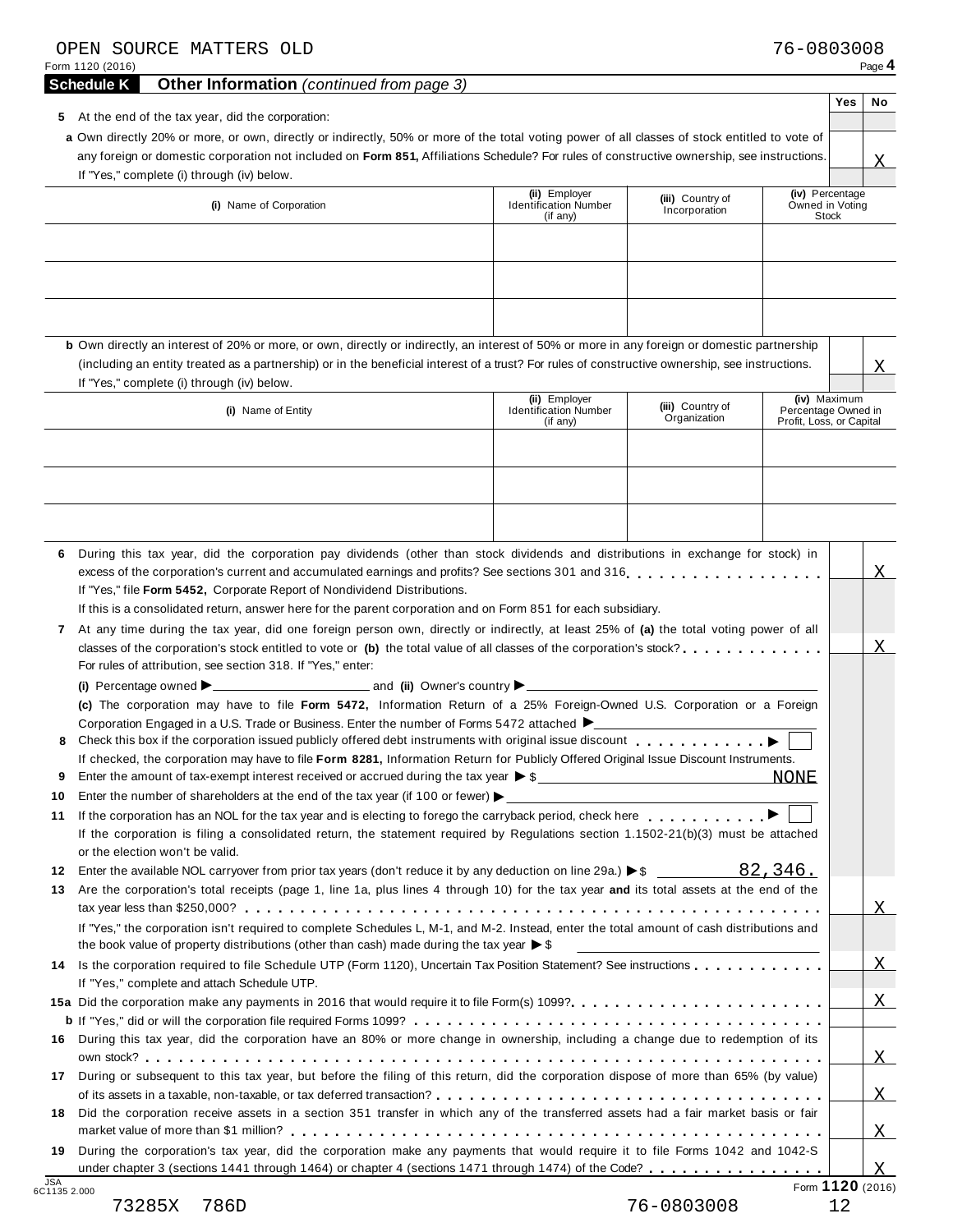## OPEN SOURCE MATTERS OLD<br>Form 1120 (2016) Page 5

|              | Form 1120 (2016)                                                                                                                                                                                                                                                            |                                                                                      |                        |                                                                              | Page 5                                                          |
|--------------|-----------------------------------------------------------------------------------------------------------------------------------------------------------------------------------------------------------------------------------------------------------------------------|--------------------------------------------------------------------------------------|------------------------|------------------------------------------------------------------------------|-----------------------------------------------------------------|
|              | <b>Schedule L</b><br><b>Balance Sheets per Books</b>                                                                                                                                                                                                                        | Beginning of tax year                                                                |                        | End of tax year                                                              |                                                                 |
|              | <b>Assets</b>                                                                                                                                                                                                                                                               | (a)                                                                                  | (b)                    | (c)                                                                          | (d)                                                             |
| 1.           |                                                                                                                                                                                                                                                                             |                                                                                      | 434,749.               |                                                                              | 381, 455.                                                       |
|              | 2a Trade notes and accounts receivable                                                                                                                                                                                                                                      | 1,400.                                                                               |                        |                                                                              |                                                                 |
|              | <b>b</b> Less allowance for bad debts                                                                                                                                                                                                                                       |                                                                                      | 1,400.                 |                                                                              |                                                                 |
| 3.           | Inventories and the contract of the contract of the contract of the contract of the contract of the contract of the contract of the contract of the contract of the contract of the contract of the contract of the contract o                                              |                                                                                      |                        |                                                                              |                                                                 |
| 4            | U.S. government obligations                                                                                                                                                                                                                                                 |                                                                                      |                        |                                                                              |                                                                 |
| 5.           | Tax-exempt securities (see instructions)                                                                                                                                                                                                                                    |                                                                                      |                        |                                                                              |                                                                 |
| 6            | Other current assets (attach statement)                                                                                                                                                                                                                                     | Stmt 4                                                                               |                        |                                                                              | 25,626.                                                         |
| 7            | Loans to shareholders <b>that the state of the state of the state of the state of the state of the state of the state of the state of the state of the state of the state of the state of the state of the state of the state of</b>                                        |                                                                                      |                        |                                                                              |                                                                 |
| 8            | Mortgage and real estate loans                                                                                                                                                                                                                                              |                                                                                      |                        |                                                                              |                                                                 |
| 9            | Other investments (attach statement)                                                                                                                                                                                                                                        |                                                                                      |                        |                                                                              |                                                                 |
|              | <b>10a</b> Buildings and other depreciable assets                                                                                                                                                                                                                           | 7,422.                                                                               |                        | 44, 432.                                                                     |                                                                 |
|              | <b>b</b> Less accumulated depreciation                                                                                                                                                                                                                                      | $7,236.$ )                                                                           | 186.                   | $9,087.$ )                                                                   | 35, 345.                                                        |
|              | 11 a Depletable assets                                                                                                                                                                                                                                                      |                                                                                      |                        |                                                                              |                                                                 |
|              | <b>b</b> Less accumulated depletion                                                                                                                                                                                                                                         |                                                                                      |                        |                                                                              |                                                                 |
|              | 12 Land (net of any amortization)                                                                                                                                                                                                                                           |                                                                                      |                        |                                                                              |                                                                 |
|              | 13a Intangible assets (amortizable only)                                                                                                                                                                                                                                    |                                                                                      |                        |                                                                              |                                                                 |
|              | <b>b</b> Less accumulated amortization                                                                                                                                                                                                                                      |                                                                                      |                        |                                                                              |                                                                 |
| 14           | Other assets (attach statement)                                                                                                                                                                                                                                             |                                                                                      |                        |                                                                              |                                                                 |
| 15           | Total assets <u>.</u>                                                                                                                                                                                                                                                       |                                                                                      | 436,335.               |                                                                              | 442,426.                                                        |
|              | <b>Liabilities and Shareholders' Equity</b>                                                                                                                                                                                                                                 |                                                                                      |                        |                                                                              |                                                                 |
| 16<br>17     | Accounts payable entitled and the set of the set of the set of the set of the set of the set of the set of the<br>Mortgages, notes, bonds payable in less<br>than 1 year and the state of the state of the state of the state of the state of the state of the state of the |                                                                                      |                        |                                                                              | 755.                                                            |
| 18           | Other current liabilities (attach statement)                                                                                                                                                                                                                                | Stmt 4                                                                               | 8,696.                 |                                                                              | 8,000.                                                          |
| 19<br>20     | Loans from shareholders<br>Mortgages, notes, bonds payable in 1 year<br>or more experience and the set of the set of the set of the set of the set of the set of the set of the set of                                                                                      |                                                                                      |                        |                                                                              |                                                                 |
| 21           | Other liabilities (attach statement)                                                                                                                                                                                                                                        |                                                                                      |                        |                                                                              |                                                                 |
| 22           | Capital stock: a Preferred stock                                                                                                                                                                                                                                            |                                                                                      |                        |                                                                              |                                                                 |
|              | <b>b</b> Common stock                                                                                                                                                                                                                                                       |                                                                                      |                        |                                                                              |                                                                 |
| 23           | Additional paid-in capital exercises                                                                                                                                                                                                                                        |                                                                                      |                        |                                                                              |                                                                 |
| 24           | Retained earnings - Appropriated (attach statement)                                                                                                                                                                                                                         |                                                                                      |                        |                                                                              |                                                                 |
| 25           | Retained earnings - Unappropriated                                                                                                                                                                                                                                          |                                                                                      | 427,639.               |                                                                              | 433,671.                                                        |
| 26           | Adjustments to shareholders' equity<br>(attach statement) expansion and the statement                                                                                                                                                                                       |                                                                                      |                        |                                                                              |                                                                 |
| 27           | Less cost of treasury stock <b>State State</b>                                                                                                                                                                                                                              |                                                                                      |                        |                                                                              |                                                                 |
| 28           | Total liabilities and shareholders' equity                                                                                                                                                                                                                                  |                                                                                      | 436,335.               |                                                                              | 442,426.                                                        |
|              | Schedule M-1 Reconciliation of Income (Loss) per Books With Income per Return                                                                                                                                                                                               |                                                                                      |                        |                                                                              |                                                                 |
|              |                                                                                                                                                                                                                                                                             | <b>Note:</b> The corporation may be required to file Schedule M-3. See instructions. |                        |                                                                              |                                                                 |
| 1.           | Net income (loss) per books                                                                                                                                                                                                                                                 |                                                                                      | 7<br>6,032.            | Income recorded on books this year<br>not included on this return (itemize): |                                                                 |
| 2            | Federal income tax per books                                                                                                                                                                                                                                                |                                                                                      | Tax-exempt interest \$ |                                                                              |                                                                 |
| 3.           | Excess of capital losses over capital gains                                                                                                                                                                                                                                 |                                                                                      |                        |                                                                              |                                                                 |
| 4            | Income subject to tax not recorded on books                                                                                                                                                                                                                                 |                                                                                      |                        |                                                                              |                                                                 |
|              |                                                                                                                                                                                                                                                                             |                                                                                      | 8                      | Deductions on this return not charged                                        |                                                                 |
| 5            |                                                                                                                                                                                                                                                                             |                                                                                      |                        | against book income this year (itemize):                                     |                                                                 |
|              | Expenses recorded on books this year not deducted on this return (itemize):                                                                                                                                                                                                 |                                                                                      |                        | a Depreciation. $\ldots$ $\sqrt{ }$ $\sim$                                   |                                                                 |
|              | a Depreciation \$                                                                                                                                                                                                                                                           |                                                                                      |                        | <b>b</b> Charitable contributions \$                                         |                                                                 |
|              | <b>b</b> Charitable contributions \$                                                                                                                                                                                                                                        |                                                                                      |                        |                                                                              |                                                                 |
|              | c Travel and entertainment \$                                                                                                                                                                                                                                               |                                                                                      |                        |                                                                              |                                                                 |
|              | See Statement 5                                                                                                                                                                                                                                                             |                                                                                      | 20,000.                | 9 Add lines 7 and 8                                                          |                                                                 |
|              | 6 Add lines 1 through 5<br>Schedule M-2 Analysis of Unappropriated Retained Earnings per Books (Line 25, Schedule L)                                                                                                                                                        |                                                                                      | 26,032                 | 10 Income (page 1, line 28) - line 6 less line 9                             | 26,032.                                                         |
|              |                                                                                                                                                                                                                                                                             |                                                                                      |                        |                                                                              |                                                                 |
| 1.           | Balance at beginning of year                                                                                                                                                                                                                                                | 427,639.                                                                             |                        | 5 Distributions: a Cash                                                      |                                                                 |
| $\mathbf{2}$ | Net income (loss) per books                                                                                                                                                                                                                                                 |                                                                                      | 6,032.                 | <b>b</b> Stock <b>and Stock</b>                                              | the contract of the contract of the contract of the contract of |
| 3            | Other increases (itemize): ______________                                                                                                                                                                                                                                   |                                                                                      |                        | c Property [                                                                 |                                                                 |
|              |                                                                                                                                                                                                                                                                             |                                                                                      |                        | 6 Other decreases (itemize): __________                                      |                                                                 |
|              |                                                                                                                                                                                                                                                                             |                                                                                      |                        | 7 Add lines 5 and 6                                                          |                                                                 |
|              | 4 Add lines 1, 2, and 3                                                                                                                                                                                                                                                     | 433,671.                                                                             | 8                      | Balance at end of year (line 4 less line 7)                                  | 433,671.<br>Form 1120 (2016)                                    |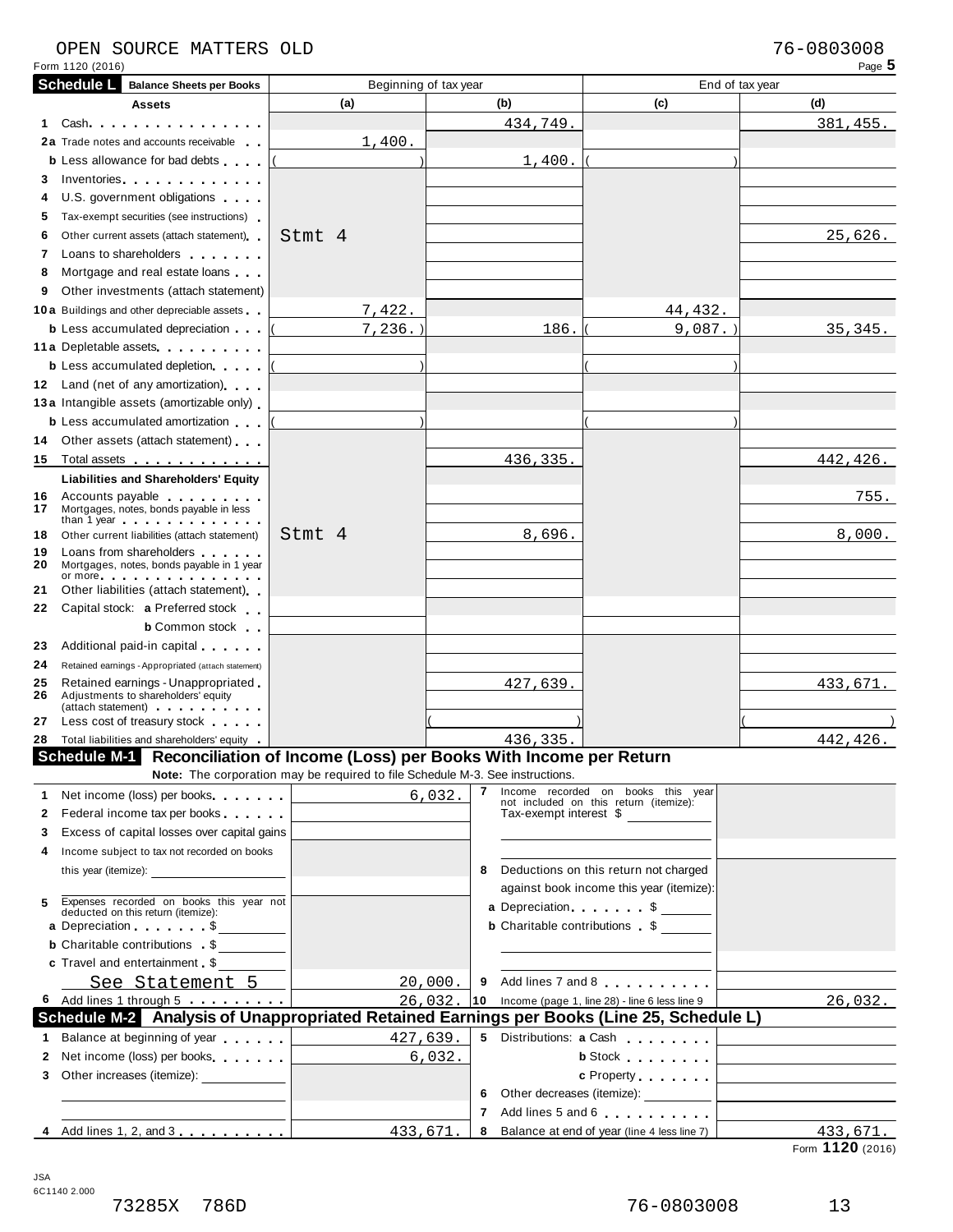| Form            |  | 8050 |  |
|-----------------|--|------|--|
| (November 2016) |  |      |  |

 $\Omega$ 

2

1

 $\overline{0}$ 

 $\overline{0}$ 

 $\overline{0}$ 

 $\overline{0}$ 

8

9

9

# **Direct Deposit of Corporate Tax Refund**<br>
Attach to Form 1120 or 1120S.<br> **Attach to Form 1120 or 1120S.**

Department of the Treasury<br>Internal Revenue Service Internal Revenue Service<br>Name of corporation (as shown on tax return)<br>Name of corporation (as shown on tax return)<br>Name of corporation (as shown on tax return) Phone number (optional) **1. Routing number (must be nine digits).** The first two digits must be between 01 and 12 or 21 through 32. OPEN SOURCE MATTERS OLD 76-0803008

**2. Account number (include hyphens but omit spaces and special symbols):**

#### **3. Type of account (one box must be checked):**

| $\Omega$<br>$\overline{ }$<br>Checkina<br>Savings | Account number (include hyphens but omit spaces and special symbols): | -- |  |
|---------------------------------------------------|-----------------------------------------------------------------------|----|--|
|                                                   |                                                                       |    |  |

### **General Instructions How To File**

Section references are to the Internal Revenue<br>Code unless otherwise noted

File Form 8050 to request that the IRS deposit a corporate income tax refund (including a refund of \$1 million or more) directly into an account at any U.S. bank or other financial institution (such as a mutual fund or brokerage firm) that accepts direct deposits.

The benefits of a direct deposit include a faster refund, the added security of a paperless payment, and the savings of tax dollars associated with the reduced processing costs.

**Who May File**<br>
Only corporations requesting a direct deposit in the institution<br>
of refund with its original Form 1120 or 1120S number. of refund with its original Form 1120 or 1120S may file Form 8050. **Line 2.** Enter the corporation's account

The corporation is not eligible to request a

lirect deposit if:<br>● The receiving financial institution is a foreign<br>pank or a foreign branch of a U.S. bank, or bank or a foreign branch of a U.S. bank, or<br> $\bullet$  The corporation has applied for an

employer identification number but is filing its tax return before receiving one.

**Note:** For other corporate tax returns, **Note:** For other corporate tax returns, We ask for the information on this form to including **Form 1120X**, Amended U.S. carry out the Internal Revenue laws of the Corporation Income Tax Return, and Form United States. You are required to give us **1139,** Corporation Application for Tentative Refund, a corporation may request a direct deposit of refunds of \$1 million or more by filing **Form 8302,** Electronic Deposit of Tax **Sample Check** Refund of \$1 Million or More.

#### **Conditions Resulting in a Refund by Check**

If the IRS is unable to process this request for<br>a direct deposit. a refund by check will be

• The name of the corporation on the tax return does not match the name on the

deposit because of an incorrect routing or account number.

Section references are to the Internal Revenue Attach Form 8050 to the corporation's Form<br>Code unless otherwise noted. 1120 or 1120S after Schedule N (Form 1120), if applicable. To ensure that the corporation's tax return is correctly processed, see **Assembling the Return** in the instructions for Form 1120 or 1120S. **Purpose of Form COVID BY A PURPOSE** TO THE THE CONDUCT THE CONDUCT STATE OF THE CONDUCT SEX TO A PURPOSE THE CONDUCT SEXUAL TO A PURPOSE THE VEHICLE TO THE VEHICLE THE VEHICLE TO A PURPOSE THE VEHICLE THE VEHICLE THE VE

#### **Specific Instructions**

**Line 1.** Enter the financial institution's routing number and verify that the institution will accept a direct deposit. See the sample check below for an example of where the routing number may be shown.

institution other than the one at which the account is located, check with your financial institution for the correct routing number. **Do not** use a deposit slip to verify the routing

number. Enter the number from left to right and leave any unused boxes blank. See the If you have comments concerning the direct deposit if: accuracy of these time estimates or sample check below for an example of where the account number may be shown.

#### **Paperwork Reduction Act Notice.**

the information. We need it to ensure that you are complying with these laws and to allow us to figure and collect the right amount of tax.

information requested on a form that is subject to the Paperwork Reduction Act unless the form displays a valid OMB control number. Books or records relating to a form or its instructions must be retained as long as their contents may become material in the administration of any Internal Revenue law. Generally, tax returns and return information are confidential, as required by section 6103.

The time needed to complete and file this For accounts payable through a financial form will vary depending on individual circumstances. The estimated burden for business taxpayers filing this form is<br>approved under OMB control number 1545-0123 and is included in the estimates shown in the instructions for their business income tax return.

suggestions for making this form simpler, we would be happy to hear from you. You can write to the IRS at the address listed in the instructions of the tax return with which this form is filed.



checking or savings). **Note.** The routing and account numbers may be in different places on the corporation's check.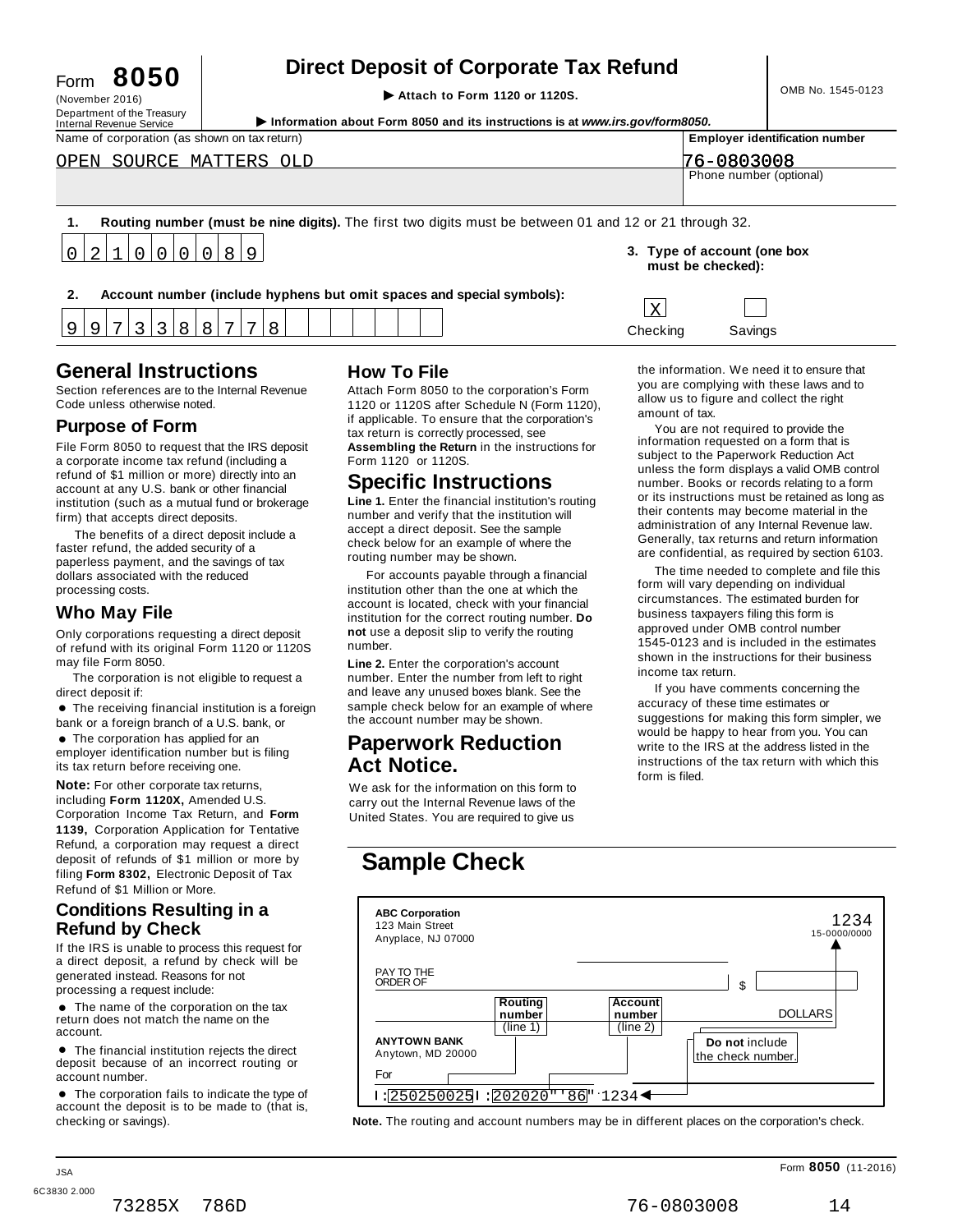## Form  $\bf 4562$  **combing information** and **Amortization combined to the SQS of**  $\bf 4562$  **(Including Information on Listed Property)**

Department of the Treasury<br>Internal Revenue Service (99) **b** Information about Form 4562 and its separate instructions is at www.irs.gov/form4562. Attachment<br>Name (a) above as the sequence No. 179

Form **TVVZ**<br> **Example 1998**<br>
Information about Form 4562 and its separate instructions is at www.irs gov/form4562<br>
Attachment of the Treasury (00)<br>
Information about Form 4562 and its separate instructions is at www.irs g Name(s) shown on return **Identifying number Identifying number Identifying number** 76-0803008

| OPEN SOURCE MATTERS OLD                         |  |  |  |  |
|-------------------------------------------------|--|--|--|--|
| Business or activity to which this form relates |  |  |  |  |

|                                                                                                                                                 |                             | <b>Election To Expense Certain Property Under Section 179</b><br>Note: If you have any listed property, complete Part V before you complete Part I. |                              |                  |               |                                  |
|-------------------------------------------------------------------------------------------------------------------------------------------------|-----------------------------|-----------------------------------------------------------------------------------------------------------------------------------------------------|------------------------------|------------------|---------------|----------------------------------|
|                                                                                                                                                 |                             |                                                                                                                                                     |                              |                  | $\mathbf{1}$  |                                  |
| Total cost of section 179 property placed in service (see instructions)<br>2                                                                    |                             |                                                                                                                                                     |                              |                  | $\mathbf{2}$  |                                  |
| Threshold cost of section 179 property before reduction in limitation (see instructions)<br>З                                                   |                             |                                                                                                                                                     |                              |                  | 3             |                                  |
|                                                                                                                                                 |                             |                                                                                                                                                     |                              |                  | 4             |                                  |
| Dollar limitation for tax year. Subtract line 4 from line 1. If zero or less, enter -0-. If married filing<br>separately, see instructions<br>5 |                             |                                                                                                                                                     |                              |                  | 5             |                                  |
| 6                                                                                                                                               | (a) Description of property |                                                                                                                                                     | (b) Cost (business use only) | (c) Elected cost |               |                                  |
|                                                                                                                                                 |                             |                                                                                                                                                     |                              |                  |               |                                  |
|                                                                                                                                                 |                             |                                                                                                                                                     |                              |                  |               |                                  |
| 7                                                                                                                                               |                             |                                                                                                                                                     |                              |                  |               |                                  |
| Total elected cost of section 179 property. Add amounts in column (c), lines 6 and 7<br>8                                                       |                             |                                                                                                                                                     |                              |                  | 8             |                                  |
| 9                                                                                                                                               |                             |                                                                                                                                                     |                              |                  | 9             |                                  |
| 10<br>Business income limitation. Enter the smaller of business income (not less than zero) or line 5 (see instructions)                        |                             |                                                                                                                                                     |                              |                  | 10            |                                  |
| 11<br>Section 179 expense deduction. Add lines 9 and 10, but don't enter more than line 11<br>12                                                |                             |                                                                                                                                                     |                              |                  | 11<br>$12 \,$ |                                  |
| Carryover of disallowed deduction to 2017. Add lines 9 and 10, less line 12<br>13                                                               |                             |                                                                                                                                                     | 13                           |                  |               |                                  |
| Note: Don't use Part II or Part III below for listed property. Instead, use Part V.                                                             |                             |                                                                                                                                                     |                              |                  |               |                                  |
| Special Depreciation Allowance and Other Depreciation (Don't include listed property.) (See instructions.)<br>Part II                           |                             |                                                                                                                                                     |                              |                  |               |                                  |
| 14 Special depreciation allowance for qualified property (other than listed property) placed in service                                         |                             |                                                                                                                                                     |                              |                  |               |                                  |
|                                                                                                                                                 |                             |                                                                                                                                                     |                              |                  |               |                                  |
| 15                                                                                                                                              |                             |                                                                                                                                                     |                              |                  | 14            |                                  |
|                                                                                                                                                 |                             |                                                                                                                                                     |                              |                  | 15            |                                  |
| <b>Part III MACRS Depreciation (Don't include listed property.) (See instructions.)</b>                                                         |                             |                                                                                                                                                     |                              |                  | 16            |                                  |
|                                                                                                                                                 |                             | <b>Section A</b>                                                                                                                                    |                              |                  |               |                                  |
|                                                                                                                                                 | (b) Month and year          | Section B - Assets Placed in Service During 2016 Tax Year Using the General Depreciation System<br>(c) Basis for depreciation                       | (d) Recovery                 |                  |               |                                  |
| (a) Classification of property                                                                                                                  | placed in<br>service        | (business/investment use<br>only - see instructions)                                                                                                | period                       | (e) Convention   | (f) Method    | (g) Depreciation deduction       |
| <b>19a</b> 3-year property                                                                                                                      |                             |                                                                                                                                                     |                              |                  |               |                                  |
| <b>b</b> 5-year property                                                                                                                        |                             | 37,010                                                                                                                                              | 5.000                        | МO               | 200 DB        | 1,851.                           |
| c 7-year property                                                                                                                               |                             |                                                                                                                                                     |                              |                  |               |                                  |
| d 10-year property                                                                                                                              |                             |                                                                                                                                                     |                              |                  |               |                                  |
|                                                                                                                                                 |                             |                                                                                                                                                     |                              |                  |               |                                  |
| e 15-year property                                                                                                                              |                             |                                                                                                                                                     |                              |                  |               |                                  |
| f 20-year property                                                                                                                              |                             |                                                                                                                                                     |                              |                  |               |                                  |
| q 25-year property                                                                                                                              |                             |                                                                                                                                                     | 25 yrs.                      |                  | S/L           |                                  |
| h Residential rental                                                                                                                            |                             |                                                                                                                                                     | 27.5 yrs.                    | мм               | S/L           |                                  |
| property                                                                                                                                        |                             |                                                                                                                                                     | 27.5 yrs.                    | мм               | S/L           |                                  |
| <i>i</i> Nonresidential real                                                                                                                    |                             |                                                                                                                                                     | 39 yrs.                      | мм               | S/L           |                                  |
| property                                                                                                                                        |                             |                                                                                                                                                     |                              | MМ               | S/L           |                                  |
|                                                                                                                                                 |                             | Section C - Assets Placed in Service During 2016 Tax Year Using the Alternative Depreciation System                                                 |                              |                  |               |                                  |
|                                                                                                                                                 |                             |                                                                                                                                                     |                              |                  | S/L           |                                  |
| $b$ 12-year                                                                                                                                     |                             |                                                                                                                                                     | 12 yrs.                      |                  | S/L           |                                  |
| $c$ 40-year                                                                                                                                     |                             |                                                                                                                                                     | 40 yrs.                      | MМ               | S/L           |                                  |
|                                                                                                                                                 |                             |                                                                                                                                                     |                              |                  |               |                                  |
| 20a Class life<br>Part IV Summary (See instructions.)<br>21                                                                                     |                             |                                                                                                                                                     |                              |                  | 21            |                                  |
| 22 Total. Add amounts from line 12, lines 14 through 17, lines 19 and 20 in column (g), and line 21. Enter here                                 |                             |                                                                                                                                                     |                              |                  |               |                                  |
| and on the appropriate lines of your return. Partnerships and S corporations - see instructions                                                 |                             |                                                                                                                                                     |                              |                  | 22            |                                  |
|                                                                                                                                                 |                             |                                                                                                                                                     |                              |                  |               |                                  |
| 23 For assets shown above and placed in service during the current year, enter the<br>portion of the basis attributable to section 263A costs   |                             |                                                                                                                                                     | 23                           |                  |               |                                  |
| JSA For Paperwork Reduction Act Notice, see separate instructions.<br>6X2300 2.000<br>73285X<br>786D                                            |                             |                                                                                                                                                     | 76-0803008                   |                  |               | 1,851.<br>Form 4562 (2016)<br>15 |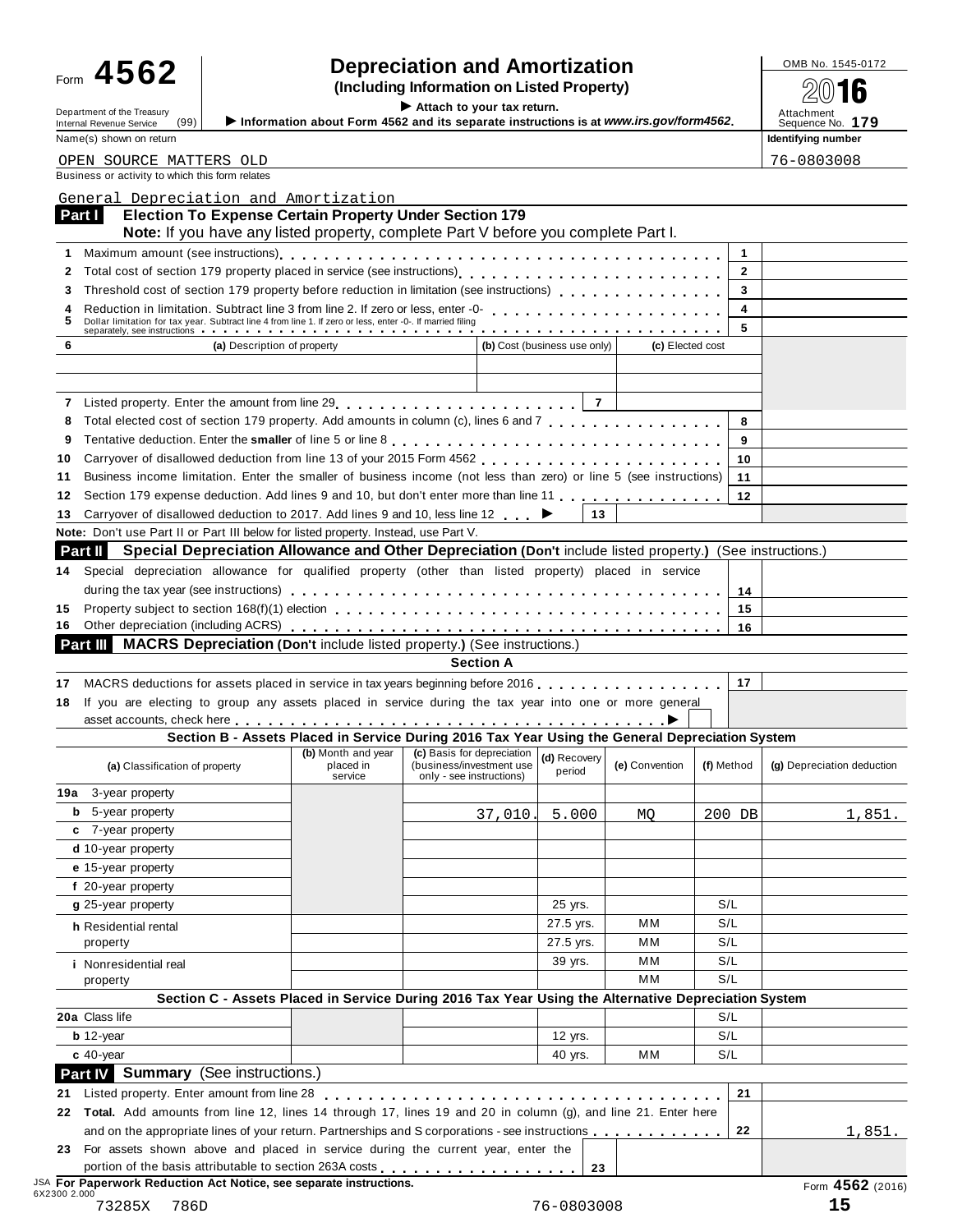|    | OPEN SOURCE MATTERS OLD<br>Form 4562 (2016)                |                                                                                                                                                                                                                                                                                                |                             |               |                                            |                           |                                                |     |                                        |                       |                           |                           |     | 76-0803008                        | Page $Z$ |
|----|------------------------------------------------------------|------------------------------------------------------------------------------------------------------------------------------------------------------------------------------------------------------------------------------------------------------------------------------------------------|-----------------------------|---------------|--------------------------------------------|---------------------------|------------------------------------------------|-----|----------------------------------------|-----------------------|---------------------------|---------------------------|-----|-----------------------------------|----------|
|    | Part V                                                     | Listed Property (Include automobiles, certain other vehicles, certain aircraft, certain computers, and property                                                                                                                                                                                |                             |               |                                            |                           |                                                |     |                                        |                       |                           |                           |     |                                   |          |
|    |                                                            | used for entertainment, recreation, or amusement.)                                                                                                                                                                                                                                             |                             |               |                                            |                           |                                                |     |                                        |                       |                           |                           |     |                                   |          |
|    |                                                            | Note: For any vehicle for which you are using the standard mileage rate or deducting lease expense, complete only 24a,<br>24b, columns (a) through (c) of Section A, all of Section B, and Section C if applicable.                                                                            |                             |               |                                            |                           |                                                |     |                                        |                       |                           |                           |     |                                   |          |
|    |                                                            | Section A - Depreciation and Other Information (Caution: See the instructions for limits for passenger automobiles.)                                                                                                                                                                           |                             |               |                                            |                           |                                                |     |                                        |                       |                           |                           |     |                                   |          |
|    |                                                            | 24a Do you have evidence to support the business/investment use claimed?                                                                                                                                                                                                                       |                             |               |                                            | <b>Yes</b>                |                                                | No  | 24b If "Yes," is the evidence written? |                       |                           |                           |     | Yes                               | No       |
|    | (a)                                                        | (b)                                                                                                                                                                                                                                                                                            | (c)                         |               | (d)                                        |                           | (e)                                            |     | (f)                                    | (g)                   |                           |                           | (h) | (i)                               |          |
|    | Type of property (list<br>vehicles first)                  | Date placed<br>in service                                                                                                                                                                                                                                                                      | Business/<br>investment use |               | Cost or other basis                        |                           | Basis for depreciation<br>(business/investment |     | Recovery<br>period                     | Method/<br>Convention |                           | Depreciation<br>deduction |     | Elected section 179<br>cost       |          |
|    |                                                            |                                                                                                                                                                                                                                                                                                | percentage                  |               |                                            |                           | use only)                                      |     |                                        |                       |                           |                           |     |                                   |          |
|    |                                                            | 25 Special depreciation allowance for qualified listed property placed in service during                                                                                                                                                                                                       |                             |               |                                            |                           |                                                |     |                                        |                       |                           |                           |     |                                   |          |
|    |                                                            | the tax year and used more than 50% in a qualified business use (see instructions)<br>26 Property used more than 50% in a qualified business use:                                                                                                                                              |                             |               |                                            |                           |                                                |     |                                        |                       | 25                        |                           |     |                                   |          |
|    |                                                            |                                                                                                                                                                                                                                                                                                |                             | %             |                                            |                           |                                                |     |                                        |                       |                           |                           |     |                                   |          |
|    |                                                            |                                                                                                                                                                                                                                                                                                |                             | %             |                                            |                           |                                                |     |                                        |                       |                           |                           |     |                                   |          |
|    |                                                            |                                                                                                                                                                                                                                                                                                |                             | $\frac{9}{6}$ |                                            |                           |                                                |     |                                        |                       |                           |                           |     |                                   |          |
|    |                                                            | 27 Property used 50% or less in a qualified business use:                                                                                                                                                                                                                                      |                             |               |                                            |                           |                                                |     |                                        |                       |                           |                           |     |                                   |          |
|    |                                                            |                                                                                                                                                                                                                                                                                                |                             | %             |                                            |                           |                                                |     |                                        | $S/L -$               |                           |                           |     |                                   |          |
|    |                                                            |                                                                                                                                                                                                                                                                                                |                             | %             |                                            |                           |                                                |     |                                        | $S/L -$               |                           |                           |     |                                   |          |
|    |                                                            |                                                                                                                                                                                                                                                                                                |                             | $\frac{9}{6}$ |                                            |                           |                                                |     |                                        | $S/L -$               |                           |                           |     |                                   |          |
|    |                                                            | 28 Add amounts in column (h), lines 25 through 27. Enter here and on line 21, page 1.                                                                                                                                                                                                          |                             |               |                                            |                           |                                                |     |                                        |                       | 28                        |                           |     |                                   |          |
|    |                                                            | 29 Add amounts in column (i), line 26. Enter here and on line 7, page 1                                                                                                                                                                                                                        |                             |               |                                            |                           |                                                |     |                                        |                       |                           |                           | 29  |                                   |          |
|    |                                                            |                                                                                                                                                                                                                                                                                                |                             |               | Section B - Information on Use of Vehicles |                           |                                                |     |                                        |                       |                           |                           |     |                                   |          |
|    |                                                            | Complete this section for vehicles used by a sole proprietor, partner, or other "more than 5% owner," or related person. If you provided vehicles<br>to your employees, first answer the questions in Section C to see if you meet an exception to completing this section for those vehicles. |                             |               |                                            |                           |                                                |     |                                        |                       |                           |                           |     |                                   |          |
|    |                                                            |                                                                                                                                                                                                                                                                                                |                             |               | (a)                                        | (b)                       |                                                |     | (c)                                    | (d)                   |                           | (e)                       |     | (f)                               |          |
|    |                                                            |                                                                                                                                                                                                                                                                                                |                             |               | Vehicle 1                                  | Vehicle 2                 |                                                |     | Vehicle 3                              | Vehicle 4             |                           | Vehicle 5                 |     | Vehicle 6                         |          |
|    |                                                            | <b>30</b> Total business/investment miles driven during<br>the year (don't include commuting miles)                                                                                                                                                                                            |                             |               |                                            |                           |                                                |     |                                        |                       |                           |                           |     |                                   |          |
|    |                                                            | 31 Total commuting miles driven during the year                                                                                                                                                                                                                                                |                             |               |                                            |                           |                                                |     |                                        |                       |                           |                           |     |                                   |          |
|    | 32 Total<br>other                                          | personal (noncommuting)                                                                                                                                                                                                                                                                        |                             |               |                                            |                           |                                                |     |                                        |                       |                           |                           |     |                                   |          |
|    |                                                            |                                                                                                                                                                                                                                                                                                |                             |               |                                            |                           |                                                |     |                                        |                       |                           |                           |     |                                   |          |
|    |                                                            | 33 Total miles driven during the year. Add                                                                                                                                                                                                                                                     |                             |               |                                            |                           |                                                |     |                                        |                       |                           |                           |     |                                   |          |
|    |                                                            |                                                                                                                                                                                                                                                                                                |                             |               |                                            |                           |                                                |     |                                        |                       |                           |                           |     |                                   |          |
|    |                                                            | 34 Was the vehicle available for personal                                                                                                                                                                                                                                                      |                             | Yes           | <b>No</b>                                  | Yes                       | No                                             | Yes | No                                     | Yes                   | No.                       | Yes                       | No  | Yes                               | No       |
|    |                                                            |                                                                                                                                                                                                                                                                                                |                             |               |                                            |                           |                                                |     |                                        |                       |                           |                           |     |                                   |          |
|    |                                                            | 35 Was the vehicle used primarily by a more<br>than 5% owner or related person?                                                                                                                                                                                                                |                             |               |                                            |                           |                                                |     |                                        |                       |                           |                           |     |                                   |          |
|    |                                                            | 36 Is another vehicle available for personal                                                                                                                                                                                                                                                   |                             |               |                                            |                           |                                                |     |                                        |                       |                           |                           |     |                                   |          |
|    |                                                            |                                                                                                                                                                                                                                                                                                |                             |               |                                            |                           |                                                |     |                                        |                       |                           |                           |     |                                   |          |
|    |                                                            | Section C - Questions for Employers Who Provide Vehicles for Use by Their Employees                                                                                                                                                                                                            |                             |               |                                            |                           |                                                |     |                                        |                       |                           |                           |     |                                   |          |
|    |                                                            | Answer these questions to determine if you meet an exception to completing Section B for vehicles used by employees who aren't                                                                                                                                                                 |                             |               |                                            |                           |                                                |     |                                        |                       |                           |                           |     |                                   |          |
|    | more than 5% owners or related persons (see instructions). |                                                                                                                                                                                                                                                                                                |                             |               |                                            |                           |                                                |     |                                        |                       |                           |                           |     |                                   |          |
|    |                                                            |                                                                                                                                                                                                                                                                                                |                             |               |                                            |                           |                                                |     |                                        |                       |                           |                           |     |                                   |          |
|    |                                                            | 37 Do you maintain a written policy statement that prohibits all personal use of vehicles, including commuting, by                                                                                                                                                                             |                             |               |                                            |                           |                                                |     |                                        |                       |                           |                           |     | Yes                               | No.      |
|    |                                                            |                                                                                                                                                                                                                                                                                                |                             |               |                                            |                           |                                                |     |                                        |                       |                           |                           |     |                                   |          |
|    |                                                            | 38 Do you maintain a written policy statement that prohibits personal use of vehicles, except commuting, by your                                                                                                                                                                               |                             |               |                                            |                           |                                                |     |                                        |                       |                           |                           |     |                                   |          |
|    |                                                            | employees? See the instructions for vehicles used by corporate officers, directors, or 1% or more owners                                                                                                                                                                                       |                             |               |                                            |                           |                                                |     |                                        |                       |                           |                           |     |                                   |          |
|    |                                                            | 39 Do you treat all use of vehicles by employees as personal use?<br>                                                                                                                                                                                                                          |                             |               |                                            |                           |                                                |     |                                        |                       |                           |                           |     |                                   |          |
|    |                                                            | 40 Do you provide more than five vehicles to your employees, obtain information from your employees about the                                                                                                                                                                                  |                             |               |                                            |                           |                                                |     |                                        |                       |                           |                           |     |                                   |          |
|    |                                                            | use of the vehicles, and retain the information received?                                                                                                                                                                                                                                      |                             |               |                                            | .                         |                                                |     |                                        |                       |                           |                           |     |                                   |          |
|    |                                                            | 41 Do you meet the requirements concerning qualified automobile demonstration use? (See instructions.)<br>Note: If your answer to 37, 38, 39, 40, or 41 is "Yes," don't complete Section B for the covered vehicles.                                                                           |                             |               |                                            |                           |                                                |     |                                        |                       |                           |                           |     |                                   |          |
|    | <b>Part VI</b> Amortization                                |                                                                                                                                                                                                                                                                                                |                             |               |                                            |                           |                                                |     |                                        |                       |                           |                           |     |                                   |          |
|    |                                                            |                                                                                                                                                                                                                                                                                                |                             |               |                                            |                           |                                                |     |                                        |                       | (e)                       |                           |     |                                   |          |
|    | (a)<br>Description of costs                                |                                                                                                                                                                                                                                                                                                | (b)<br>Date amortization    |               |                                            | (c)<br>Amortizable amount |                                                |     | (d)<br>Code section                    |                       | Amortization<br>period or |                           |     | (f)<br>Amortization for this year |          |
|    |                                                            |                                                                                                                                                                                                                                                                                                | begins                      |               |                                            |                           |                                                |     |                                        |                       | percentage                |                           |     |                                   |          |
|    |                                                            | 42 Amortization of costs that begins during your 2016 tax year (see instructions):                                                                                                                                                                                                             |                             |               |                                            |                           |                                                |     |                                        |                       |                           |                           |     |                                   |          |
|    |                                                            |                                                                                                                                                                                                                                                                                                |                             |               |                                            |                           |                                                |     |                                        |                       |                           |                           |     |                                   |          |
| 43 |                                                            | Amortization of costs that began before your 2016 tax year                                                                                                                                                                                                                                     |                             |               |                                            |                           |                                                |     |                                        |                       |                           | 43                        |     |                                   |          |

Form **4562** (2016) JSA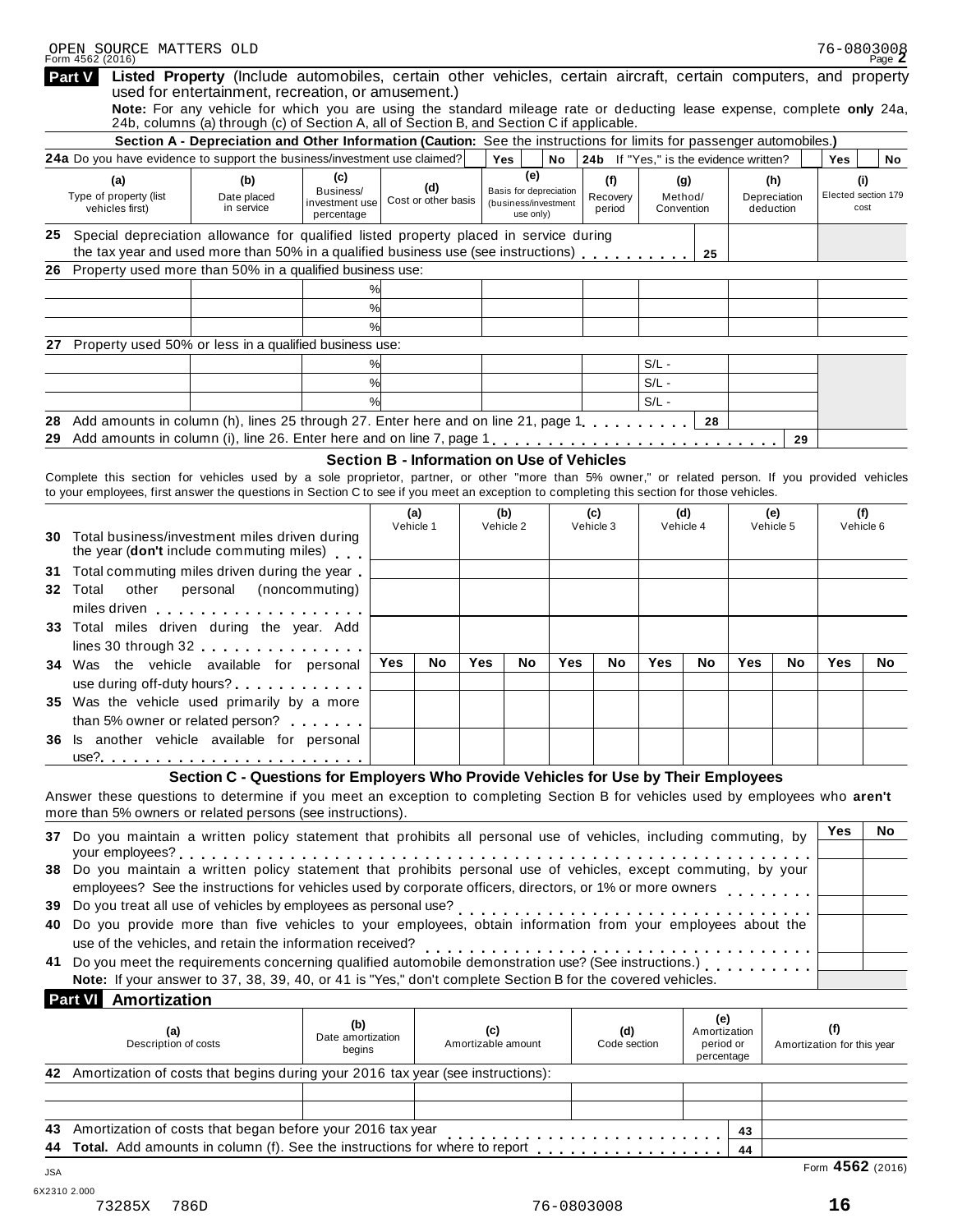### **2016 Depreciation**

#### **Description of Property**

General Depreciation and Amortization

| General Depreciation and Amortization                                                                                                                                                                                                    |                              | Unadjusted    |           |                                                                                        | Basis     | Basis for    |                                          |                                       | Me-    | $\frac{Con-}{ven-}$ |      |   |                                         |                              |
|------------------------------------------------------------------------------------------------------------------------------------------------------------------------------------------------------------------------------------------|------------------------------|---------------|-----------|----------------------------------------------------------------------------------------|-----------|--------------|------------------------------------------|---------------------------------------|--------|---------------------|------|---|-----------------------------------------|------------------------------|
| Asset description                                                                                                                                                                                                                        | Date<br>placed in<br>service | cost or basis | Bus.<br>% | $\begin{array}{c} 179 \\ \text{exp.} \\ \text{reduce.} \\ \text{in basis} \end{array}$ | Reduction | depreciation | Beginning<br>Accumulated<br>Depreciation | Ending<br>Accumulated<br>Depreciation | thod   | tion                | Life |   | ACRS CRS -yr 179<br>class class expense | Current-year<br>depreciation |
| COMPUTER HARDWARE                                                                                                                                                                                                                        | 12/07/2007                   | 7,422.        | 100.      |                                                                                        |           | 7,422.       | 7,236.                                   | 7,236.                                | 200 DB | MQ                  |      | 5 |                                         |                              |
| COMPUTER HARDWARE                                                                                                                                                                                                                        | 12/01/2016                   | 37,010.       | 100.      |                                                                                        |           | 37,010.      |                                          | 1,851. 200 DB                         |        | MQ                  |      | 5 |                                         | 1,851.                       |
|                                                                                                                                                                                                                                          |                              |               |           |                                                                                        |           |              |                                          |                                       |        |                     |      |   |                                         |                              |
|                                                                                                                                                                                                                                          |                              |               |           |                                                                                        |           |              |                                          |                                       |        |                     |      |   |                                         |                              |
|                                                                                                                                                                                                                                          |                              |               |           |                                                                                        |           |              |                                          |                                       |        |                     |      |   |                                         |                              |
|                                                                                                                                                                                                                                          |                              |               |           |                                                                                        |           |              |                                          |                                       |        |                     |      |   |                                         |                              |
|                                                                                                                                                                                                                                          |                              |               |           |                                                                                        |           |              |                                          |                                       |        |                     |      |   |                                         |                              |
|                                                                                                                                                                                                                                          |                              |               |           |                                                                                        |           |              |                                          |                                       |        |                     |      |   |                                         |                              |
|                                                                                                                                                                                                                                          |                              |               |           |                                                                                        |           |              |                                          |                                       |        |                     |      |   |                                         |                              |
|                                                                                                                                                                                                                                          |                              |               |           |                                                                                        |           |              |                                          |                                       |        |                     |      |   |                                         |                              |
|                                                                                                                                                                                                                                          |                              |               |           |                                                                                        |           |              |                                          |                                       |        |                     |      |   |                                         |                              |
|                                                                                                                                                                                                                                          |                              |               |           |                                                                                        |           |              |                                          |                                       |        |                     |      |   |                                         |                              |
|                                                                                                                                                                                                                                          |                              |               |           |                                                                                        |           |              |                                          |                                       |        |                     |      |   |                                         |                              |
|                                                                                                                                                                                                                                          |                              |               |           |                                                                                        |           |              |                                          |                                       |        |                     |      |   |                                         |                              |
|                                                                                                                                                                                                                                          |                              |               |           |                                                                                        |           |              |                                          |                                       |        |                     |      |   |                                         |                              |
|                                                                                                                                                                                                                                          |                              |               |           |                                                                                        |           |              |                                          |                                       |        |                     |      |   |                                         |                              |
|                                                                                                                                                                                                                                          |                              |               |           |                                                                                        |           |              |                                          |                                       |        |                     |      |   |                                         |                              |
|                                                                                                                                                                                                                                          |                              |               |           |                                                                                        |           |              |                                          |                                       |        |                     |      |   |                                         |                              |
|                                                                                                                                                                                                                                          |                              |               |           |                                                                                        |           |              |                                          |                                       |        |                     |      |   |                                         |                              |
|                                                                                                                                                                                                                                          |                              |               |           |                                                                                        |           |              |                                          |                                       |        |                     |      |   |                                         |                              |
|                                                                                                                                                                                                                                          |                              |               |           |                                                                                        |           |              |                                          |                                       |        |                     |      |   |                                         |                              |
|                                                                                                                                                                                                                                          |                              |               |           |                                                                                        |           |              |                                          |                                       |        |                     |      |   |                                         |                              |
|                                                                                                                                                                                                                                          |                              |               |           |                                                                                        |           |              |                                          |                                       |        |                     |      |   |                                         |                              |
|                                                                                                                                                                                                                                          |                              |               |           |                                                                                        |           |              |                                          |                                       |        |                     |      |   |                                         |                              |
|                                                                                                                                                                                                                                          |                              |               |           |                                                                                        |           |              |                                          |                                       |        |                     |      |   |                                         |                              |
|                                                                                                                                                                                                                                          |                              |               |           |                                                                                        |           |              |                                          |                                       |        |                     |      |   |                                         |                              |
|                                                                                                                                                                                                                                          |                              |               |           |                                                                                        |           |              |                                          |                                       |        |                     |      |   |                                         |                              |
|                                                                                                                                                                                                                                          |                              |               |           |                                                                                        |           |              |                                          |                                       |        |                     |      |   |                                         |                              |
|                                                                                                                                                                                                                                          |                              |               |           |                                                                                        |           |              |                                          |                                       |        |                     |      |   |                                         |                              |
|                                                                                                                                                                                                                                          |                              |               |           |                                                                                        |           |              |                                          |                                       |        |                     |      |   |                                         |                              |
|                                                                                                                                                                                                                                          |                              |               |           |                                                                                        |           |              |                                          |                                       |        |                     |      |   |                                         |                              |
|                                                                                                                                                                                                                                          |                              |               |           |                                                                                        |           |              |                                          |                                       |        |                     |      |   |                                         |                              |
|                                                                                                                                                                                                                                          |                              |               |           |                                                                                        |           |              |                                          |                                       |        |                     |      |   |                                         |                              |
| Less: Retired Assets<br>1994 - Paris Lessin, Maria Barcelona, Maria Barcelona<br>1995 - Paris Lessin, Maria Barcelona<br>1995 - Paris Lessin, Maria Barcelona<br>1995 - Paris Lessin, Maria Barcelona<br>1995 - Paris Lessin, Maria Barc |                              |               |           |                                                                                        |           |              |                                          |                                       |        |                     |      |   |                                         |                              |
| TOTALS <u>.</u>                                                                                                                                                                                                                          |                              | 44,432.       |           |                                                                                        |           | 44,432.      | 7,236.                                   | 9,087.                                |        |                     |      |   |                                         | 1,851.                       |

\*Assets Retired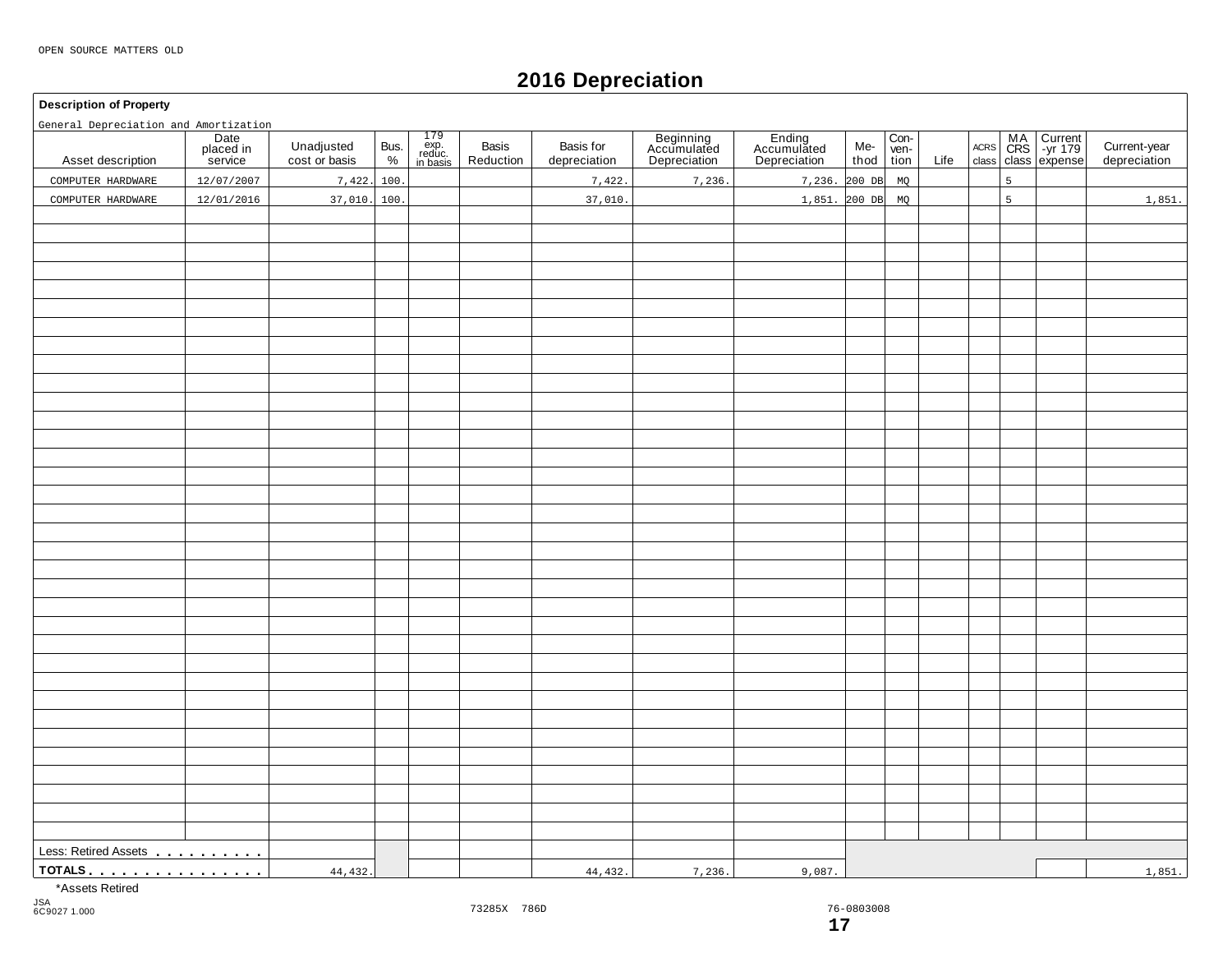### **2016 Depreciation**

#### **Description of Property** 179 exp. reduc. in basis **Date** placed in service **Beginning** Accumulated Depreciation Basis | Basis for | Beginning | Ending | Me-<br>Reduction depreciation | Depreciation | Depreciation | thoc Con- ven-tion MA Current |<br>CRS | -yr 179 | Unadjusted Bus. exp. Basis Basis Basis for Accumulated Accumulated Me- wen- Acres CRS -yr 179 |<br>
cost or basis % | reduction | depreciation | Depreciation | Depreciation | thod tion Life class class expense Unadjusted Bus.<br>cost or basis  $\begin{array}{c} \circ \\ \circ \circ \end{array}$ Basis<br>Reduction thod ACRS Asset description | placed in Unadjusted Bus. exp. Basis Basis Current-year Accumulated Accumulated Me- Ven- Accumulated Accumulated Accumulated Me- Ven- Accumulated Accumulated Accumulated Accumulated Me- Ven- Accumulated Gross Amounts<br>Less: Retired Assets . . . . . . . . . **TOTALS** <u>mass mass mass mass measured in the measured in the measured in the measured in the measured in the measured in the measured in the measured in the measured in the measured in the measured in the measured in the </u> General Depreciation and Amortization - GRAND TOTAL PROPERTY DETAIL Other Than Listed Property Gross Less: Retired Assets Current Year Special Depreciation Allowance Sub Total: 44,432. 44,432. 44,432. 44,432. 7,236. 7,236. 9,087. 9,087. 1,851. 1,851. Gross Amounts | 44,432. | 44,432. | 7,236. | 9,087. | | | 1,851. 44,432. 44,432. 44,432. 7,236. 7,236. 9,087. 9,087. 1,851.

\*Assets Retired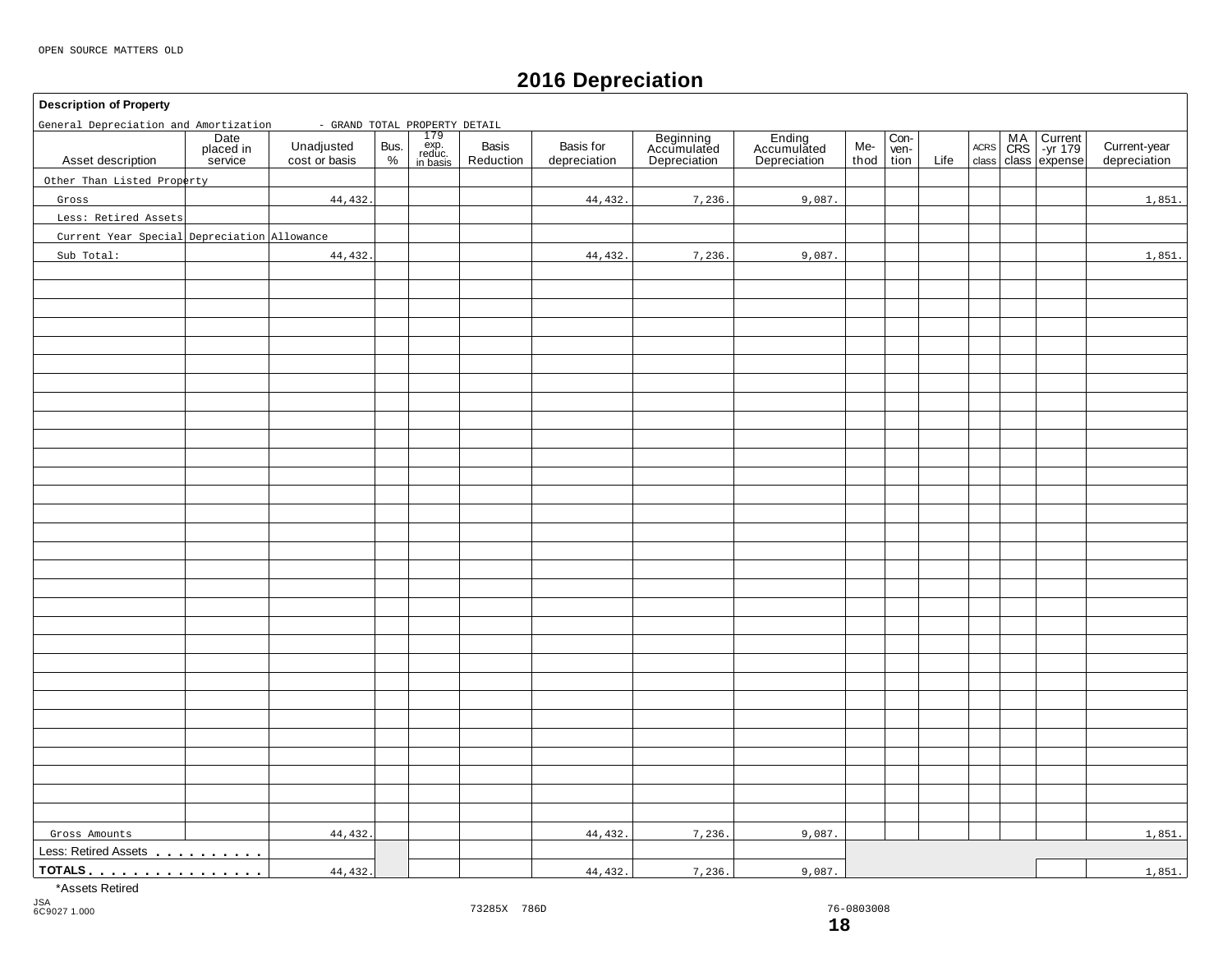<span id="page-11-0"></span>

| Form | 1120 | Page | Detaii |  |
|------|------|------|--------|--|
|      |      |      |        |  |

Line 17 - Taxes and licenses ---------------------------- NY STATE TAXES 4,792.

Total  $4,792.$ --------------- ===============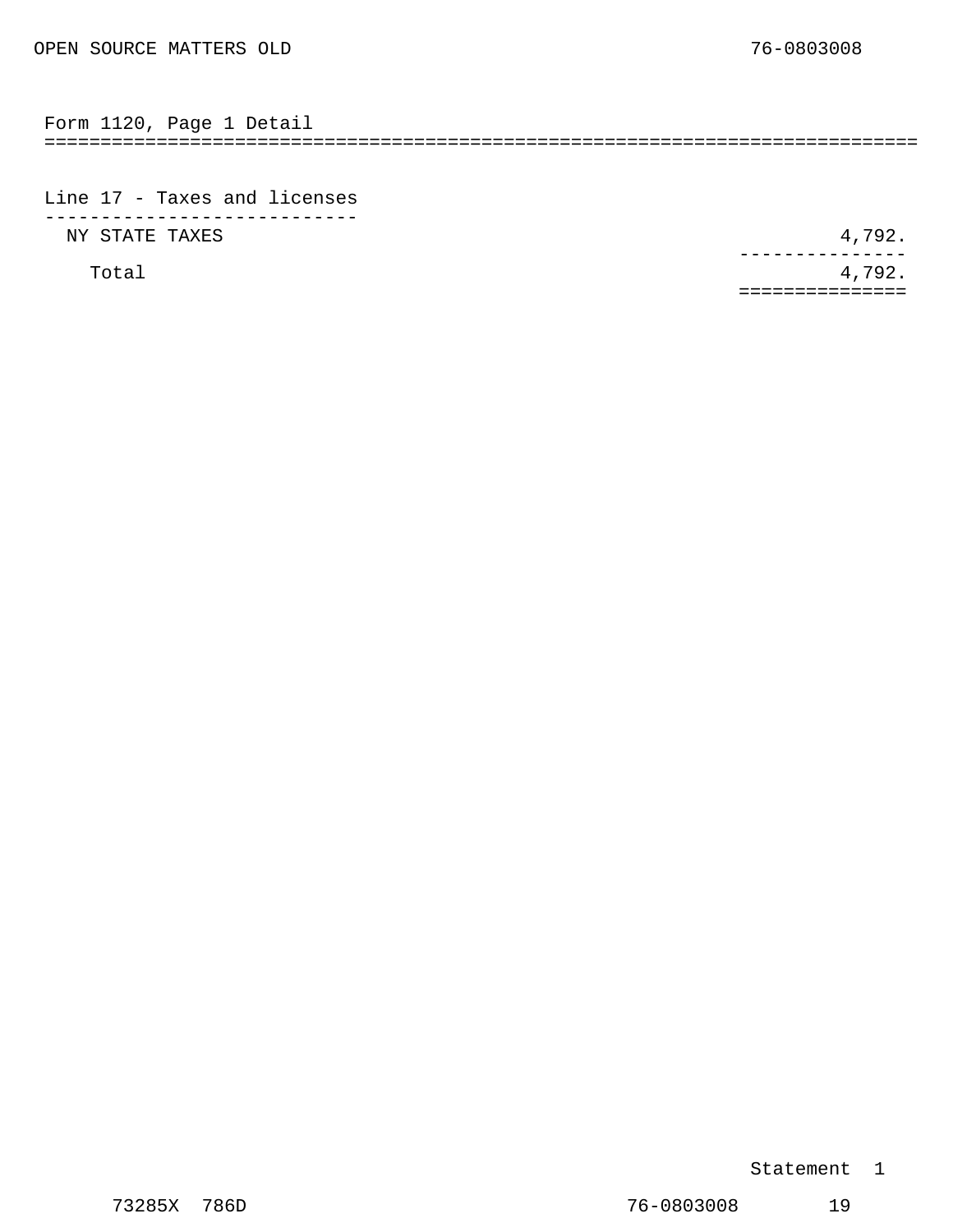<span id="page-12-0"></span>

| Form 1120, Page 1 Detail                                            |                    |
|---------------------------------------------------------------------|--------------------|
|                                                                     |                    |
| Line 26 - Summary of Travel, Meals and Entertainment                |                    |
|                                                                     |                    |
| CONFERENCES, SEMINARS, SUMMITS AND EVENTS                           | 60,935.            |
| Total                                                               | 60,935.            |
|                                                                     | -----              |
|                                                                     |                    |
| Line 26 - Other deductions                                          |                    |
| Travel, meals and entertainment                                     | 60,935.            |
| BANK CHARGES                                                        | 5,412.             |
| LEGAL                                                               | 70,891.            |
| ACCOUNTING                                                          | 21,525.            |
| CONFERENCES AND SEMINARS- JOOMLA DAY EVENTS<br>POSTAGE AND DELIVERY | 225,409.<br>1,499. |
| PRINTING AND REPRODUCTION                                           | 2,851.             |
| CODING AND DEVELOPMENT                                              | 3,501.             |
| OFFICE EXPENSE                                                      | 2,221.             |
| LICENSES AND FILING                                                 | 100.               |
| Total                                                               | 394,344.           |
|                                                                     | ==============     |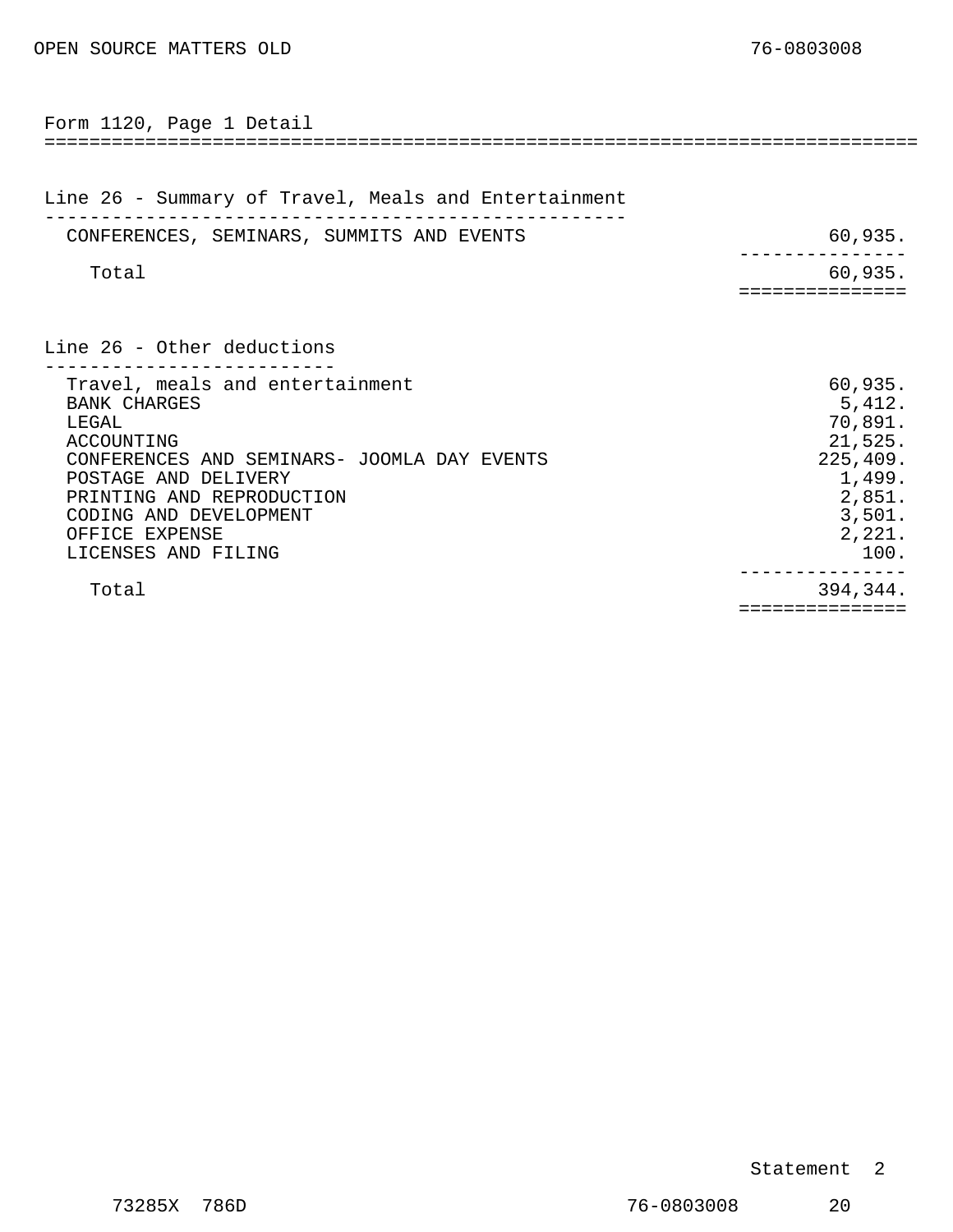Form 1120, Page 1 Detail

====================================================================================================

Line 29a - Non-SRLY NOL deduction

---------------------------------

<span id="page-13-0"></span>

| Year ending              | Original NOL         | Amount<br>Available | Amount Used | Converted<br>Contributions | Carryover<br>to.<br>Next year |
|--------------------------|----------------------|---------------------|-------------|----------------------------|-------------------------------|
| 12/31/2009<br>12/31/2014 | 10, 279.<br>159,288. | 82,346.             | 26,032.     |                            | 56,314.                       |
| Total                    | 169,567.             | 82,346.             | 26,032.     |                            | 56,314.                       |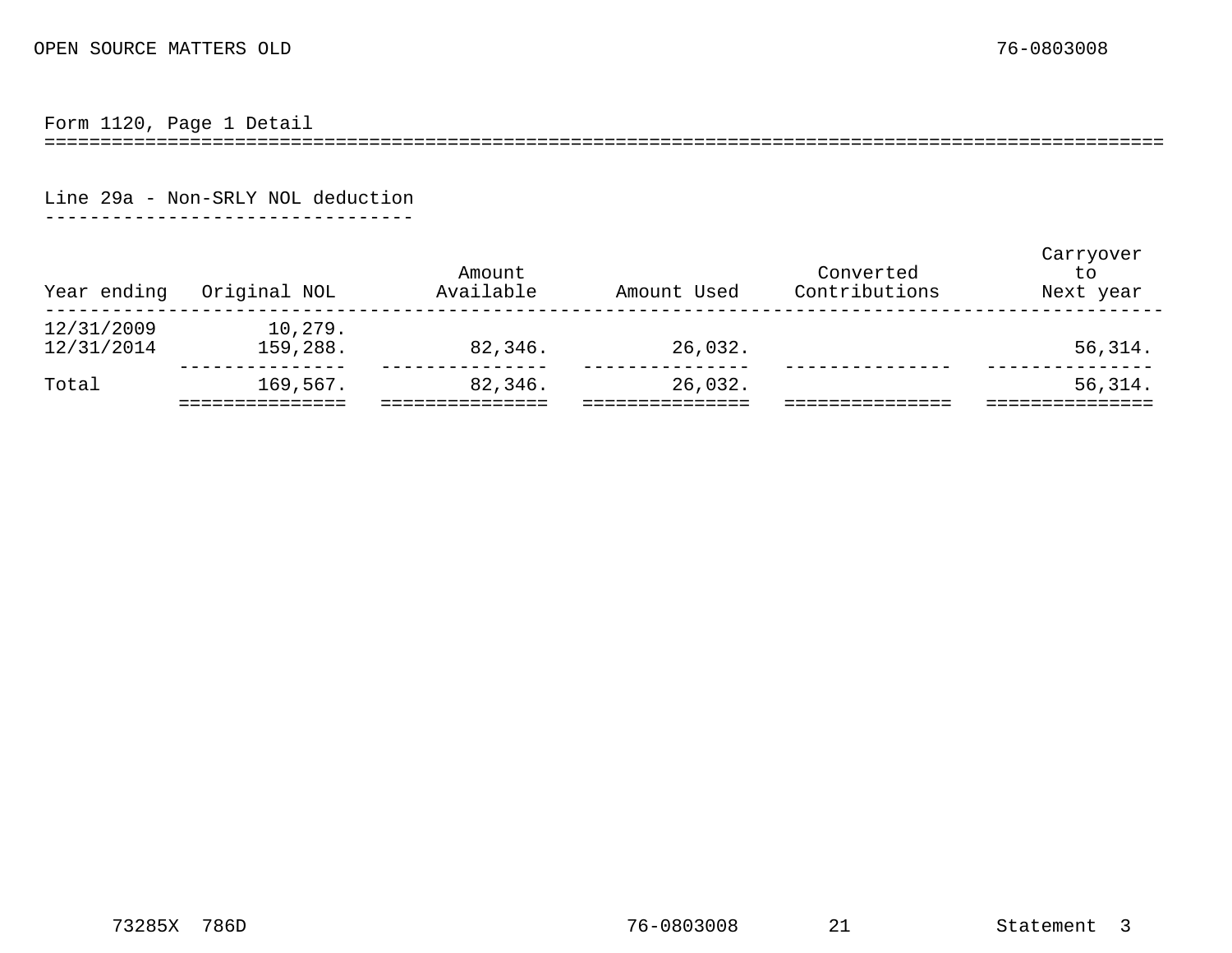<span id="page-14-0"></span>Form 1120, Page 5 Detail

| Sch L, Line $6 -$<br>Other current assets        | Beginning      | Ending  |
|--------------------------------------------------|----------------|---------|
| PREPAID EXPENSES                                 |                | 25,626. |
| Total                                            |                | 25,626. |
| Sch L, Line 18 -<br>Other current liabilities    |                |         |
| Accrued State Taxes<br>Other current liabilities | 696.<br>8,000. | 8,000.  |
| Total                                            | 8,696.         | 8,000.  |

==============================================================================

#### Statement 4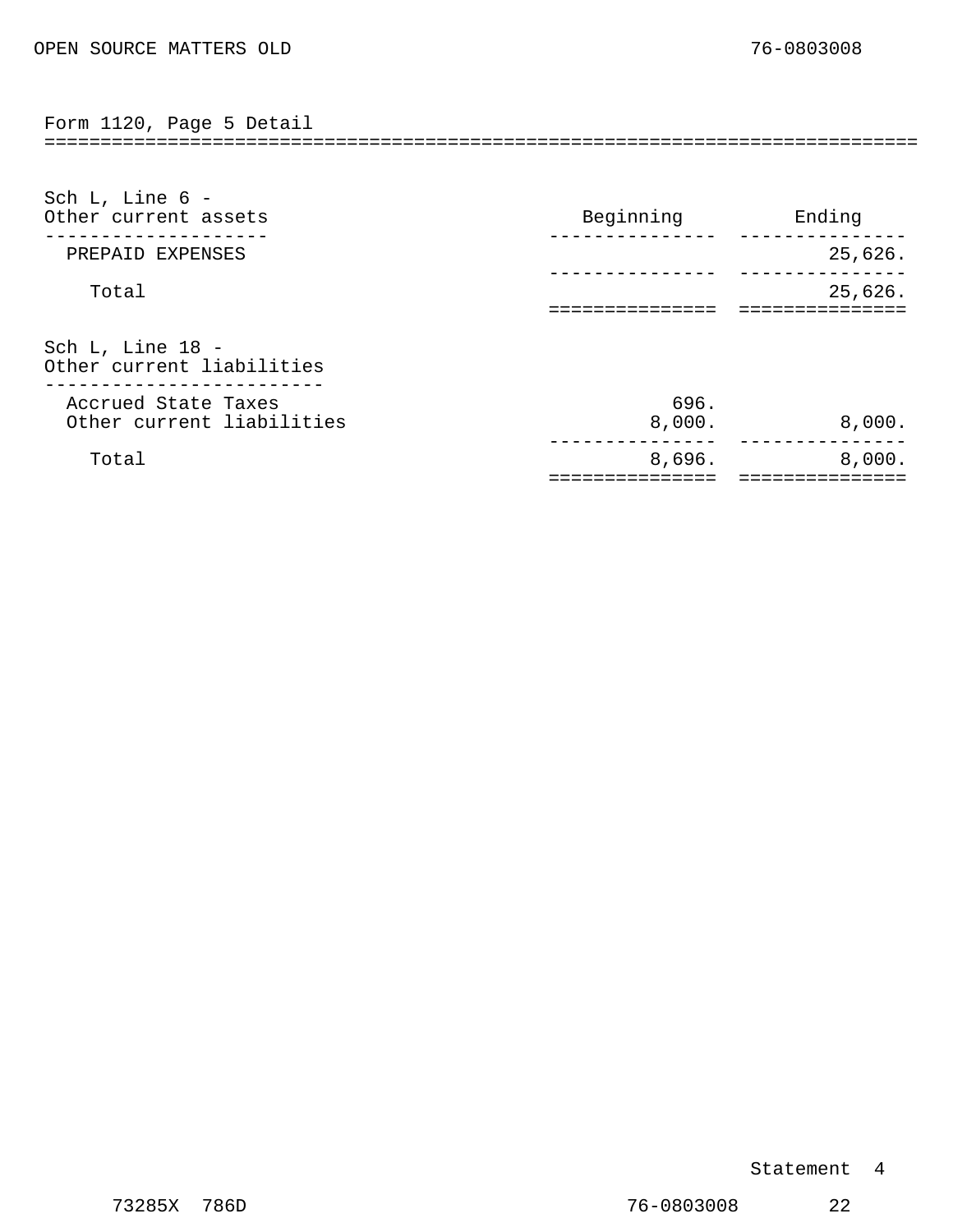<span id="page-15-0"></span>============================================================================== Form 1120, Page 5 Detail

Sch M-1, Line 5 - Expenses recorded on books not deducted on return ------------------------------------------------------------------- FEDERAL ESTIMATED TAXES PAID 20,000. Total 20,000. --------------- ===============

#### Statement 5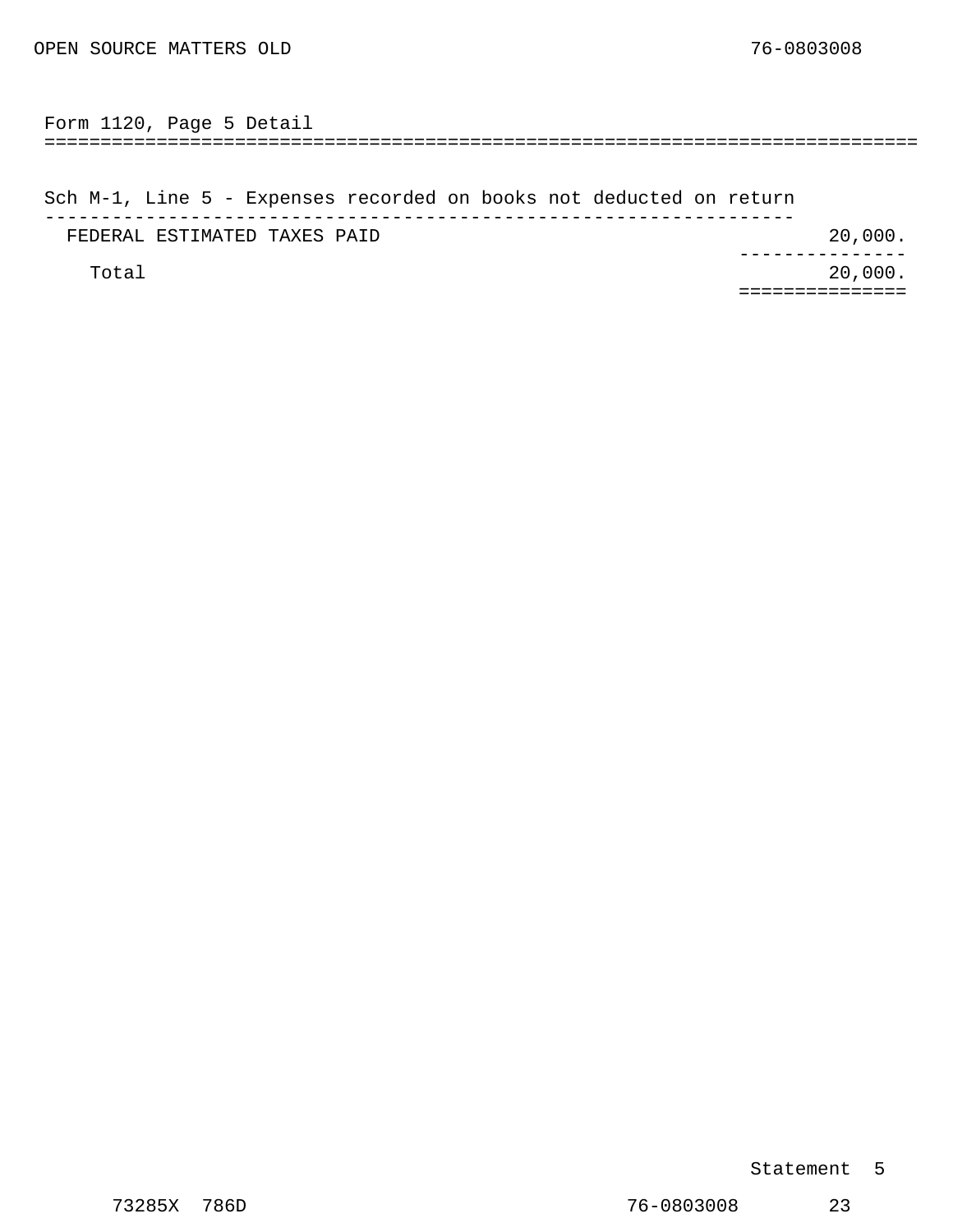

### Department of Taxation and Finance **General Business Corporation CT-3 Franchise Tax Return**

**Tax Law - Article 9-A**

**Caution:** This form must be used **only** for tax periods beginning on or after January 1, 2016. If you use it for any prior periods, the return will **not** be processed and will **not** be considered timely filed. As a result, penalties and interest may be incurred *(see Form CT-1).*

|                                                          | See instructions, Form CT-3-I, before completing return.                                                                                                                                                                                                           |                                                                                                                                                                  |                                               | All filers must enter tax period: |                                                  |
|----------------------------------------------------------|--------------------------------------------------------------------------------------------------------------------------------------------------------------------------------------------------------------------------------------------------------------------|------------------------------------------------------------------------------------------------------------------------------------------------------------------|-----------------------------------------------|-----------------------------------|--------------------------------------------------|
| Final return                                             | Amended return X                                                                                                                                                                                                                                                   |                                                                                                                                                                  | beginning                                     | $01 - 01 - 16$                    | ending $12 - 31 - 16$                            |
| Employer identification number (EIN)                     |                                                                                                                                                                                                                                                                    | File number                                                                                                                                                      | Business telephone number                     | If you claim an overpayment,      |                                                  |
| 76-0803008                                               |                                                                                                                                                                                                                                                                    | AA9                                                                                                                                                              | $347 - 425 - 9397$                            |                                   | $\overline{X}$<br>mark an X in the box <u>.</u>  |
| Legal name of corporation                                |                                                                                                                                                                                                                                                                    |                                                                                                                                                                  |                                               | Trade name/DBA                    |                                                  |
| OPEN SOURCE                                              | MATTERS                                                                                                                                                                                                                                                            | OLD                                                                                                                                                              |                                               |                                   |                                                  |
|                                                          | Mailing name (if different from legal name above)                                                                                                                                                                                                                  |                                                                                                                                                                  |                                               | State or country of incorporation |                                                  |
| c/o                                                      |                                                                                                                                                                                                                                                                    |                                                                                                                                                                  |                                               |                                   |                                                  |
|                                                          | Mailing address number and street or PO box                                                                                                                                                                                                                        |                                                                                                                                                                  |                                               | Date of incorporation             | Foreign corporations: date began business in NYS |
|                                                          | PO BOX 4668 #88354                                                                                                                                                                                                                                                 |                                                                                                                                                                  |                                               | $01 - 01 - 05$                    |                                                  |
| City                                                     |                                                                                                                                                                                                                                                                    | State ZIP code                                                                                                                                                   | Country (if not United States)                |                                   | For office use only                              |
| NEW YORK                                                 |                                                                                                                                                                                                                                                                    | NY 10163-4668                                                                                                                                                    |                                               |                                   |                                                  |
| Principal business activity in NYS                       |                                                                                                                                                                                                                                                                    |                                                                                                                                                                  | NAICS business code number (from NYS Pub 910) |                                   |                                                  |
| WEB BASED                                                | SOFTWARE<br>M                                                                                                                                                                                                                                                      |                                                                                                                                                                  | 511130                                        |                                   |                                                  |
| If address/phone above is<br>new, mark an $X$ in the box |                                                                                                                                                                                                                                                                    | If you need to update your address or phone information for corporation tax, or<br>other tax types, you can do so online. See Business information in Form CT-1. |                                               |                                   |                                                  |
|                                                          | A. Pay amount shown on Part 2, line 23. Make payable to: New York State Corporation Tax<br>Attach your payment here. (Detach all check stubs; see instructions for details.)                                                                                       |                                                                                                                                                                  |                                               | A                                 | Payment enclosed                                 |
|                                                          | B. Are you subject to the metropolitan transportation business tax (MTA surcharge)? (see instructions;<br>mark an <b>X</b> in the appropriate box) $\ldots$ , $\ldots$ , $\ldots$ , $\ldots$ , $\ldots$ , $\ldots$ , $\ldots$ , $\ldots$ , $\ldots$ , $\ldots$     |                                                                                                                                                                  |                                               |                                   | $B \times S$ X<br>No <sub>1</sub>                |
|                                                          | C. If you are disclaiming tax liability in New York State based on Public Law 86-272, mark an X<br>in the box (see instructions) $\ldots$ , $\ldots$ , $\ldots$ , $\ldots$ , $\ldots$ , $\ldots$ , $\ldots$ , $\ldots$ , $\ldots$ , $\ldots$ , $\ldots$ , $\ldots$ |                                                                                                                                                                  |                                               |                                   |                                                  |
|                                                          |                                                                                                                                                                                                                                                                    | Designee's name (print)                                                                                                                                          |                                               |                                   | Designee's phone number                          |
| Third - party                                            | Yes<br>No.                                                                                                                                                                                                                                                         | DANIELLE HLATKY                                                                                                                                                  |                                               |                                   |                                                  |
| designee                                                 | Deciange's a-mail address                                                                                                                                                                                                                                          |                                                                                                                                                                  |                                               |                                   |                                                  |

*(see instructions)* Designee's e-mail address PIN 3264

**Certification:** I certify that this return and any attachments are to the best of my knowledge and belief true, correct, and complete.

|                 | Printed name of authorized person                  | Signature of authorized person |                    | <b>Official title</b> |                 |                        |
|-----------------|----------------------------------------------------|--------------------------------|--------------------|-----------------------|-----------------|------------------------|
| Authorized      | MIKE DEMOPOULOS                                    |                                |                    |                       | TREASURER       |                        |
| person          | E-mail address of authorized person                |                                |                    | Telephone number      |                 | Date                   |
|                 |                                                    |                                |                    |                       |                 |                        |
|                 | Firm's name (or yours if self-employed)            |                                | Firm's EIN         |                       |                 | Preparer's PTIN or SSN |
| Paid            | PIPIA COHEN HLATKY LLC                             |                                | 26-4268100         |                       |                 | P01403210              |
| preparer<br>use | Signature of individual preparing this return      | Address 195 KOSCIUSZKO ST      |                    |                       |                 |                        |
| only            |                                                    | BROOKLYN,<br>ΝY                | 11216              |                       |                 |                        |
| (see instr.)    | E-mail address of individual preparing this return |                                | Preparer's NYTPRIN | or                    | Excl. code Date |                        |
|                 |                                                    |                                | 11419808           |                       |                 |                        |
| - - - -         |                                                    |                                |                    |                       |                 |                        |

#### See instructions for where to file.

#### **Content of Form CT-3**

| Part 1 - General corporate information              | Part 5 - Computation of investment capital for the current tax year |
|-----------------------------------------------------|---------------------------------------------------------------------|
| Part 2 - Computation of balance due or overpayment  | Part 6 - Computation of business apportionment factor               |
| Part 3 - Computation of tax on business income base | Part 7 - Summary of tax credits claimed                             |
| Part 4 - Computation of tax on capital base         |                                                                     |

567001161062 {Yg"1+\_} 6D3511 1.000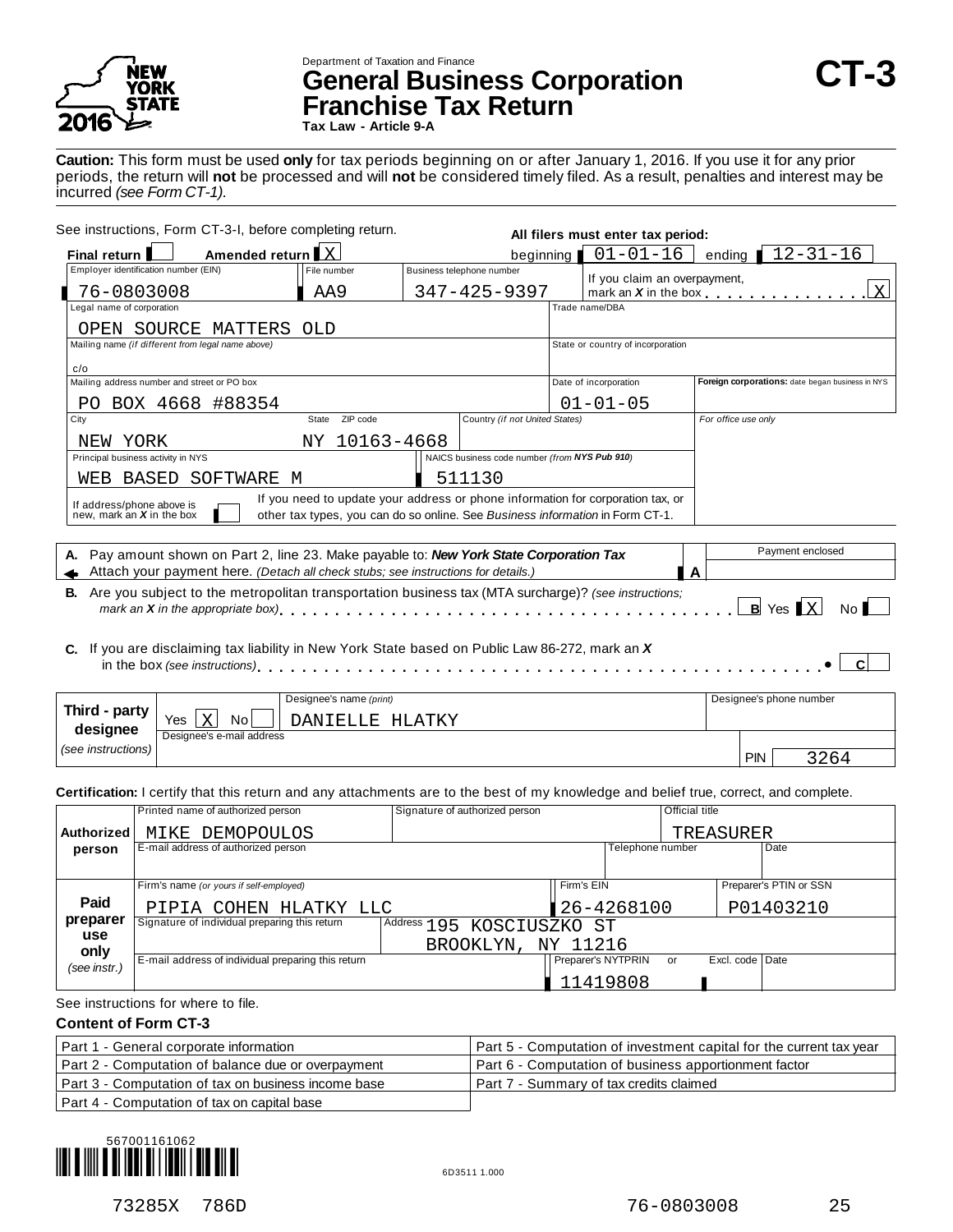#### **Part 1 – General corporate information**

|              | Section A - Qualification for preferential tax rates<br>If you are a corporation as identified in this section and qualify for preferential tax rates, mark an $X$ in the boxes that apply<br>to you (see instructions). |
|--------------|--------------------------------------------------------------------------------------------------------------------------------------------------------------------------------------------------------------------------|
|              | 1 A qualified emerging technology company (QETC) for purposes of the lower tax rates, capital base tax cap, and fixed                                                                                                    |
|              | 1.                                                                                                                                                                                                                       |
|              | 2 A qualified New York manufacturer based on the principally engaged test for purposes of the lower business income                                                                                                      |
|              |                                                                                                                                                                                                                          |
| 3            | A qualified New York manufacturer based on the principally engaged test for purposes of the lower capital base                                                                                                           |
|              |                                                                                                                                                                                                                          |
| 4            | A qualified New York manufacturer based on the significant employment and property test for purposes of the lower                                                                                                        |
|              | tax rates, capital base tax cap, and fixed dollar minimum tax amounts $\ldots \ldots \ldots \ldots \ldots \ldots \ldots \ldots \ldots$<br>4                                                                              |
| 5<br>6       | $\overline{5}$<br>- X<br>— 6 l                                                                                                                                                                                           |
|              | If you marked this box, complete line 6a; also mark the box at line 6b or 6c, if applicable.                                                                                                                             |
|              |                                                                                                                                                                                                                          |
|              | 6 <sub>b</sub>                                                                                                                                                                                                           |
|              | 6c                                                                                                                                                                                                                       |
| $\mathbf{7}$ | A qualified entity of a New York State innovation hot spot that operates solely within such New York State innovation                                                                                                    |
|              | $\overline{7}$                                                                                                                                                                                                           |
|              | Section B - New York State information (see instructions)                                                                                                                                                                |
| 1            |                                                                                                                                                                                                                          |
| 2            |                                                                                                                                                                                                                          |
| 3            | $\overline{\mathbf{3}}$                                                                                                                                                                                                  |
| 4            | If you have an interest in, or have rented, real property in New York State, mark an X in the box and complete<br>$\blacktriangle$                                                                                       |
|              |                                                                                                                                                                                                                          |
|              |                                                                                                                                                                                                                          |
| 5            | If you are claiming an exception to the related member expense addback under Tax Law §208.9(o)(2)(B),                                                                                                                    |
|              | 5                                                                                                                                                                                                                        |
|              | 5a If you marked the line 5 box, use line 5a to report the applicable exception<br>Number<br>Amount                                                                                                                      |
|              | number (1-4) and the amount of royalty payments. $\ldots$ , $5a \cdot 1$<br>$\bullet$                                                                                                                                    |
| 6            | If you are not protected by Public Law 86-272 and are subject to tax solely as a result of deriving receipts in                                                                                                          |
|              | 6 <sup>1</sup>                                                                                                                                                                                                           |
|              | Section C - Filing information                                                                                                                                                                                           |
|              | 1 Federal return filed – you must mark an $X$ in one box and attach a complete copy of your federal return                                                                                                               |
|              | 1120-REIT                                                                                                                                                                                                                |
|              | ΙX.<br>$1120$ $\bullet$<br>1120S •<br>1120F ●<br>$1120-H$<br>1120 consolidated ●<br>or 1120-RIC L                                                                                                                        |
|              | Amended return – If you marked the amended return box on page 1, then for any item(s) that apply, mark an $X$ in the box                                                                                                 |
|              | Failure to meet investment capital holding period •<br>and attach documentation:                                                                                                                                         |
|              | Date of determination<br><b>NOL</b><br><b>Final federal</b><br>Capital loss                                                                                                                                              |
|              | 1139 •<br>$1120X \bullet$<br>$caryback$ $\bullet$<br>determination •<br>carryback $\bullet$                                                                                                                              |
|              | 2a Enter the tax due amount from your most recently filed New York State return for this tax period. 2a                                                                                                                  |
|              |                                                                                                                                                                                                                          |
| 3            | Required attachments – For all forms, other than tax credit claim forms, that are attached to this return, mark an $X$ in the<br>applicable box(es)                                                                      |
|              | CT-3.2 $\bullet$ CT-3.3 $\bullet$ X CT-3.4 $\bullet$ X CT-60 $\bullet$ $\Box$ CT-225 $\bullet$ X Other (identify):<br>$CT-3.1$ $\bullet$ $\downarrow$                                                                    |
|              | If you are claiming tax credits, enter the number of tax credit forms attached to this return. Where multiple forms                                                                                                      |
|              |                                                                                                                                                                                                                          |
| 5.           | If you filed federal Form 1120F and you have effectively connected income (ECI), mark an X in the box<br>5 <sub>1</sub>                                                                                                  |
|              | 567002161062                                                                                                                                                                                                             |
|              | 6D3512 1.000                                                                                                                                                                                                             |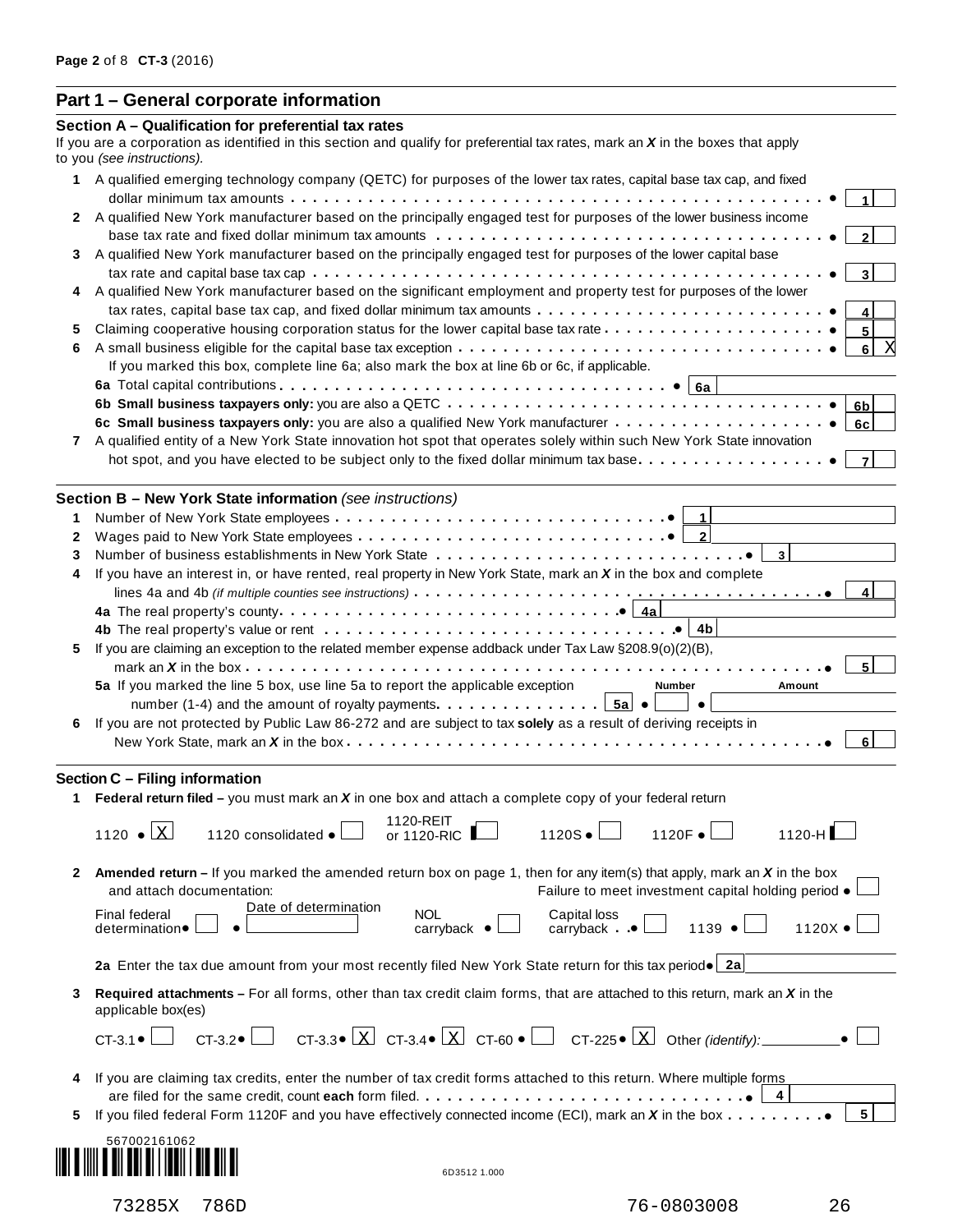#### **Part 2 – Computation of balance due or overpayment**

|     | Largest of three tax bases, minus credits                                                                                           |                      |
|-----|-------------------------------------------------------------------------------------------------------------------------------------|----------------------|
|     | 1a Business income base tax (from Part 3, line 20)<br>538.<br>1a                                                                    |                      |
|     | 538.<br>1b Capital base tax (from Part 4, line 15; see instructions)<br>1b                                                          |                      |
|     | New York receipts                                                                                                                   |                      |
|     | 175.<br><b>1c</b> Fixed dollar minimum tax (see instr) $\bullet$<br>435,143.<br>$\bullet$ 1 1 c                                     |                      |
| 2   | Tax due (enter the amount from line 1a, 1b, or 1c, whichever is largest; see instructions) $\ldots \ldots$                          | 538.<br>$\mathbf{2}$ |
|     |                                                                                                                                     | 3                    |
|     | Tax due after credits (subtract line 3 from line 2; if line 3 is more than line 2, enter $\boldsymbol{0}$ ) $\dots$ $\dots$ $\dots$ | 538.<br>4            |
| 5   |                                                                                                                                     |                      |
| 6   | Mandatory first installment (MFI) removed; see instructions                                                                         |                      |
| 7   |                                                                                                                                     |                      |
|     | <b>Penalties and interest</b>                                                                                                       |                      |
|     | 8 Estimated tax penalty (see instructions; if Form CT-222 is                                                                        |                      |
|     | attached, mark an $X$ in the box) $\bullet$<br>8                                                                                    |                      |
| 9   | Interest on late payment (see instructions)<br>9                                                                                    |                      |
| 10  | Late filing and late payment penalties (see instructions) $\bullet$ 10                                                              |                      |
| 11  | Voluntary gifts/contributions (see instructions)                                                                                    | 11                   |
|     |                                                                                                                                     |                      |
| 12b | 12a<br>Breast Cancer Research and Education Fund.<br>12b                                                                            |                      |
| 12c | Prostate Cancer Research, Detection, and Education Fund<br>12c                                                                      |                      |
| 12d | 9/11 Memorial<br><b>12d</b>                                                                                                         |                      |
| 12e | Volunteer Firefighting & EMS Recruitment Fund<br>12e                                                                                |                      |
| 12f | Veterans Remembrance<br><b>12f</b>                                                                                                  |                      |
| 12g | Women's Cancers Education and Prevention Fund.<br>12g                                                                               |                      |
| 13. |                                                                                                                                     | 13                   |
|     | <b>Total amount due</b>                                                                                                             |                      |
|     |                                                                                                                                     | 538.<br>14           |
|     | <b>Prepayments</b>                                                                                                                  |                      |
| 15  | 15                                                                                                                                  |                      |
| 16  | Second installment (from Form CT-400).<br>16                                                                                        |                      |
| 17  | 4,000.<br>17                                                                                                                        |                      |
| 18  | Fourth installment (from Form CT-400) [19] [19] COLLECT FOUR DETAILS AND THE RESERVE TO A LIMIT AND RESERVE TO<br>18                |                      |
| 19  | Payment with extension request (from Form CT-5, line 5)<br>19                                                                       |                      |
| 20  | 96.<br>Overpayment credited from prior years Period<br>20<br>$\mathbf{a}=\mathbf{a}$                                                |                      |
| 21  | Overpayment credited from CT-3-M<br>Period<br>21                                                                                    |                      |
|     |                                                                                                                                     | 4,096.<br>22         |
|     | Payment due or overpayment to be credited/refunded                                                                                  |                      |
|     | 23 Balance due (If line 22 is less than line 14, subtract line 22 from line 14 and enter the result here.                           |                      |
|     | 24 Overpayment (If line 22 is more than line 14, subtract line 14 from line 22. This is your overpayment;                           | $\blacksquare$ 23    |
|     |                                                                                                                                     | 3,558.               |
| 25  | Amount of overpayment to be credited to next period (see instructions)                                                              | 24<br>1,607.         |
| 26  | Balance of overpayment available (subtract line 25 from line 24; see instructions)                                                  | 25<br>1,951.         |
| 27  | Amount of overpayment to be credited to Form CT-3-M                                                                                 | 26<br>3,558.<br>27   |
| 28  | Balance of overpayment to be refunded (subtract line 27 from line 26; see instructions).                                            | 28                   |
| 29  | Unused tax credits to be refunded (see instructions)<br>$\blacksquare$ 29                                                           |                      |
| 30  | Unused tax credits applied to next period <b>Container and Struthers</b><br>30                                                      |                      |
|     |                                                                                                                                     |                      |

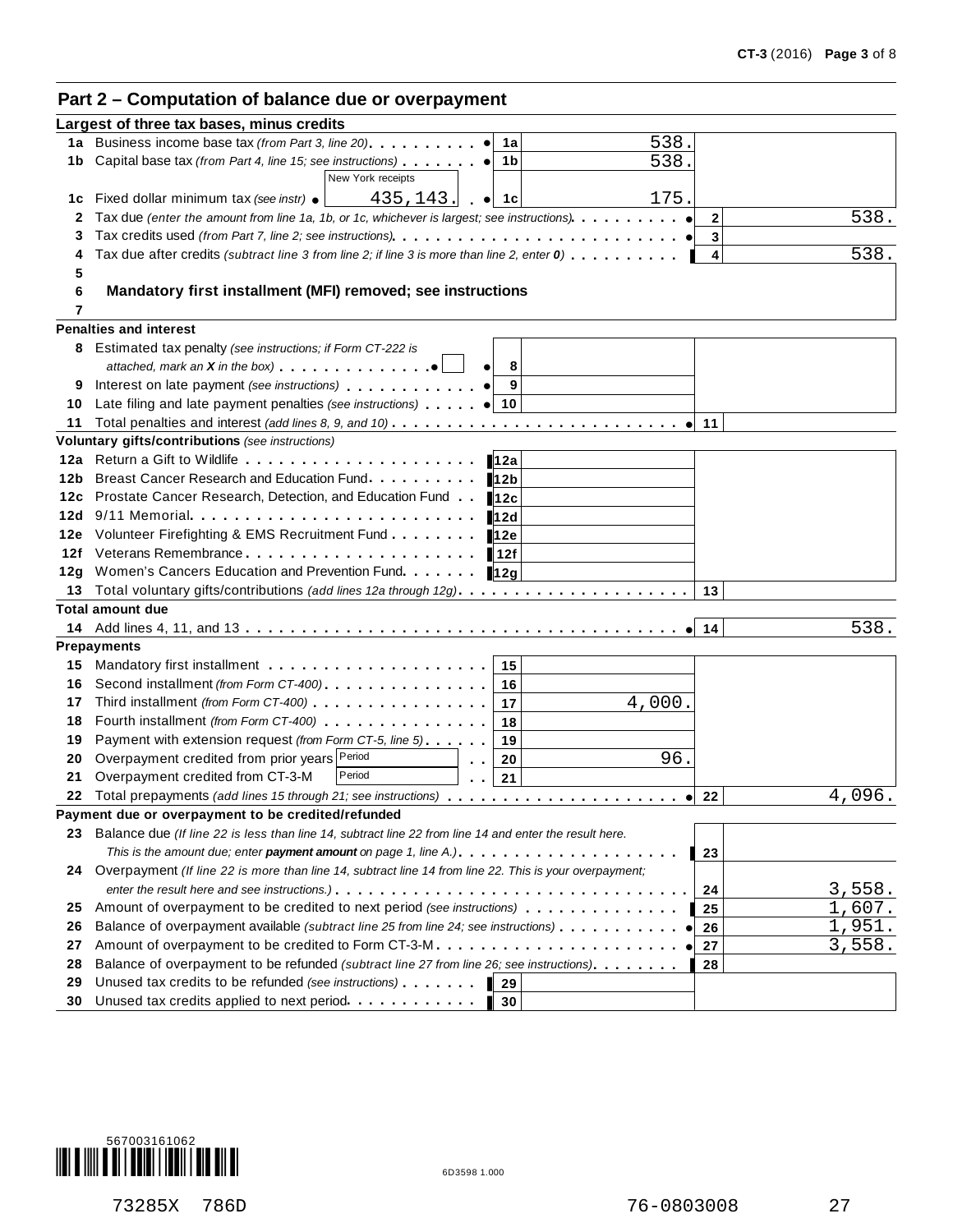|    | Part 3 – Computation of tax on business income base                                                                                             |                |         |
|----|-------------------------------------------------------------------------------------------------------------------------------------------------|----------------|---------|
|    | Federal taxable income (FTI) before net operating loss (NOL) and special deductions (see instructions) $\bullet$                                | 1.             | 26,032. |
| 2  | Additions to FTI (from Form CT-225, line 5) $\ldots \ldots \ldots \ldots \ldots \ldots \ldots \ldots \ldots \ldots \ldots \ldots \cdot \bullet$ | $\overline{2}$ | 4,792.  |
| 3  |                                                                                                                                                 |                | 30,824. |
|    |                                                                                                                                                 | 4              |         |
| 5  |                                                                                                                                                 | 5              | 30,824. |
| 6  | Subtraction modification for qualified banks (from Form CT-3.2, Schedule A, line 1; see instructions) $\bullet$                                 | 6              |         |
|    |                                                                                                                                                 | 7              | 30,824. |
| 8  |                                                                                                                                                 | 8              |         |
| 9  | Subtract line 8 from line 7 $\dots \dots \dots \dots \dots \dots \dots \dots \dots \dots \dots \dots \dots \dots \dots \dots$                   | 9              | 30,824. |
| 10 | Excess interest deductions attributable to investment income, investment capital, and other                                                     |                |         |
|    |                                                                                                                                                 |                |         |
| 11 |                                                                                                                                                 |                | 30,824. |
| 12 | Addback of income previously reported as investment income (from Form CT-3.1, Schedule F,                                                       |                |         |
|    |                                                                                                                                                 |                |         |
| 13 |                                                                                                                                                 |                | 30,824. |
| 14 |                                                                                                                                                 |                | 1.0000  |
| 15 |                                                                                                                                                 |                | 30,824. |
| 16 |                                                                                                                                                 |                | 22,554. |
| 17 |                                                                                                                                                 |                | 8,270.  |
| 18 |                                                                                                                                                 |                |         |
| 19 |                                                                                                                                                 |                | 8,270.  |
| 20 | Business income base tax (multiply line 19 by the appropriate business income tax rate from the tax                                             |                |         |
|    |                                                                                                                                                 |                | 538.    |

benefit claimed may be disallowed, or there may be a delay in receiving such benefit.



73285X 786D 76-0803008 28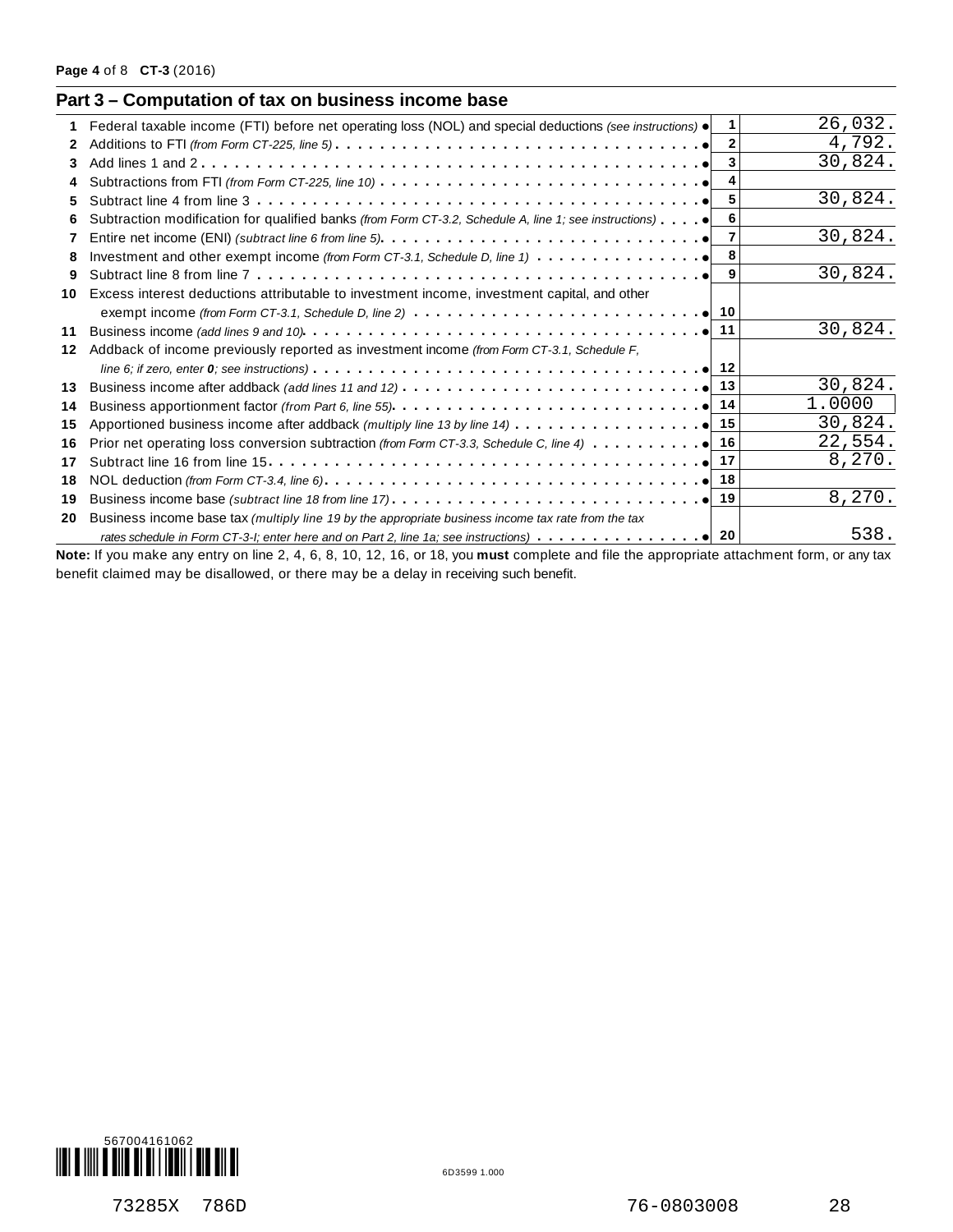#### **Part 4 – Computation of tax on capital base** *(see instructions)*

|              |                                                                                                                                                     |                   | R                  |               |
|--------------|-----------------------------------------------------------------------------------------------------------------------------------------------------|-------------------|--------------------|---------------|
|              |                                                                                                                                                     | Beginning of year | End of year        | Average value |
|              | Total assets from federal return $\bullet$   1                                                                                                      | 436, 335.         | 442, 426.          | 439,381.      |
| $\mathbf{2}$ | Real property and marketable securities                                                                                                             |                   |                    |               |
|              | included on line $1 \ldots \ldots \ldots$                                                                                                           |                   |                    |               |
| 3            | 3<br>Subtract line 2 from line 1                                                                                                                    | 436,335.          | 442, 426.          | 439,381.      |
| 4            | Real property and marketable securities                                                                                                             |                   |                    |               |
|              | at fair market value   4                                                                                                                            |                   |                    |               |
| 5            | Adjusted total assets (add lines 3 and 4) $\vert 5 \vert$                                                                                           | 436,335.          | 442, 426.          | 439,381.      |
| 6            | Total liabilities experience and the Total liabilities                                                                                              | 8,696.            | $8,755.$ $\bullet$ | 8,726.        |
| 7            | Total net assets (subtract line 6, column C, from line 5, column C) $\cdots \cdots \cdots \cdots \cdots$                                            |                   |                    | 430,655.      |
| 8            | Investment capital (from Part 5, line 19; if zero or less, enter $0$ ) $\cdots$ $\cdots$ $\cdots$ $\cdots$ $\cdots$ $\cdots$ $\cdots$ $\bullet$   8 |                   |                    |               |
| 9            |                                                                                                                                                     |                   |                    | 430,655.      |
| 10           | Addback of capital previously reported as investment capital (from Part 5, line 20, column C; if zero or less, enter $0$ ) $\bullet$ 10             |                   |                    |               |
| 11           |                                                                                                                                                     |                   |                    | 430,655.      |
| 12           | Business apportionment factor (from Part 6, line 55) $\ldots \ldots \ldots \ldots \ldots \ldots \ldots \ldots$                                      |                   |                    | 1.0000        |
| 13           | Apportioned business capital (multiply line 11 by line 12) $\cdots \cdots \cdots \cdots$                                                            |                   |                    | 430,655.      |
| 14           | New small business <i>(if in first two tax years, mark an <b>X</b> in one box)</i> Year one $\bullet$ $\Box$ Year two $\bullet$                     |                   |                    |               |
|              |                                                                                                                                                     |                   |                    |               |
| 15           | Capital base tax (multiply line 13 by the appropriate capital base tax rate from the tax rates schedule in                                          |                   |                    | 538.          |
|              |                                                                                                                                                     |                   | •⊺15               |               |

#### **Part 5 – Computation of investment capital for the current tax year** *(see instructions)*

#### **Addback of capital previously reported as investment capital**

|    |                                                                                                                                                                        | Average fair market<br>value as previously reported | в<br>Liabilities attributable to<br>column A amount as<br>previously reported | Net average value as<br>previously reported<br>(column A - column B) |
|----|------------------------------------------------------------------------------------------------------------------------------------------------------------------------|-----------------------------------------------------|-------------------------------------------------------------------------------|----------------------------------------------------------------------|
| 20 | Total of stocks previously presumed held<br>for more than one year, but did not meet<br>the holding period (from Form CT-3.1,<br>Schedule F, line 1; enter here and on |                                                     |                                                                               |                                                                      |

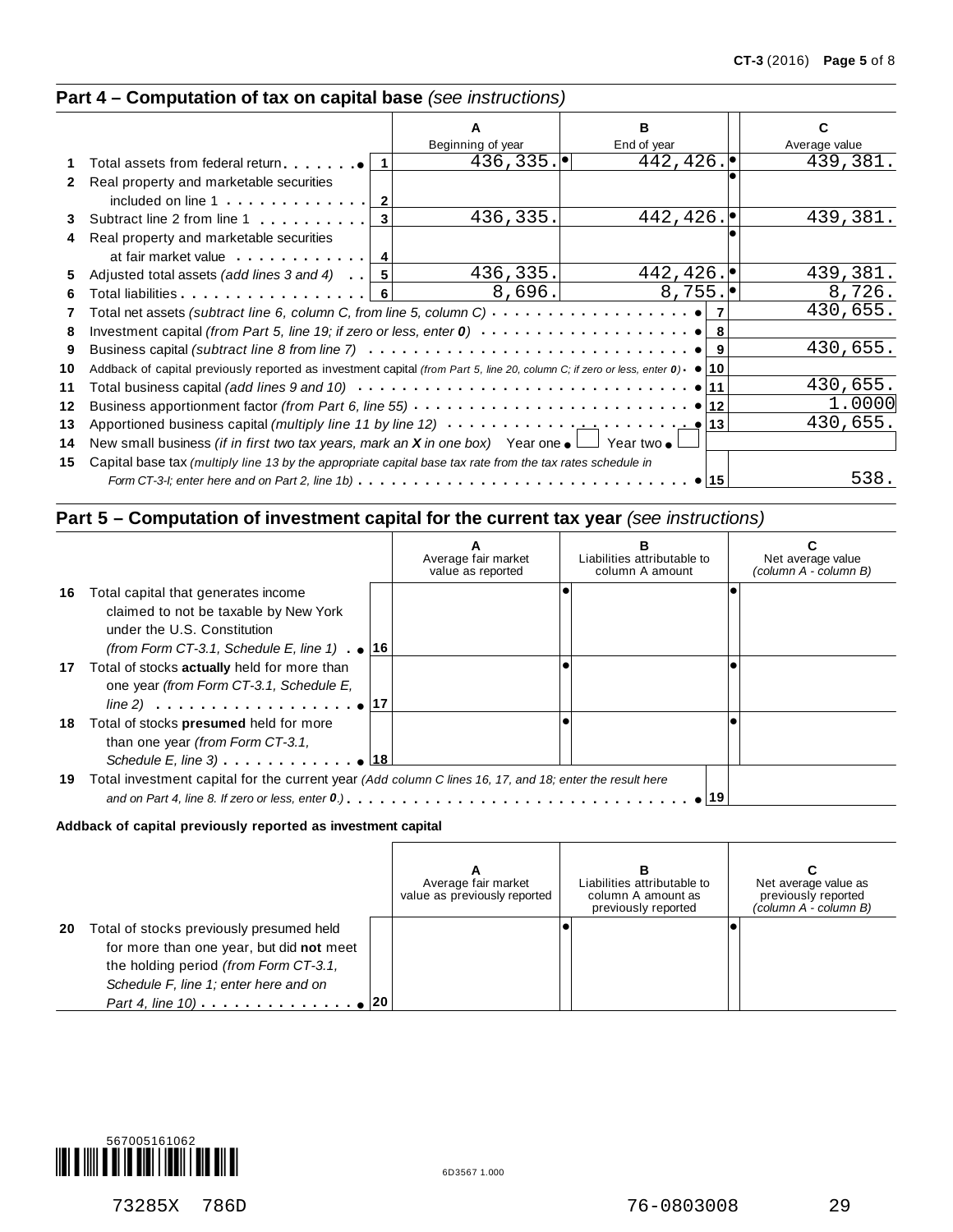### **Part 6 - Computation of business apportionment factor** *(see instructions)*

| A - New York State<br><b>B</b> - Everywhere<br>Section 210-A.2<br>1<br>$\mathbf{2}$<br>3<br>Section 210-A.3<br>4 Rentals of real and tangible personal property <b>Act as a contract of the Rental</b> Section 1.1 and 2.1 and 2.1 and 2.1 and 2.1 and 2.1 and 2.1 and 2.1 and 2.1 and 2.1 and 2.1 and 2.1 and 2.1 and 2.1 and 2.1 and 2.1 and 2.1<br>4<br>5 Royalties from patents, copyrights, trademarks, and similar intangible<br>5<br>6 Sales of rights for certain closed-circuit and cable TV transmissions<br>6<br>Section 210-A.4<br>7 Sale, licensing, or granting access to digital products<br>7<br>Section 210-A.5(a)(1) - Fixed percentage method for qualified financial instruments (QFIs)<br>8<br><b>Section 210-A.5(a)(2)</b> – Mark an $X$ in each box that is applicable (see line 8 instructions)<br>Section 210-A.5(a)(2)(A)<br>Interest from loans secured by real property<br>9<br>9<br>10 Net gains from sales of loans secured by real property<br>10<br>11 Interest from loans not secured by real property (QFI $\bullet$ \[allequal )<br>11<br>12 Net gains from sales of loans not secured by real property (QFI $\bullet$ $\Box$ )<br>12<br>Section 210-A.5(a)(2)(B) (QFI $\bullet$<br>13<br>13<br>14<br>Interest from NYS and its political subdivisions debt<br>15<br>15<br>16<br>16<br>Interest from other states and their political subdivisions debt.<br>17<br>17<br>Net gains from other states and their political subdivisions debt.<br>18<br>18<br>Section 210-A.5(a)(2)(C) (QFI .<br>Interest from asset-backed securities and other government agency debt<br>19<br>19<br>20 Net gains from government agency debt or asset-backed securities<br>20<br>21 Net gains from all other asset-backed securities<br>21<br>Section 210-A.5(a)(2)(D) (QFI .<br>22 Interest from corporate bonds<br>22<br>23 Net gains from corporate bonds sold through broker/dealer or<br>licensed exchange<br>23<br>24 Net gains from other corporate bonds.<br>24<br>Section 210-A.5(a)(2)(E)<br>25 Net interest from reverse repurchase and securities borrowing agreements .<br>25<br>Section 210-A.5(a)(2)(F)<br>26 Net interest from federal funds<br>26<br>Section 210-A.5(a)(2)(I) (QFI ●<br>27 Net income from sales of physical commodities entitled and success of physical commodities<br>27<br>Section 210-A.5(a)(2)(J) (QFI ·<br>28 Marked to market net gains<br>.<br>28<br>Section 210-A.5(a)(2)(H) (QFI.<br>210-A.5(a)(2)(G) (QFI·<br>Interest from other financial instruments<br>29<br>29<br>30 Net gains and other income from other financial instruments<br>30 | Mark an X in this box only if you have no receipts required to be included in the denominator of the apportionment factor (see instr.) . |  |  |  |  |  |  |
|------------------------------------------------------------------------------------------------------------------------------------------------------------------------------------------------------------------------------------------------------------------------------------------------------------------------------------------------------------------------------------------------------------------------------------------------------------------------------------------------------------------------------------------------------------------------------------------------------------------------------------------------------------------------------------------------------------------------------------------------------------------------------------------------------------------------------------------------------------------------------------------------------------------------------------------------------------------------------------------------------------------------------------------------------------------------------------------------------------------------------------------------------------------------------------------------------------------------------------------------------------------------------------------------------------------------------------------------------------------------------------------------------------------------------------------------------------------------------------------------------------------------------------------------------------------------------------------------------------------------------------------------------------------------------------------------------------------------------------------------------------------------------------------------------------------------------------------------------------------------------------------------------------------------------------------------------------------------------------------------------------------------------------------------------------------------------------------------------------------------------------------------------------------------------------------------------------------------------------------------------------------------------------------------------------------------------------------------------------------------------------------------------------------------------------------------------------------------------------------------------------------------------------------------------------------------------------------------------------|------------------------------------------------------------------------------------------------------------------------------------------|--|--|--|--|--|--|
|                                                                                                                                                                                                                                                                                                                                                                                                                                                                                                                                                                                                                                                                                                                                                                                                                                                                                                                                                                                                                                                                                                                                                                                                                                                                                                                                                                                                                                                                                                                                                                                                                                                                                                                                                                                                                                                                                                                                                                                                                                                                                                                                                                                                                                                                                                                                                                                                                                                                                                                                                                                                            |                                                                                                                                          |  |  |  |  |  |  |
|                                                                                                                                                                                                                                                                                                                                                                                                                                                                                                                                                                                                                                                                                                                                                                                                                                                                                                                                                                                                                                                                                                                                                                                                                                                                                                                                                                                                                                                                                                                                                                                                                                                                                                                                                                                                                                                                                                                                                                                                                                                                                                                                                                                                                                                                                                                                                                                                                                                                                                                                                                                                            |                                                                                                                                          |  |  |  |  |  |  |
|                                                                                                                                                                                                                                                                                                                                                                                                                                                                                                                                                                                                                                                                                                                                                                                                                                                                                                                                                                                                                                                                                                                                                                                                                                                                                                                                                                                                                                                                                                                                                                                                                                                                                                                                                                                                                                                                                                                                                                                                                                                                                                                                                                                                                                                                                                                                                                                                                                                                                                                                                                                                            |                                                                                                                                          |  |  |  |  |  |  |
|                                                                                                                                                                                                                                                                                                                                                                                                                                                                                                                                                                                                                                                                                                                                                                                                                                                                                                                                                                                                                                                                                                                                                                                                                                                                                                                                                                                                                                                                                                                                                                                                                                                                                                                                                                                                                                                                                                                                                                                                                                                                                                                                                                                                                                                                                                                                                                                                                                                                                                                                                                                                            |                                                                                                                                          |  |  |  |  |  |  |
|                                                                                                                                                                                                                                                                                                                                                                                                                                                                                                                                                                                                                                                                                                                                                                                                                                                                                                                                                                                                                                                                                                                                                                                                                                                                                                                                                                                                                                                                                                                                                                                                                                                                                                                                                                                                                                                                                                                                                                                                                                                                                                                                                                                                                                                                                                                                                                                                                                                                                                                                                                                                            |                                                                                                                                          |  |  |  |  |  |  |
|                                                                                                                                                                                                                                                                                                                                                                                                                                                                                                                                                                                                                                                                                                                                                                                                                                                                                                                                                                                                                                                                                                                                                                                                                                                                                                                                                                                                                                                                                                                                                                                                                                                                                                                                                                                                                                                                                                                                                                                                                                                                                                                                                                                                                                                                                                                                                                                                                                                                                                                                                                                                            |                                                                                                                                          |  |  |  |  |  |  |
|                                                                                                                                                                                                                                                                                                                                                                                                                                                                                                                                                                                                                                                                                                                                                                                                                                                                                                                                                                                                                                                                                                                                                                                                                                                                                                                                                                                                                                                                                                                                                                                                                                                                                                                                                                                                                                                                                                                                                                                                                                                                                                                                                                                                                                                                                                                                                                                                                                                                                                                                                                                                            |                                                                                                                                          |  |  |  |  |  |  |
|                                                                                                                                                                                                                                                                                                                                                                                                                                                                                                                                                                                                                                                                                                                                                                                                                                                                                                                                                                                                                                                                                                                                                                                                                                                                                                                                                                                                                                                                                                                                                                                                                                                                                                                                                                                                                                                                                                                                                                                                                                                                                                                                                                                                                                                                                                                                                                                                                                                                                                                                                                                                            |                                                                                                                                          |  |  |  |  |  |  |
|                                                                                                                                                                                                                                                                                                                                                                                                                                                                                                                                                                                                                                                                                                                                                                                                                                                                                                                                                                                                                                                                                                                                                                                                                                                                                                                                                                                                                                                                                                                                                                                                                                                                                                                                                                                                                                                                                                                                                                                                                                                                                                                                                                                                                                                                                                                                                                                                                                                                                                                                                                                                            |                                                                                                                                          |  |  |  |  |  |  |
|                                                                                                                                                                                                                                                                                                                                                                                                                                                                                                                                                                                                                                                                                                                                                                                                                                                                                                                                                                                                                                                                                                                                                                                                                                                                                                                                                                                                                                                                                                                                                                                                                                                                                                                                                                                                                                                                                                                                                                                                                                                                                                                                                                                                                                                                                                                                                                                                                                                                                                                                                                                                            |                                                                                                                                          |  |  |  |  |  |  |
|                                                                                                                                                                                                                                                                                                                                                                                                                                                                                                                                                                                                                                                                                                                                                                                                                                                                                                                                                                                                                                                                                                                                                                                                                                                                                                                                                                                                                                                                                                                                                                                                                                                                                                                                                                                                                                                                                                                                                                                                                                                                                                                                                                                                                                                                                                                                                                                                                                                                                                                                                                                                            |                                                                                                                                          |  |  |  |  |  |  |
|                                                                                                                                                                                                                                                                                                                                                                                                                                                                                                                                                                                                                                                                                                                                                                                                                                                                                                                                                                                                                                                                                                                                                                                                                                                                                                                                                                                                                                                                                                                                                                                                                                                                                                                                                                                                                                                                                                                                                                                                                                                                                                                                                                                                                                                                                                                                                                                                                                                                                                                                                                                                            |                                                                                                                                          |  |  |  |  |  |  |
|                                                                                                                                                                                                                                                                                                                                                                                                                                                                                                                                                                                                                                                                                                                                                                                                                                                                                                                                                                                                                                                                                                                                                                                                                                                                                                                                                                                                                                                                                                                                                                                                                                                                                                                                                                                                                                                                                                                                                                                                                                                                                                                                                                                                                                                                                                                                                                                                                                                                                                                                                                                                            |                                                                                                                                          |  |  |  |  |  |  |
|                                                                                                                                                                                                                                                                                                                                                                                                                                                                                                                                                                                                                                                                                                                                                                                                                                                                                                                                                                                                                                                                                                                                                                                                                                                                                                                                                                                                                                                                                                                                                                                                                                                                                                                                                                                                                                                                                                                                                                                                                                                                                                                                                                                                                                                                                                                                                                                                                                                                                                                                                                                                            |                                                                                                                                          |  |  |  |  |  |  |
|                                                                                                                                                                                                                                                                                                                                                                                                                                                                                                                                                                                                                                                                                                                                                                                                                                                                                                                                                                                                                                                                                                                                                                                                                                                                                                                                                                                                                                                                                                                                                                                                                                                                                                                                                                                                                                                                                                                                                                                                                                                                                                                                                                                                                                                                                                                                                                                                                                                                                                                                                                                                            |                                                                                                                                          |  |  |  |  |  |  |
|                                                                                                                                                                                                                                                                                                                                                                                                                                                                                                                                                                                                                                                                                                                                                                                                                                                                                                                                                                                                                                                                                                                                                                                                                                                                                                                                                                                                                                                                                                                                                                                                                                                                                                                                                                                                                                                                                                                                                                                                                                                                                                                                                                                                                                                                                                                                                                                                                                                                                                                                                                                                            |                                                                                                                                          |  |  |  |  |  |  |
|                                                                                                                                                                                                                                                                                                                                                                                                                                                                                                                                                                                                                                                                                                                                                                                                                                                                                                                                                                                                                                                                                                                                                                                                                                                                                                                                                                                                                                                                                                                                                                                                                                                                                                                                                                                                                                                                                                                                                                                                                                                                                                                                                                                                                                                                                                                                                                                                                                                                                                                                                                                                            |                                                                                                                                          |  |  |  |  |  |  |
|                                                                                                                                                                                                                                                                                                                                                                                                                                                                                                                                                                                                                                                                                                                                                                                                                                                                                                                                                                                                                                                                                                                                                                                                                                                                                                                                                                                                                                                                                                                                                                                                                                                                                                                                                                                                                                                                                                                                                                                                                                                                                                                                                                                                                                                                                                                                                                                                                                                                                                                                                                                                            |                                                                                                                                          |  |  |  |  |  |  |
|                                                                                                                                                                                                                                                                                                                                                                                                                                                                                                                                                                                                                                                                                                                                                                                                                                                                                                                                                                                                                                                                                                                                                                                                                                                                                                                                                                                                                                                                                                                                                                                                                                                                                                                                                                                                                                                                                                                                                                                                                                                                                                                                                                                                                                                                                                                                                                                                                                                                                                                                                                                                            |                                                                                                                                          |  |  |  |  |  |  |
|                                                                                                                                                                                                                                                                                                                                                                                                                                                                                                                                                                                                                                                                                                                                                                                                                                                                                                                                                                                                                                                                                                                                                                                                                                                                                                                                                                                                                                                                                                                                                                                                                                                                                                                                                                                                                                                                                                                                                                                                                                                                                                                                                                                                                                                                                                                                                                                                                                                                                                                                                                                                            |                                                                                                                                          |  |  |  |  |  |  |
|                                                                                                                                                                                                                                                                                                                                                                                                                                                                                                                                                                                                                                                                                                                                                                                                                                                                                                                                                                                                                                                                                                                                                                                                                                                                                                                                                                                                                                                                                                                                                                                                                                                                                                                                                                                                                                                                                                                                                                                                                                                                                                                                                                                                                                                                                                                                                                                                                                                                                                                                                                                                            |                                                                                                                                          |  |  |  |  |  |  |
|                                                                                                                                                                                                                                                                                                                                                                                                                                                                                                                                                                                                                                                                                                                                                                                                                                                                                                                                                                                                                                                                                                                                                                                                                                                                                                                                                                                                                                                                                                                                                                                                                                                                                                                                                                                                                                                                                                                                                                                                                                                                                                                                                                                                                                                                                                                                                                                                                                                                                                                                                                                                            |                                                                                                                                          |  |  |  |  |  |  |
|                                                                                                                                                                                                                                                                                                                                                                                                                                                                                                                                                                                                                                                                                                                                                                                                                                                                                                                                                                                                                                                                                                                                                                                                                                                                                                                                                                                                                                                                                                                                                                                                                                                                                                                                                                                                                                                                                                                                                                                                                                                                                                                                                                                                                                                                                                                                                                                                                                                                                                                                                                                                            |                                                                                                                                          |  |  |  |  |  |  |
|                                                                                                                                                                                                                                                                                                                                                                                                                                                                                                                                                                                                                                                                                                                                                                                                                                                                                                                                                                                                                                                                                                                                                                                                                                                                                                                                                                                                                                                                                                                                                                                                                                                                                                                                                                                                                                                                                                                                                                                                                                                                                                                                                                                                                                                                                                                                                                                                                                                                                                                                                                                                            |                                                                                                                                          |  |  |  |  |  |  |
|                                                                                                                                                                                                                                                                                                                                                                                                                                                                                                                                                                                                                                                                                                                                                                                                                                                                                                                                                                                                                                                                                                                                                                                                                                                                                                                                                                                                                                                                                                                                                                                                                                                                                                                                                                                                                                                                                                                                                                                                                                                                                                                                                                                                                                                                                                                                                                                                                                                                                                                                                                                                            |                                                                                                                                          |  |  |  |  |  |  |
|                                                                                                                                                                                                                                                                                                                                                                                                                                                                                                                                                                                                                                                                                                                                                                                                                                                                                                                                                                                                                                                                                                                                                                                                                                                                                                                                                                                                                                                                                                                                                                                                                                                                                                                                                                                                                                                                                                                                                                                                                                                                                                                                                                                                                                                                                                                                                                                                                                                                                                                                                                                                            |                                                                                                                                          |  |  |  |  |  |  |
|                                                                                                                                                                                                                                                                                                                                                                                                                                                                                                                                                                                                                                                                                                                                                                                                                                                                                                                                                                                                                                                                                                                                                                                                                                                                                                                                                                                                                                                                                                                                                                                                                                                                                                                                                                                                                                                                                                                                                                                                                                                                                                                                                                                                                                                                                                                                                                                                                                                                                                                                                                                                            |                                                                                                                                          |  |  |  |  |  |  |
|                                                                                                                                                                                                                                                                                                                                                                                                                                                                                                                                                                                                                                                                                                                                                                                                                                                                                                                                                                                                                                                                                                                                                                                                                                                                                                                                                                                                                                                                                                                                                                                                                                                                                                                                                                                                                                                                                                                                                                                                                                                                                                                                                                                                                                                                                                                                                                                                                                                                                                                                                                                                            |                                                                                                                                          |  |  |  |  |  |  |
|                                                                                                                                                                                                                                                                                                                                                                                                                                                                                                                                                                                                                                                                                                                                                                                                                                                                                                                                                                                                                                                                                                                                                                                                                                                                                                                                                                                                                                                                                                                                                                                                                                                                                                                                                                                                                                                                                                                                                                                                                                                                                                                                                                                                                                                                                                                                                                                                                                                                                                                                                                                                            |                                                                                                                                          |  |  |  |  |  |  |
|                                                                                                                                                                                                                                                                                                                                                                                                                                                                                                                                                                                                                                                                                                                                                                                                                                                                                                                                                                                                                                                                                                                                                                                                                                                                                                                                                                                                                                                                                                                                                                                                                                                                                                                                                                                                                                                                                                                                                                                                                                                                                                                                                                                                                                                                                                                                                                                                                                                                                                                                                                                                            |                                                                                                                                          |  |  |  |  |  |  |
|                                                                                                                                                                                                                                                                                                                                                                                                                                                                                                                                                                                                                                                                                                                                                                                                                                                                                                                                                                                                                                                                                                                                                                                                                                                                                                                                                                                                                                                                                                                                                                                                                                                                                                                                                                                                                                                                                                                                                                                                                                                                                                                                                                                                                                                                                                                                                                                                                                                                                                                                                                                                            |                                                                                                                                          |  |  |  |  |  |  |
|                                                                                                                                                                                                                                                                                                                                                                                                                                                                                                                                                                                                                                                                                                                                                                                                                                                                                                                                                                                                                                                                                                                                                                                                                                                                                                                                                                                                                                                                                                                                                                                                                                                                                                                                                                                                                                                                                                                                                                                                                                                                                                                                                                                                                                                                                                                                                                                                                                                                                                                                                                                                            |                                                                                                                                          |  |  |  |  |  |  |
|                                                                                                                                                                                                                                                                                                                                                                                                                                                                                                                                                                                                                                                                                                                                                                                                                                                                                                                                                                                                                                                                                                                                                                                                                                                                                                                                                                                                                                                                                                                                                                                                                                                                                                                                                                                                                                                                                                                                                                                                                                                                                                                                                                                                                                                                                                                                                                                                                                                                                                                                                                                                            |                                                                                                                                          |  |  |  |  |  |  |
|                                                                                                                                                                                                                                                                                                                                                                                                                                                                                                                                                                                                                                                                                                                                                                                                                                                                                                                                                                                                                                                                                                                                                                                                                                                                                                                                                                                                                                                                                                                                                                                                                                                                                                                                                                                                                                                                                                                                                                                                                                                                                                                                                                                                                                                                                                                                                                                                                                                                                                                                                                                                            |                                                                                                                                          |  |  |  |  |  |  |
|                                                                                                                                                                                                                                                                                                                                                                                                                                                                                                                                                                                                                                                                                                                                                                                                                                                                                                                                                                                                                                                                                                                                                                                                                                                                                                                                                                                                                                                                                                                                                                                                                                                                                                                                                                                                                                                                                                                                                                                                                                                                                                                                                                                                                                                                                                                                                                                                                                                                                                                                                                                                            |                                                                                                                                          |  |  |  |  |  |  |
|                                                                                                                                                                                                                                                                                                                                                                                                                                                                                                                                                                                                                                                                                                                                                                                                                                                                                                                                                                                                                                                                                                                                                                                                                                                                                                                                                                                                                                                                                                                                                                                                                                                                                                                                                                                                                                                                                                                                                                                                                                                                                                                                                                                                                                                                                                                                                                                                                                                                                                                                                                                                            |                                                                                                                                          |  |  |  |  |  |  |
|                                                                                                                                                                                                                                                                                                                                                                                                                                                                                                                                                                                                                                                                                                                                                                                                                                                                                                                                                                                                                                                                                                                                                                                                                                                                                                                                                                                                                                                                                                                                                                                                                                                                                                                                                                                                                                                                                                                                                                                                                                                                                                                                                                                                                                                                                                                                                                                                                                                                                                                                                                                                            |                                                                                                                                          |  |  |  |  |  |  |
|                                                                                                                                                                                                                                                                                                                                                                                                                                                                                                                                                                                                                                                                                                                                                                                                                                                                                                                                                                                                                                                                                                                                                                                                                                                                                                                                                                                                                                                                                                                                                                                                                                                                                                                                                                                                                                                                                                                                                                                                                                                                                                                                                                                                                                                                                                                                                                                                                                                                                                                                                                                                            |                                                                                                                                          |  |  |  |  |  |  |
|                                                                                                                                                                                                                                                                                                                                                                                                                                                                                                                                                                                                                                                                                                                                                                                                                                                                                                                                                                                                                                                                                                                                                                                                                                                                                                                                                                                                                                                                                                                                                                                                                                                                                                                                                                                                                                                                                                                                                                                                                                                                                                                                                                                                                                                                                                                                                                                                                                                                                                                                                                                                            |                                                                                                                                          |  |  |  |  |  |  |
|                                                                                                                                                                                                                                                                                                                                                                                                                                                                                                                                                                                                                                                                                                                                                                                                                                                                                                                                                                                                                                                                                                                                                                                                                                                                                                                                                                                                                                                                                                                                                                                                                                                                                                                                                                                                                                                                                                                                                                                                                                                                                                                                                                                                                                                                                                                                                                                                                                                                                                                                                                                                            |                                                                                                                                          |  |  |  |  |  |  |
|                                                                                                                                                                                                                                                                                                                                                                                                                                                                                                                                                                                                                                                                                                                                                                                                                                                                                                                                                                                                                                                                                                                                                                                                                                                                                                                                                                                                                                                                                                                                                                                                                                                                                                                                                                                                                                                                                                                                                                                                                                                                                                                                                                                                                                                                                                                                                                                                                                                                                                                                                                                                            |                                                                                                                                          |  |  |  |  |  |  |
|                                                                                                                                                                                                                                                                                                                                                                                                                                                                                                                                                                                                                                                                                                                                                                                                                                                                                                                                                                                                                                                                                                                                                                                                                                                                                                                                                                                                                                                                                                                                                                                                                                                                                                                                                                                                                                                                                                                                                                                                                                                                                                                                                                                                                                                                                                                                                                                                                                                                                                                                                                                                            |                                                                                                                                          |  |  |  |  |  |  |
|                                                                                                                                                                                                                                                                                                                                                                                                                                                                                                                                                                                                                                                                                                                                                                                                                                                                                                                                                                                                                                                                                                                                                                                                                                                                                                                                                                                                                                                                                                                                                                                                                                                                                                                                                                                                                                                                                                                                                                                                                                                                                                                                                                                                                                                                                                                                                                                                                                                                                                                                                                                                            |                                                                                                                                          |  |  |  |  |  |  |
|                                                                                                                                                                                                                                                                                                                                                                                                                                                                                                                                                                                                                                                                                                                                                                                                                                                                                                                                                                                                                                                                                                                                                                                                                                                                                                                                                                                                                                                                                                                                                                                                                                                                                                                                                                                                                                                                                                                                                                                                                                                                                                                                                                                                                                                                                                                                                                                                                                                                                                                                                                                                            |                                                                                                                                          |  |  |  |  |  |  |
|                                                                                                                                                                                                                                                                                                                                                                                                                                                                                                                                                                                                                                                                                                                                                                                                                                                                                                                                                                                                                                                                                                                                                                                                                                                                                                                                                                                                                                                                                                                                                                                                                                                                                                                                                                                                                                                                                                                                                                                                                                                                                                                                                                                                                                                                                                                                                                                                                                                                                                                                                                                                            |                                                                                                                                          |  |  |  |  |  |  |
|                                                                                                                                                                                                                                                                                                                                                                                                                                                                                                                                                                                                                                                                                                                                                                                                                                                                                                                                                                                                                                                                                                                                                                                                                                                                                                                                                                                                                                                                                                                                                                                                                                                                                                                                                                                                                                                                                                                                                                                                                                                                                                                                                                                                                                                                                                                                                                                                                                                                                                                                                                                                            |                                                                                                                                          |  |  |  |  |  |  |
|                                                                                                                                                                                                                                                                                                                                                                                                                                                                                                                                                                                                                                                                                                                                                                                                                                                                                                                                                                                                                                                                                                                                                                                                                                                                                                                                                                                                                                                                                                                                                                                                                                                                                                                                                                                                                                                                                                                                                                                                                                                                                                                                                                                                                                                                                                                                                                                                                                                                                                                                                                                                            |                                                                                                                                          |  |  |  |  |  |  |
|                                                                                                                                                                                                                                                                                                                                                                                                                                                                                                                                                                                                                                                                                                                                                                                                                                                                                                                                                                                                                                                                                                                                                                                                                                                                                                                                                                                                                                                                                                                                                                                                                                                                                                                                                                                                                                                                                                                                                                                                                                                                                                                                                                                                                                                                                                                                                                                                                                                                                                                                                                                                            |                                                                                                                                          |  |  |  |  |  |  |
|                                                                                                                                                                                                                                                                                                                                                                                                                                                                                                                                                                                                                                                                                                                                                                                                                                                                                                                                                                                                                                                                                                                                                                                                                                                                                                                                                                                                                                                                                                                                                                                                                                                                                                                                                                                                                                                                                                                                                                                                                                                                                                                                                                                                                                                                                                                                                                                                                                                                                                                                                                                                            |                                                                                                                                          |  |  |  |  |  |  |
|                                                                                                                                                                                                                                                                                                                                                                                                                                                                                                                                                                                                                                                                                                                                                                                                                                                                                                                                                                                                                                                                                                                                                                                                                                                                                                                                                                                                                                                                                                                                                                                                                                                                                                                                                                                                                                                                                                                                                                                                                                                                                                                                                                                                                                                                                                                                                                                                                                                                                                                                                                                                            |                                                                                                                                          |  |  |  |  |  |  |

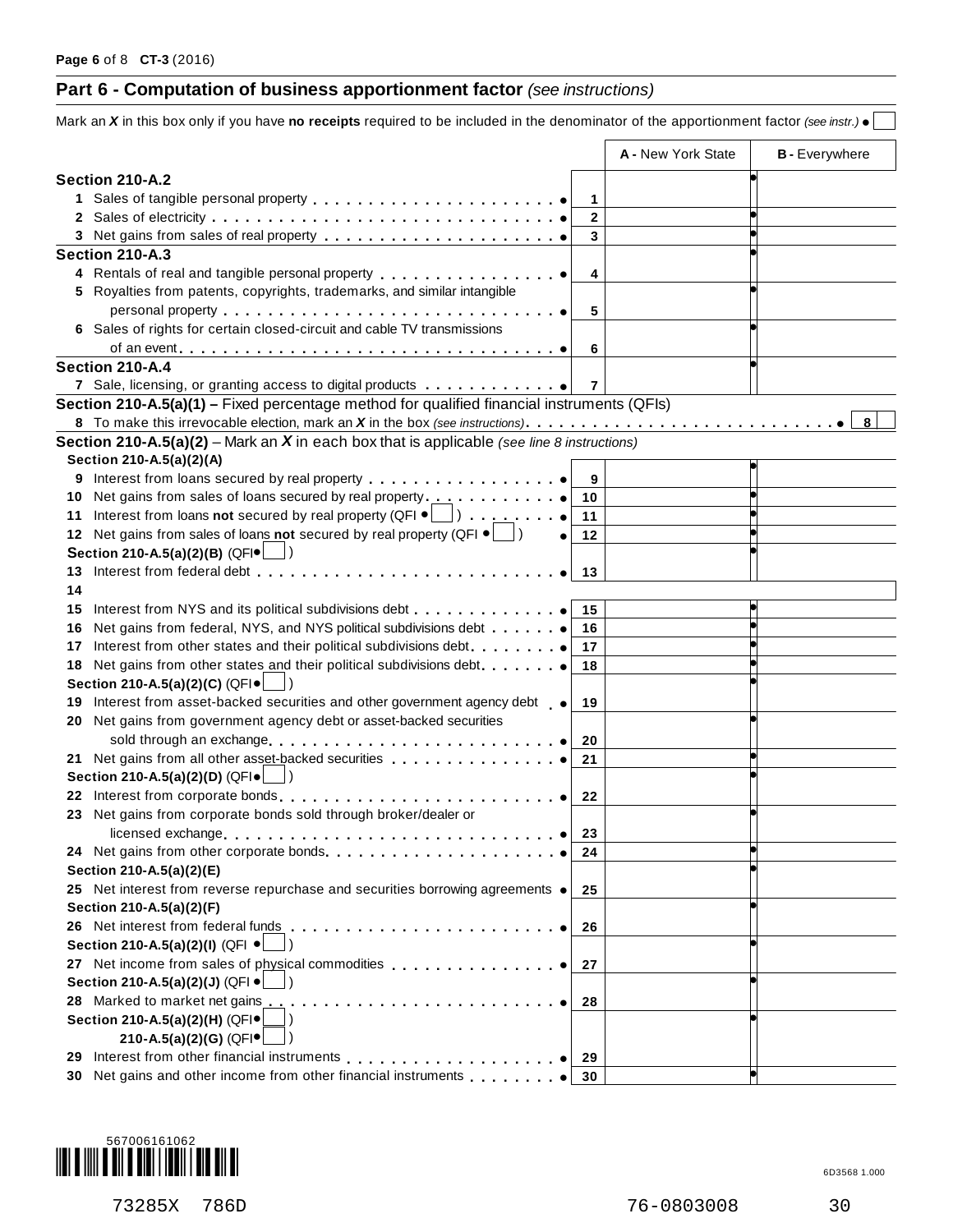#### **Part 6 – Computation of business apportionment factor** *(continued)*

|    |                                                                                                                                                                                                                                | A - New York State | <b>B</b> - Everywhere |
|----|--------------------------------------------------------------------------------------------------------------------------------------------------------------------------------------------------------------------------------|--------------------|-----------------------|
|    | <b>Section 210-A.5(b)</b>                                                                                                                                                                                                      |                    |                       |
| 31 | Brokerage commissions experience and a set of 31                                                                                                                                                                               |                    |                       |
| 32 |                                                                                                                                                                                                                                |                    |                       |
| 33 | Fees for advisory services for underwriting or management of underwriting $\bullet$ 33                                                                                                                                         |                    |                       |
| 34 |                                                                                                                                                                                                                                | 34                 |                       |
| 35 |                                                                                                                                                                                                                                | 35                 |                       |
| 36 | Fees for management or advisory services expression of the set of the set of the set of the set of the set of the set of the set of the set of the set of the set of the set of the set of the set of the set of the set of th | 36                 |                       |
| 37 |                                                                                                                                                                                                                                |                    |                       |
|    | <b>Section 210-A.5(c)</b>                                                                                                                                                                                                      |                    |                       |
| 38 | Interest, fees, and penalties from credit cards $\ldots$ , $\ldots$ , $\bullet$ 38                                                                                                                                             |                    |                       |
| 39 |                                                                                                                                                                                                                                | 39                 |                       |
| 40 |                                                                                                                                                                                                                                |                    |                       |
| 41 | Receipts from credit card authorizations and settlement processing $\bullet$ 41                                                                                                                                                |                    |                       |
| 42 |                                                                                                                                                                                                                                |                    |                       |
|    | <b>Section 210-A.5(d)</b>                                                                                                                                                                                                      |                    |                       |
|    | 43 Receipts from certain services to investment companies 43                                                                                                                                                                   |                    |                       |
|    | Section 210-A.6                                                                                                                                                                                                                |                    |                       |
|    | 44 Receipts from railroad and trucking business. 0 44                                                                                                                                                                          |                    |                       |
|    | Section 210-A.6-a                                                                                                                                                                                                              |                    |                       |
|    |                                                                                                                                                                                                                                |                    |                       |
|    | Section 210-A.7                                                                                                                                                                                                                |                    |                       |
| 46 |                                                                                                                                                                                                                                |                    |                       |
| 47 |                                                                                                                                                                                                                                |                    |                       |
|    | Section 210-A.8                                                                                                                                                                                                                |                    |                       |
| 48 | Advertising in newspapers or periodicals express and the set of 48                                                                                                                                                             |                    |                       |
| 49 |                                                                                                                                                                                                                                |                    |                       |
| 50 |                                                                                                                                                                                                                                |                    |                       |
|    | Section 210-A.9                                                                                                                                                                                                                |                    |                       |
| 51 | Transportation or transmission of gas through pipes                                                                                                                                                                            |                    |                       |
|    | <b>Section 210-A.10</b>                                                                                                                                                                                                        |                    |                       |
|    |                                                                                                                                                                                                                                |                    |                       |
|    | <b>Section 210-A.11</b>                                                                                                                                                                                                        |                    |                       |
| 53 |                                                                                                                                                                                                                                |                    |                       |
|    | <b>Total receipts</b>                                                                                                                                                                                                          |                    |                       |
|    |                                                                                                                                                                                                                                |                    |                       |
|    | <b>Calculation of business apportionment factor</b>                                                                                                                                                                            |                    |                       |
|    | 55 New York State business apportionment factor (divide line 54, column A by line 54, column B and enter the result                                                                                                            |                    |                       |
|    |                                                                                                                                                                                                                                |                    | 1.0000<br> 55         |

Enter line 55 on Part 3, *Computation of tax on business income base*, line 14; and on Part 4, *Computation of tax on capital base*, line 12.



73285X 786D 76-0803008 31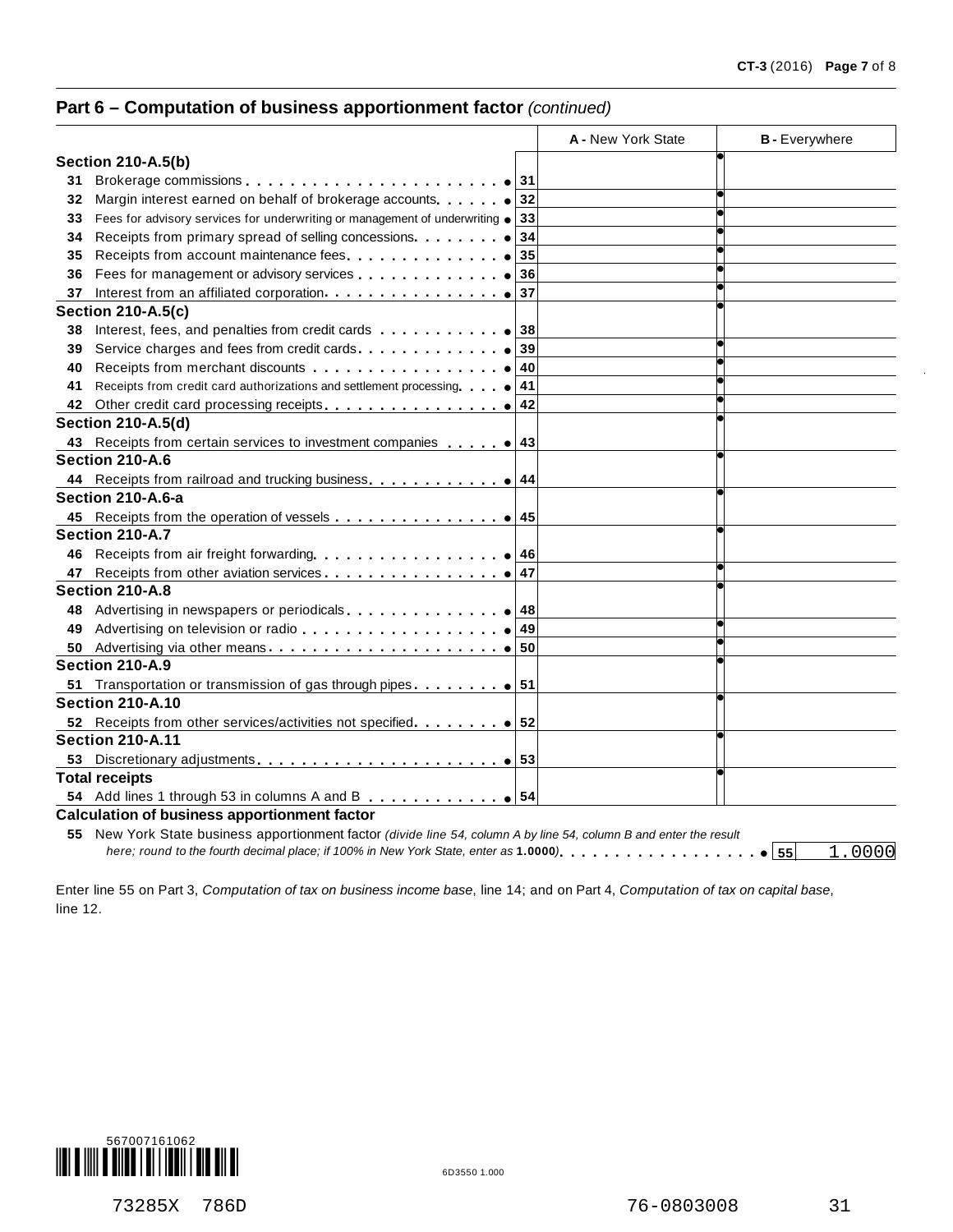#### **Part 7 – Summary of tax credits claimed**

**1** Have you been convicted of an offense, or are you an owner of an entity convicted of an offense, defined in New York State Penal Law, Article 200 or 496, or section 195.20? *(see Form CT-1; mark an*  $X$  *in one box*)  $\ldots$   $\ldots$   $\ldots$  1 Yes No  $X$ 

Enter in the appropriate box below the amount of each tax credit **used** to reduce the tax due shown on Part 2, line 2, and attach the corresponding properly completed claim form. The amount of credit to enter is computed on each credit form and carried to this section.

| $CT-37$ $•$        | $CT-605$ $\bullet$   | $DTF-622$ $\bullet$                                                                                                                       |     |
|--------------------|----------------------|-------------------------------------------------------------------------------------------------------------------------------------------|-----|
| $CT-40$ . $•$      | $CT-606$ $\bullet$   | DTF-624                                                                                                                                   |     |
| $CT-41$ . $•$      | $CT-607$ $\bullet$   | DTF-630 •                                                                                                                                 |     |
| $CT-43$ . $•$      | $CT-611$ $\bullet$   | Other credits $\bullet$                                                                                                                   |     |
| $CT-44$            | $CT-611.1$ $\bullet$ |                                                                                                                                           |     |
| $CT-46$ .          | $CT-611.2$ $\bullet$ |                                                                                                                                           |     |
| $CT-47$ $\bullet$  | $CT-612$ $\bullet$   |                                                                                                                                           |     |
| $CT-236$ $\bullet$ | $CT-613$             |                                                                                                                                           |     |
| $CT-238$ $\bullet$ | $CT-631$ $\bullet$   |                                                                                                                                           |     |
| $CT-239$ $•$       | $CT-633$ $\bullet$   |                                                                                                                                           |     |
| $CT-241$ $•$       | $CT-634$ $\bullet$   |                                                                                                                                           |     |
| $CT-242$ $\bullet$ | $CT-635$ $\bullet$   |                                                                                                                                           |     |
| $CT-243$           | $CT-636$ $\bullet$   |                                                                                                                                           |     |
| $CT-246$ $\bullet$ | $CT-637$ $\bullet$   |                                                                                                                                           |     |
| $CT-248$ $•$       | $CT-638$ $\bullet$   |                                                                                                                                           |     |
| $CT-249$ $\bullet$ | $CT-639$ $\bullet$   |                                                                                                                                           |     |
| $CT-250$ $•$       | $CT-640$ $\bullet$   |                                                                                                                                           |     |
| $CT-259$ $\bullet$ | $CT-641$             |                                                                                                                                           |     |
| $CT-261$ . $•$     | $CT-642$             |                                                                                                                                           |     |
| $CT-501$ $\bullet$ | $CT-643$             |                                                                                                                                           |     |
| $CT-601$ $•$       | $CT-644$ $\bullet$   |                                                                                                                                           |     |
| $CT-602$ $\bullet$ | $CT-645$ $\bullet$   |                                                                                                                                           |     |
| $CT-603$ $•$       | $CT-646$ $\bullet$   |                                                                                                                                           |     |
| $CT-604$ $•$       | $DTF-621$ $\bullet$  |                                                                                                                                           |     |
|                    |                      | 2 Total tax credits claimed above (enter here and on Part 2, line 3; attach appropriate form for each credit<br>$\mathbf{2}$              |     |
|                    |                      | $\overline{\mathbf{3}}$                                                                                                                   |     |
|                    |                      |                                                                                                                                           |     |
|                    |                      | 4a If you claimed the QEZE tax reduction credit and you had a 100% zone allocation factor, mark an X in the box $\ldots \cdot \cdot$   4a |     |
|                    |                      | 4b If you claimed the tax-free NY area tax elimination credit, and you had a 100% area allocation factor, mark an X                       |     |
|                    |                      |                                                                                                                                           | 4bl |
|                    |                      | 4c If you claimed the tax-free NY area excise tax on telecommunications credit and you had a 100% area allocation                         | 4cl |

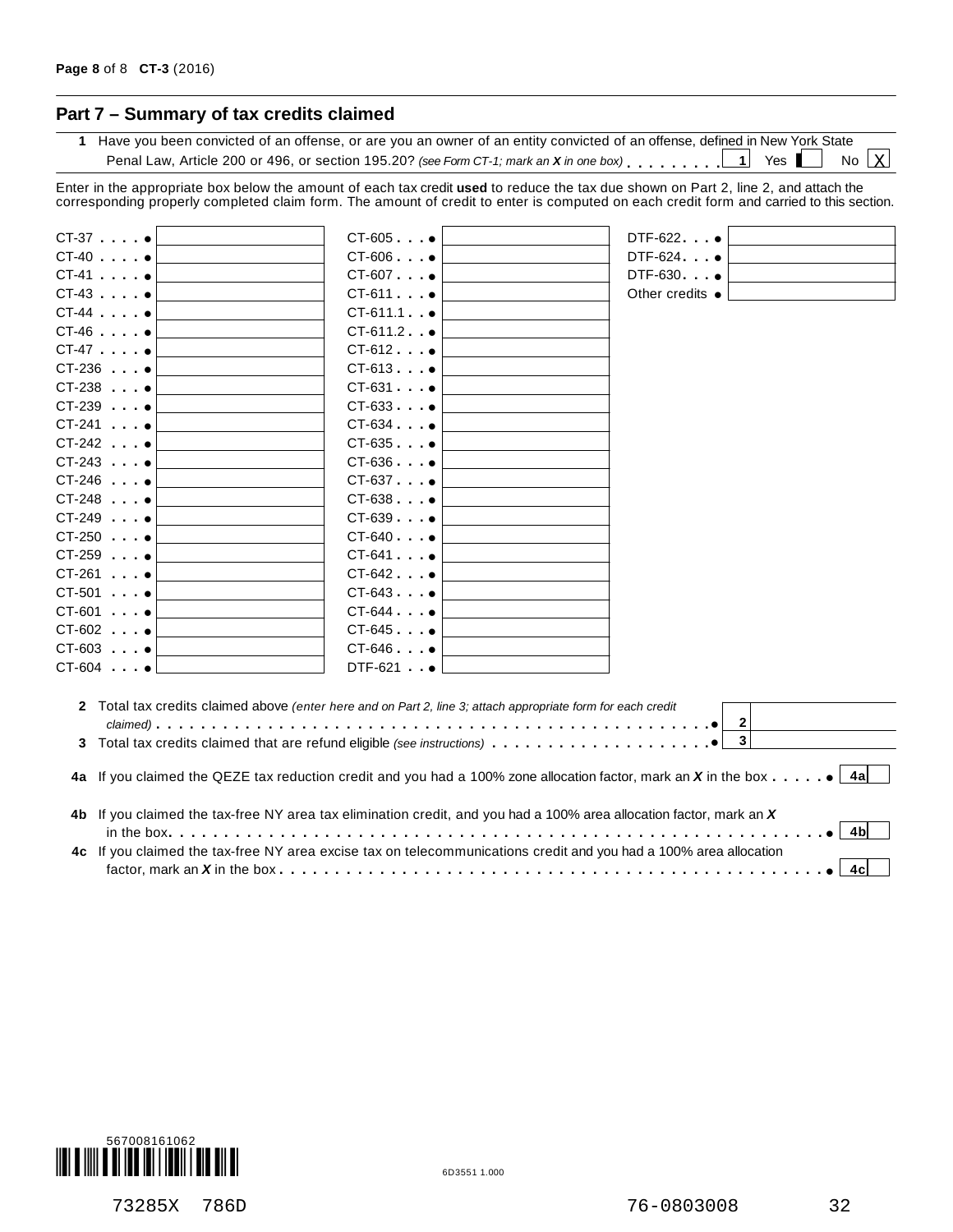

Department of Taxation and Finance

**Prior Net Operating Loss Conversion (PNOLC) Subtraction**

Legal name of corporation **Employer identification number (EIN)** Employer identification number (EIN)

OPEN SOURCE MATTERS INC 76-0803008

Attach to Form CT-3 or CT-3-A. **All** filers complete **all** schedules.

**CT-3-A filers:** Enter the total number of members in the combined group in the current tax period % *(see instructions)* m m m m m m m m m m m m m m m m m m m m m m m m m m m m m m m m m m m m m m m m m m m m m m m m m

#### **Schedule A - PNOLC subtraction pool detail and tax period allotment** *(see instructions)*

**All filers:** Complete all information each tax period.

**CT-3-A filers:** Enter all requested information in each column for **each** combined member that was in the group for the tax period.

|   | в<br>Base year          |            |                |
|---|-------------------------|------------|----------------|
|   | Name                    | EIN        | end date       |
| A | OPEN SOURCE MATTERS INC | 76-0803008 | $12 - 31 - 14$ |
| в |                         |            |                |
| C |                         |            |                |
| D |                         |            |                |
| Е |                         |            |                |
| F |                         |            |                |
| G |                         |            |                |
| H |                         |            |                |
|   |                         |            |                |
|   |                         |            |                |

|          | C<br>Tax<br>period<br>count      | ח<br>Unabsorbed net<br>operating loss<br>(UNOL) | PNOLC subtraction pool | F<br><b>PNOLC</b><br>subtraction<br>allotment % | G<br>Tax period PNOLC<br>subtraction allotment<br>(column E x column F) | н<br>Remaining PNOLC<br>subtraction pool<br>[column E - (column C<br>x column G)] |
|----------|----------------------------------|-------------------------------------------------|------------------------|-------------------------------------------------|-------------------------------------------------------------------------|-----------------------------------------------------------------------------------|
| A        | $\overline{a}$                   | 102, 196.                                       | 102, 196.              | 100.                                            |                                                                         |                                                                                   |
| В        |                                  |                                                 |                        |                                                 |                                                                         |                                                                                   |
| C        |                                  |                                                 |                        |                                                 |                                                                         |                                                                                   |
| D        |                                  |                                                 |                        |                                                 |                                                                         |                                                                                   |
| Е        |                                  |                                                 |                        |                                                 |                                                                         |                                                                                   |
| F        |                                  |                                                 |                        |                                                 |                                                                         |                                                                                   |
| G        |                                  |                                                 |                        |                                                 |                                                                         |                                                                                   |
| н        |                                  |                                                 |                        |                                                 |                                                                         |                                                                                   |
|          |                                  |                                                 |                        |                                                 |                                                                         |                                                                                   |
| J        | To                               |                                                 |                        |                                                 |                                                                         |                                                                                   |
|          | Totals from<br>attached sheet(s) |                                                 |                        |                                                 |                                                                         |                                                                                   |
| 1 Totals |                                  | 102, 196.                                       | 102,196.               |                                                 |                                                                         |                                                                                   |

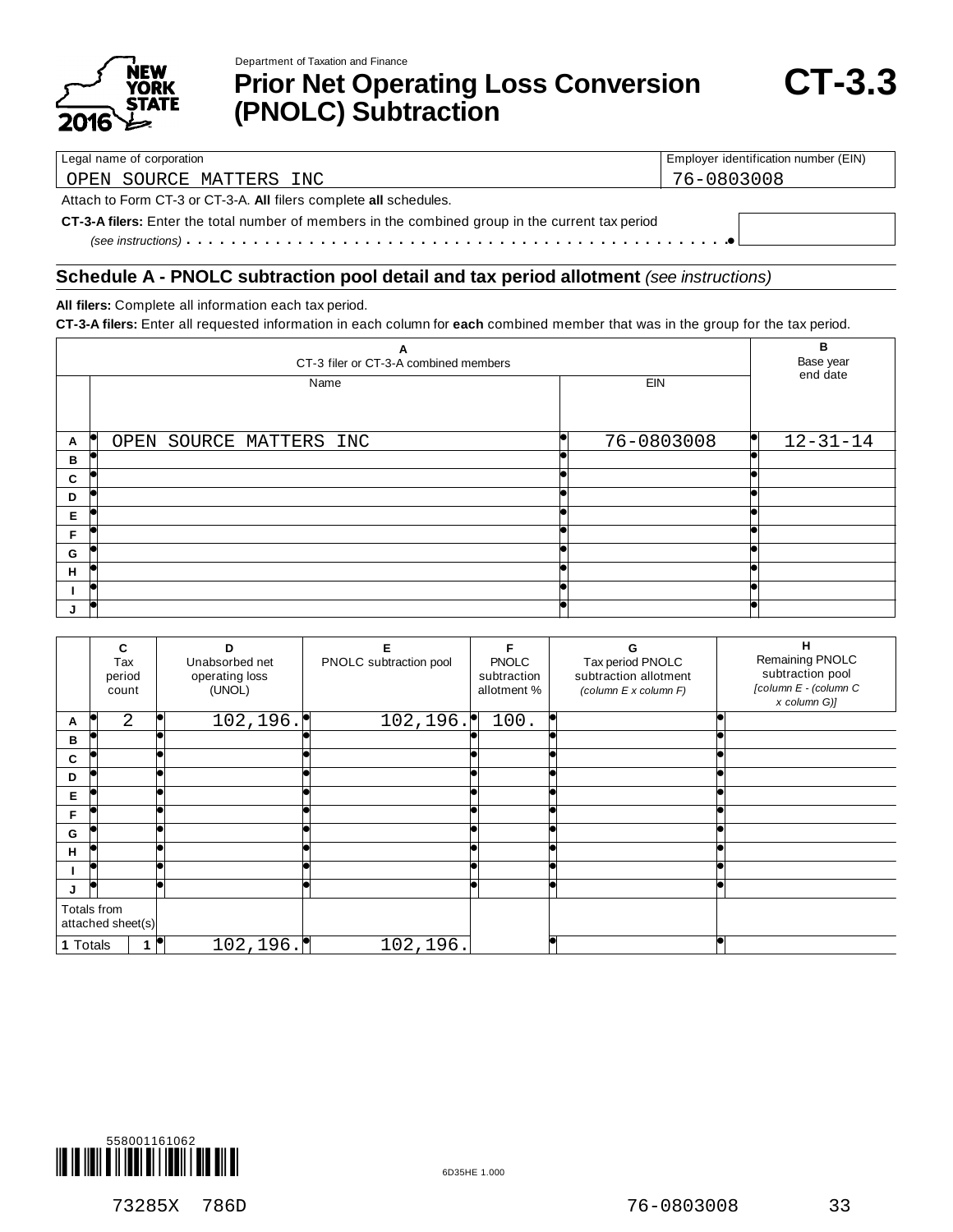| <b>Schedule B – Overall limitation on PNOLC subtraction (All filers must complete Schedule B)</b>                                                                                                                                |                         |         |
|----------------------------------------------------------------------------------------------------------------------------------------------------------------------------------------------------------------------------------|-------------------------|---------|
| 1 Apportioned business income after addback for the current tax period (from Form CT-3 or CT-3-A,                                                                                                                                | $\overline{1}$          |         |
| 2 Multiply line 1 by your appropriate business income base tax rate for the current tax period from<br>the Tax rates schedule table 1, 2, 3, or 4 in Form CT-3-I or CT-3-A-I (round the result up to the next                    | $\overline{\mathbf{2}}$ |         |
| 3 Greater of the capital base tax or the fixed dollar minimum tax for the current tax period<br>(from Form CT-3 or CT-3-A, Part 2, line 1b or 1c) $\ldots \ldots \ldots \ldots \ldots \ldots \ldots \ldots \ldots \ldots \ldots$ |                         |         |
|                                                                                                                                                                                                                                  |                         |         |
| 5 Maximum amount of the PNOLC subtraction to be deducted in the current tax period (if line 4 is zero,                                                                                                                           |                         | 22,554. |

#### **Schedule C – Computation of PNOLC subtraction used and unused amount carried forward** *(see instructions)*

| ו טיווטיוועווויטריווי טעטן                                                                  |   |           |
|---------------------------------------------------------------------------------------------|---|-----------|
|                                                                                             |   |           |
| 2 Unused PNOLC subtraction carried forward from prior tax period (see instructions)         |   | 102,196.  |
| 2a Amount included on line 2 that is a carryforward from entities                           |   |           |
|                                                                                             |   |           |
|                                                                                             | 3 | 102, 196. |
| 3a Amount included on line 3 from entities using the 50%                                    |   |           |
| election; if none, enter $0 \ldots \ldots \ldots \ldots \ldots \ldots \cdot \cdot \cdot$ 3a |   |           |
|                                                                                             | 4 | 22,554.   |
| 4a Amount included on line 4 from entities using the 50%                                    |   |           |
| election; if none, enter $0, \ldots, \ldots, \ldots, \ldots, \bullet$<br>4а                 |   |           |
|                                                                                             | 5 | 79,642.   |
| 5a Amount included on line 5 from entities using the 50%                                    |   |           |
| election; if none, enter $0 \ldots \ldots \ldots \ldots \ldots \ldots \cdot 6$ 5a           |   |           |
|                                                                                             |   |           |
|                                                                                             |   | 79,642    |
|                                                                                             |   |           |

**Note:** You **must** complete and attach Form CT-3.3 to Form CT-3 or CT-3-A for each tax period for which you or any member of the combined group claim a PNOLC subtraction or carry a PNOLC subtraction balance.

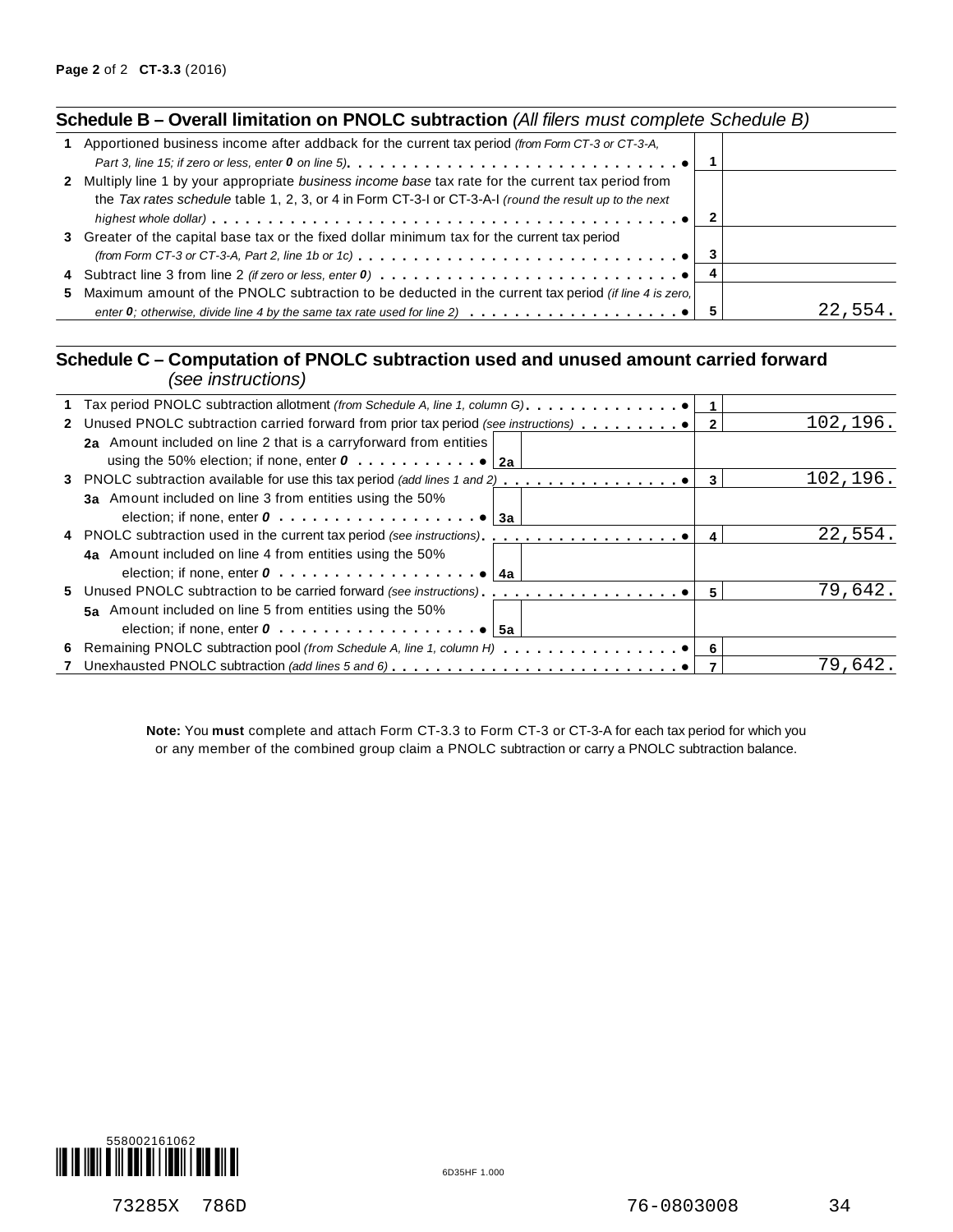

**Net Operatment of Taxation and Finance**<br> **Net Operating Loss Deduction (NOLD)** CT-3.4

| Legal name of corporation        |     | Employer identification number (EIN) |
|----------------------------------|-----|--------------------------------------|
| SOURCE<br>MATTERS<br><b>OPEN</b> | INC | 1 1 X I 1<br>$\sim$                  |

#### Attach to Form CT-3 or CT-3-A

| 1 Multiply Form CT-3 or CT-3-A, Part 3, line 17, by your appropriate business income base tax rate                                                 |   |        |
|----------------------------------------------------------------------------------------------------------------------------------------------------|---|--------|
| for the current year from the Tax rates schedule in Form CT-3-1 or CT-3-A-1. $\ldots$ , $\ldots$ , $\ldots$                                        |   | 538.   |
| 2 Enter the greater of the capital base tax or the fixed dollar minimum tax for the current tax year                                               |   |        |
| (from Form CT-3 or CT-3-A, Part 2, line 1b or 1c). $\ldots \ldots \ldots \ldots \ldots \ldots \ldots \ldots \ldots \ldots \ldots \cdot \bullet  2$ |   | 538.   |
|                                                                                                                                                    |   |        |
| 4 Maximum amount of the NOLD to be deducted in the current tax year <i>(divide line 3 by the same</i>                                              |   |        |
|                                                                                                                                                    | 4 |        |
| 5 Balance of net operating losses incurred in tax years beginning on or after January 1, 2015, not                                                 |   | 8,270. |
| 6 NOLD to be used in the current tax year (Enter the lesser of line 4 or line 5. Enter here and                                                    |   |        |
|                                                                                                                                                    |   |        |
| 7 Unused NOLD to be carried forward to future tax years (subtract line 6 from line 5) $\bullet$ , $\bullet$ , $\bullet$   7                        |   | 8,270  |
|                                                                                                                                                    |   |        |

#### **Schedule A – Table of apportioned business income or loss** *(see instructions)*

| A<br>Tax period beginning and<br>ending dates |                | в<br>Amount from Form CT-3 or<br>CT-3-A, Part 3, line 17 for the<br>period in column A | C<br>When column B is not a loss, enter the ending dates<br>of the tax period(s) that generated an NOL used to<br>reduce the amount in column B (see instr.; if necessary) | D<br>Election to<br>waive<br>carryback |
|-----------------------------------------------|----------------|----------------------------------------------------------------------------------------|----------------------------------------------------------------------------------------------------------------------------------------------------------------------------|----------------------------------------|
| $01 - 01 - 16$                                | $12 - 31 - 16$ | 8,270.                                                                                 |                                                                                                                                                                            | X                                      |
| $01 - 01 - 15$                                | $12 - 31 - 15$ |                                                                                        |                                                                                                                                                                            |                                        |
|                                               |                |                                                                                        |                                                                                                                                                                            |                                        |
|                                               |                |                                                                                        |                                                                                                                                                                            |                                        |
|                                               |                |                                                                                        |                                                                                                                                                                            |                                        |
|                                               |                |                                                                                        |                                                                                                                                                                            |                                        |
|                                               |                |                                                                                        |                                                                                                                                                                            |                                        |
|                                               |                |                                                                                        |                                                                                                                                                                            |                                        |
|                                               |                |                                                                                        |                                                                                                                                                                            |                                        |
|                                               |                |                                                                                        |                                                                                                                                                                            |                                        |
|                                               |                |                                                                                        |                                                                                                                                                                            |                                        |
|                                               |                |                                                                                        |                                                                                                                                                                            |                                        |
|                                               |                |                                                                                        |                                                                                                                                                                            |                                        |
|                                               |                |                                                                                        |                                                                                                                                                                            |                                        |
|                                               |                |                                                                                        |                                                                                                                                                                            |                                        |
|                                               |                |                                                                                        |                                                                                                                                                                            |                                        |
|                                               |                |                                                                                        |                                                                                                                                                                            |                                        |
|                                               |                |                                                                                        |                                                                                                                                                                            |                                        |
|                                               |                |                                                                                        |                                                                                                                                                                            |                                        |
|                                               |                |                                                                                        |                                                                                                                                                                            |                                        |
|                                               |                |                                                                                        |                                                                                                                                                                            |                                        |

*Note: You must complete and attach Form CT-3.4 to Form CT-3 or CT-3-A each tax year.*

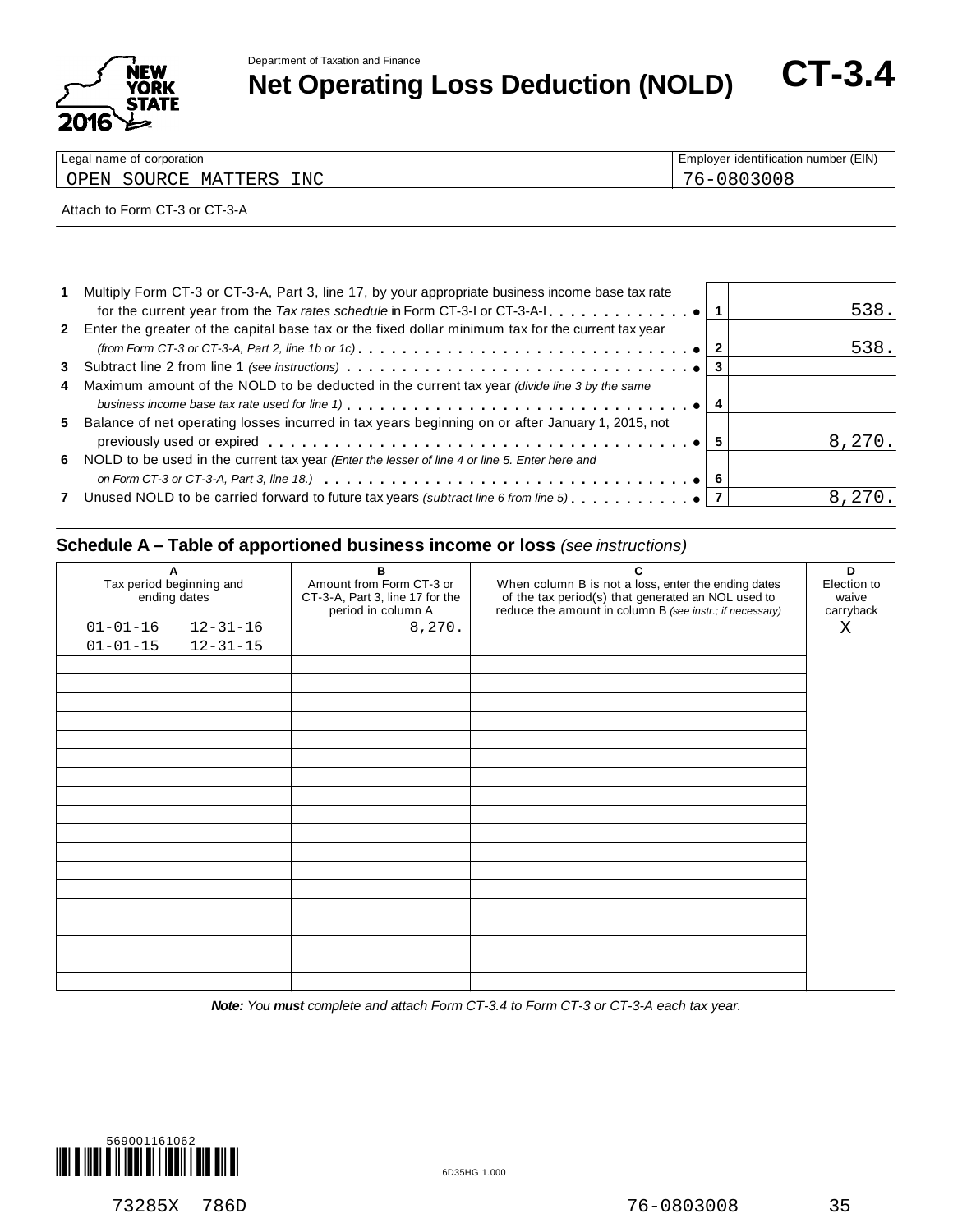

Department of Taxation and Finance **New York State Modifications CT-225** 

**Tax Law - Articles 9-A, 22, and 33**

Legal name of corporation extensive terms of corporation and the corporation of Employer identification number (EIN)

OPEN SOURCE MATTERS INC 76-0803008

#### **File this form with Form CT-3, CT-3-S, or CT-33.**

Complete all parts that apply to you. See Form CT-225-I, *Instructions for Form CT-225.*

|  | Identify the return you are filing by marking an X in the box: $CT-3 \cdot \boxed{X}$ $CT-3-5 \cdot \boxed{}$ $CT-33 \cdot \boxed{}$ |  |  |
|--|--------------------------------------------------------------------------------------------------------------------------------------|--|--|

#### **Schedule A - Certain New York State additions to federal income**

#### Part 1 - For certain additions to federal income that did not flow through from a partnership, estate, or trust

**1** New York State additions *(see instructions)*

|     |      | Modification<br>number | Amount                                                                         |    |                | <b>Modification</b><br>number | Amount |    |                            |
|-----|------|------------------------|--------------------------------------------------------------------------------|----|----------------|-------------------------------|--------|----|----------------------------|
| 1a  | 10 L | $A - 505$              | $4,792$   00                                                                   |    | 1i             | $  \bullet   A -$             |        | 00 |                            |
| 1b  | lol  | А-                     |                                                                                | 00 | 1j             | lei A -                       |        | 00 |                            |
| 1c  | lol  | А-                     |                                                                                | 00 | 1 k            | lei A -                       |        | 00 |                            |
| 1d  | le i | <b>A</b> -             |                                                                                | 00 | 11             | lei A -                       |        | 00 |                            |
| 1е  | lol  | А-                     |                                                                                | 00 | 1 <sub>m</sub> | lei A -                       |        | 00 |                            |
| 1f  |      | l●l A -                |                                                                                | 00 | 1 n            | $  \bullet   A -$             |        | 00 |                            |
| 1g  |      | l●l A -                |                                                                                | 00 | 1o             | $  \bullet   A -$             |        | 00 |                            |
| 1 h |      | I●IA -                 |                                                                                | 00 | 1p             | $  \bullet   A -$             |        | 00 |                            |
|     |      |                        | Total from additional Form(s) CT-225, if any                                   |    |                |                               |        | 00 |                            |
|     |      |                        | 2 Total (add lines 1a through 1p and the total from additional Form(s) CT-225) |    |                |                               |        |    | $4,792$ 00<br>$\mathbf{2}$ |

#### **Part 2 -Corporation's share of certain additions to federal income from a partnership, estate, or trust**

**3** New York State additions *(see instructions)*

|                |  | Modification<br>number |  | Amount                                       |                |  | <b>Modification</b><br>number | Amount |    |              |
|----------------|--|------------------------|--|----------------------------------------------|----------------|--|-------------------------------|--------|----|--------------|
| 3a             |  | I●I EA -               |  | 00                                           | 3i             |  | EA-                           | 00     |    |              |
| 3 <sub>b</sub> |  | I●I EA -               |  | 00                                           | 3j             |  | EA-                           | 00     |    |              |
| 3 <sub>c</sub> |  | I●I EA -               |  | 00                                           | 3k             |  | EA-                           | 00     |    |              |
| 3d             |  | I●I EA -               |  | 00                                           | 31             |  | EA-                           | 00     |    |              |
| 3e             |  | l●l EA -               |  | 00                                           | 3m             |  | EA-                           | 00     |    |              |
| 3f             |  | I●I EA -               |  | 00                                           | 3n             |  | EA-                           | 00     |    |              |
| 3g             |  | I●I EA -               |  | 00                                           | 3 <sub>o</sub> |  | EA-                           | 00     |    |              |
| 3h             |  | $\bullet$ EA -         |  | 00                                           | 3p             |  | $  \bullet  $ EA -            | 00     |    |              |
|                |  |                        |  | Total from additional Form(s) CT-225, if any |                |  |                               | 00     |    |              |
|                |  |                        |  |                                              |                |  |                               |        | 00 |              |
|                |  |                        |  |                                              |                |  |                               |        | 5  | $4,792$   00 |

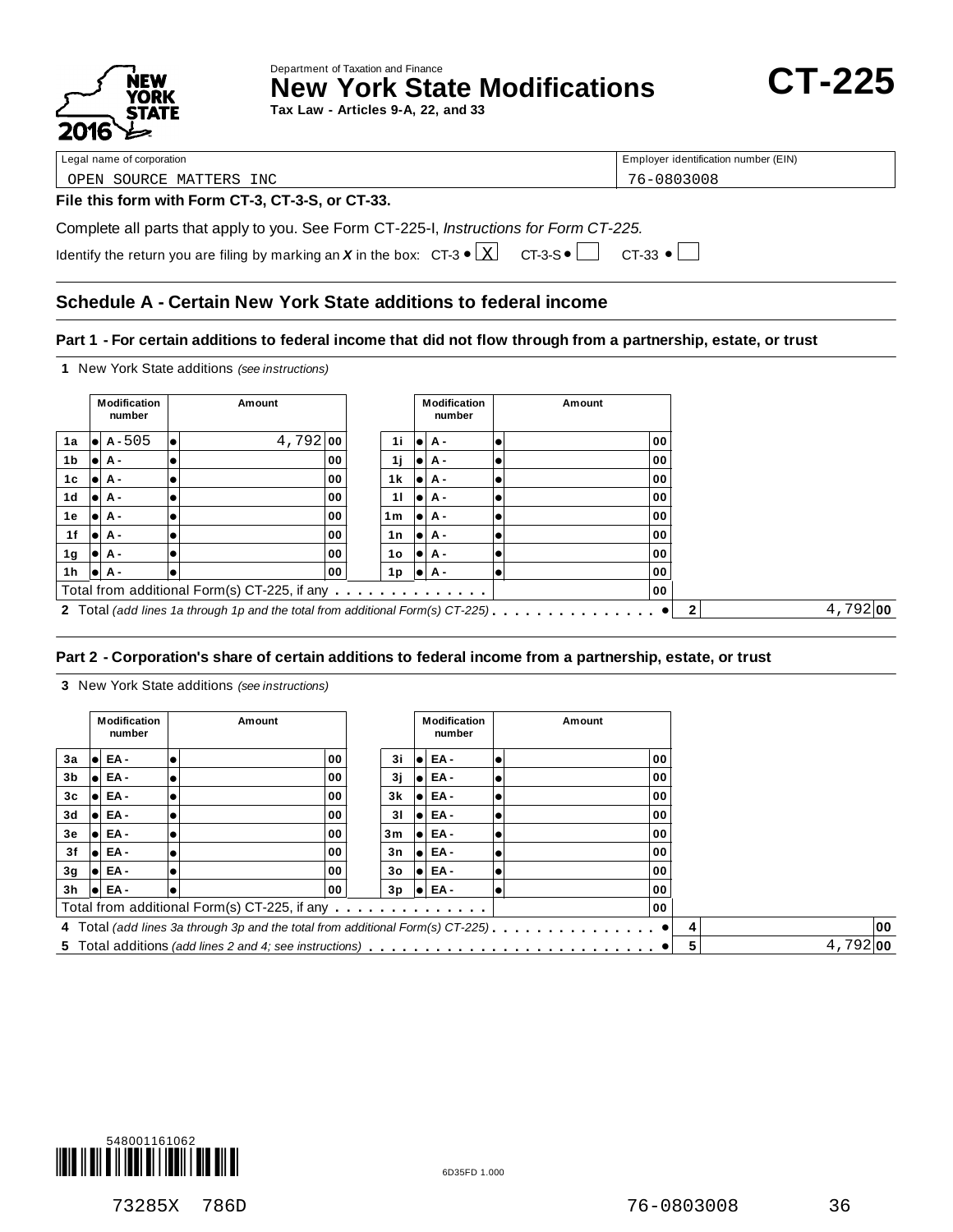#### **Schedule B - Certain New York State subtractions from federal income**

#### Part 1 - For certain subtractions from federal income that did not flow through from a partnership, estate, or trust



#### Part 2 - Corporation's share of certain subtractions from federal income from a partnership, estate, or trust

**8** New York State subtractions *(see instructions)*

**6** New York State subtractions *(see instructions)*

|           | <b>Modification</b><br>number | Amount                                                                          |    | <b>Modification</b><br>number | Amount |    |    |
|-----------|-------------------------------|---------------------------------------------------------------------------------|----|-------------------------------|--------|----|----|
| <b>8a</b> | ES -                          | 00                                                                              | 8i | ES-                           | 00     |    |    |
| 8b        | $\bullet$ ES -                | 00                                                                              | 8ј | ES-                           | 00     |    |    |
| 8с        | ES -                          | 00                                                                              | 8k | ES-                           | 00     |    |    |
| 8d        | ES -                          | 00                                                                              | 81 | ES-                           | 00     |    |    |
| 8e        | ES -                          | 00                                                                              | 8m | ES-                           | 00     |    |    |
| 8f        | $\bullet$ ES -                | 00                                                                              | 8n | ES-                           | 00     |    |    |
| 8g        | $\bullet$ ES -                | 00                                                                              | 80 | ES-                           | 00     |    |    |
| 8h        | $\bullet$ ES -                | 00                                                                              | 8p | $\bullet$ ES -                | 00     |    |    |
|           |                               | Total from additional Form(s) CT-225, if any                                    |    |                               | 00     |    |    |
|           |                               | 9 Total (add lines 8a through 8p and the total from additional Form(s) CT-225). |    |                               |        | 9  | 00 |
|           |                               |                                                                                 |    |                               |        | 10 | 00 |

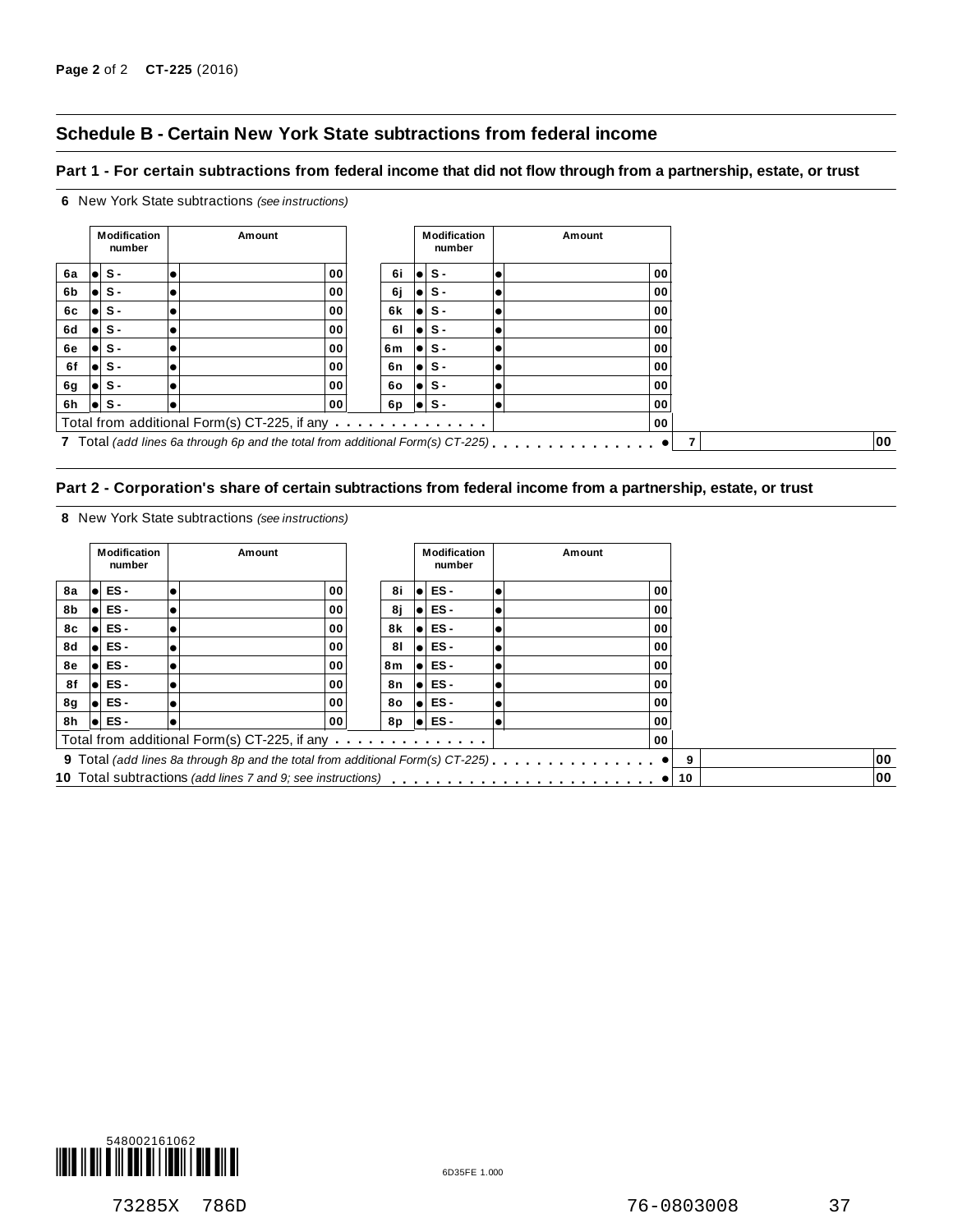

## Department of Taxation and Finance **CT-3-M General Business Corporation MTA Surcharge Return**

**Tax Law - Article 9-A, Section 209-B**

**Caution:** This form must be used **only** for tax periods beginning on or after January 1, 2016. If you use it for any prior periods, the return will **not** be processed and will **not** be considered timely filed. As a result, penalties and interest may be incurred.

|                                                                                                                                     |             |                                             | $\overline{\phantom{a}}$                                                         |                                  |                                             |  |
|-------------------------------------------------------------------------------------------------------------------------------------|-------------|---------------------------------------------|----------------------------------------------------------------------------------|----------------------------------|---------------------------------------------|--|
| Amended return $\mathbf{X}$                                                                                                         |             | All filers must enter tax period: beginning |                                                                                  | $01 - 01 - 16$                   | $12 - 31 - 16$<br>endina                    |  |
| Employer identification number (EIN)                                                                                                | File number | Business telephone number                   |                                                                                  |                                  | If you claim an                             |  |
| 76-0803008                                                                                                                          | AA9         | 347-425-9397                                |                                                                                  |                                  | overpayment, mark<br>X<br>an $X$ in the box |  |
| Legal name of corporation                                                                                                           |             |                                             |                                                                                  | Trade name/DBA                   |                                             |  |
| SOURCE MATTERS<br>OPEN                                                                                                              | INC         |                                             |                                                                                  |                                  |                                             |  |
| Mailing name (if different from legal name above)                                                                                   |             |                                             | Date received (for Tax Department use only)<br>State or country of incorporation |                                  |                                             |  |
| c/o                                                                                                                                 |             |                                             |                                                                                  |                                  |                                             |  |
| Number and street or PO box                                                                                                         |             |                                             | Date of incorporation                                                            |                                  |                                             |  |
| PO BOX 4668 #88354                                                                                                                  |             |                                             |                                                                                  | $01 - 01 - 05$                   |                                             |  |
| City                                                                                                                                | State       | ZIP code                                    | business in NYS                                                                  | Foreign corporations: date began |                                             |  |
| NEW YORK                                                                                                                            | ΝY          | 10163-4668                                  |                                                                                  |                                  |                                             |  |
| If you need to update your address or phone information for corporation tax, or other tax types, you can do so online. See Business |             |                                             |                                                                                  |                                  |                                             |  |

*information* in Form CT-1.

File this form with your Form CT-3 or CT-3-A. Before completing this return, see Form CT-3-M-I, *Instructions for Form CT-3-M*.

|                     | Pay amount shown on line 12. Make payable to: New York State Corporation Tax                                    | Payment enclosed |
|---------------------|-----------------------------------------------------------------------------------------------------------------|------------------|
|                     | Attach your payment here. Detach all check stubs. (See instructions for details.)<br>A                          |                  |
|                     | <b>Computation of MTA surcharge</b>                                                                             |                  |
|                     |                                                                                                                 | 538.             |
| 2                   |                                                                                                                 | 100.0000 %       |
| 3                   |                                                                                                                 | 538.             |
| 4                   | 4                                                                                                               | 151.             |
| 5 <sub>b</sub><br>6 | Mandatory first installment (MFI) removed; see instructions                                                     |                  |
|                     |                                                                                                                 |                  |
|                     |                                                                                                                 |                  |
|                     |                                                                                                                 | 3,558            |
|                     |                                                                                                                 |                  |
| 9                   | Estimated tax penalty (see instructions; mark an X in the box if Form CT-222 is attached) $\bullet$             |                  |
| 10                  |                                                                                                                 |                  |
| 11                  | Late filing and late payment penalties (see instructions for Form CT-3 or CT-3-A) $\bullet$ 11                  |                  |
| 12                  | Balance due (add lines 8 through 11 and enter here; enter the payment amount on line A above)<br>12             |                  |
| 13                  | Overpayment (if line 4 is less than line 7, subtract line 4 from line 7; enter here and see instructions) $ 13$ | 3,407.           |
| 14                  |                                                                                                                 |                  |
| 15                  | Amount of overpayment to be credited to MTA surcharge for next period (see instructions)<br>  15                | 3,407            |

#### **Schedule A - Computation of MCTD apportionment percentage** *(see instructions)*

|    | Average value of property (see instructions)                   | A<br><b>MCTD</b> | в<br>New York State |  |      |
|----|----------------------------------------------------------------|------------------|---------------------|--|------|
| 17 | Real estate owned (see instructions) example and a state of 17 |                  |                     |  |      |
|    | 18 Real estate rented (see instructions)                       | 18               |                     |  |      |
|    |                                                                |                  |                     |  |      |
|    | 20 Tangible personal property owned (see instructions)   20    |                  |                     |  |      |
|    | 21 Tangible personal property rented (see instructions)   21   |                  |                     |  |      |
|    | 22 Total (add lines 17 through 21 in columns A and B) $ 22 $   |                  |                     |  |      |
|    |                                                                |                  |                     |  | $\%$ |
|    |                                                                |                  |                     |  |      |

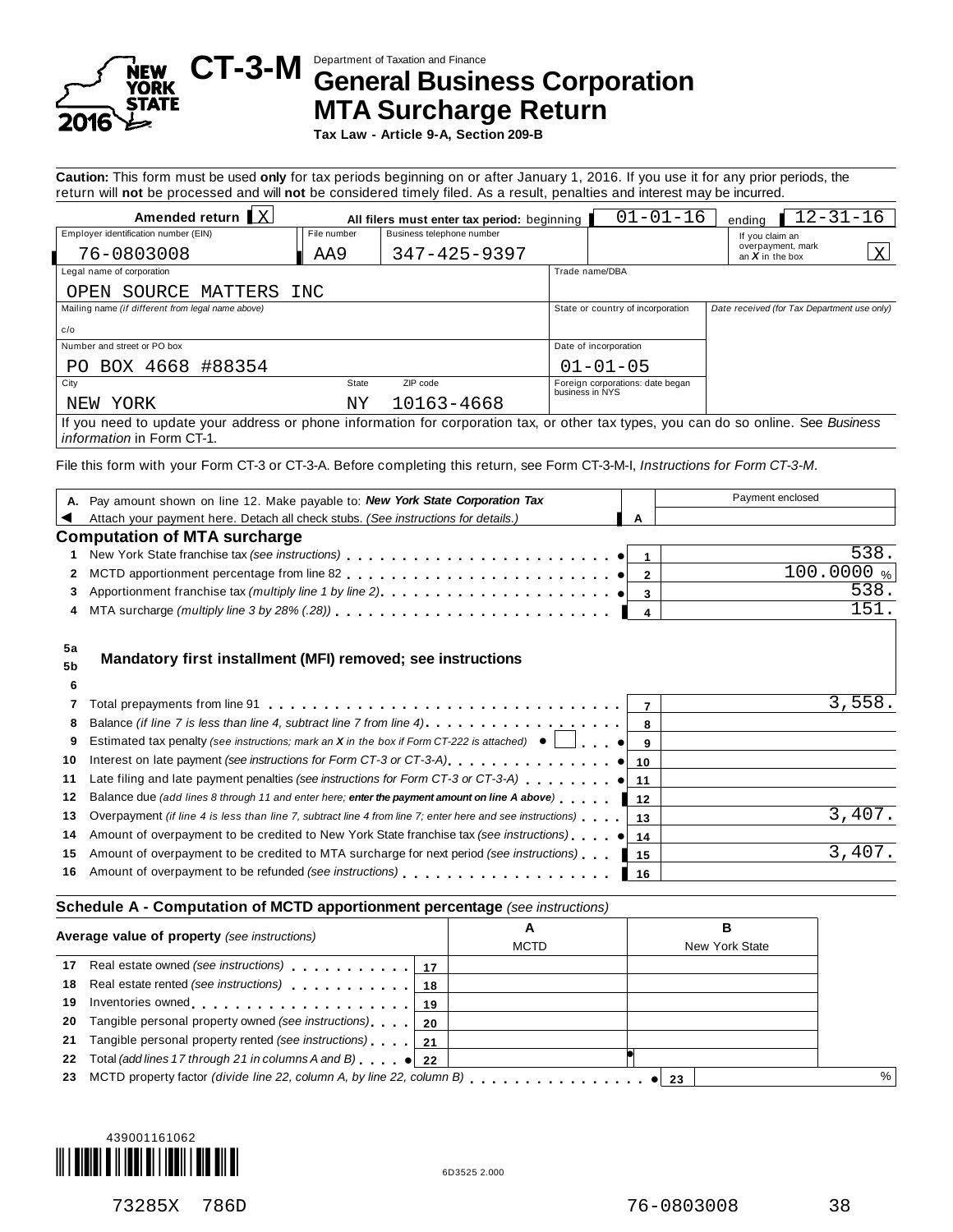|     | <b>Receipts from:</b> (see instructions for lines 24 through 76)                                                                                                                                                               |    | A<br><b>MCTD</b> | в<br>New York State |
|-----|--------------------------------------------------------------------------------------------------------------------------------------------------------------------------------------------------------------------------------|----|------------------|---------------------|
|     | Section 210-A.2                                                                                                                                                                                                                |    |                  |                     |
| 24  |                                                                                                                                                                                                                                | 24 |                  |                     |
| 25  |                                                                                                                                                                                                                                | 25 |                  |                     |
| 26  | Net gains from sales of real property                                                                                                                                                                                          | 26 |                  |                     |
|     | Section 210-A.3                                                                                                                                                                                                                |    |                  |                     |
|     | 27 Rentals of real and tangible personal property entitled and results and response to Rental and Rental and R                                                                                                                 | 27 |                  |                     |
| 28  | Royalties from patents, copyrights, trademarks, and similar intangible                                                                                                                                                         |    |                  |                     |
|     |                                                                                                                                                                                                                                | 28 |                  |                     |
| 29  | Sales of rights for certain closed-circuit and cable TV transmissions                                                                                                                                                          |    |                  |                     |
|     |                                                                                                                                                                                                                                | 29 |                  |                     |
|     | Section 210-A.4                                                                                                                                                                                                                |    |                  |                     |
|     |                                                                                                                                                                                                                                |    |                  |                     |
|     | 30 Sale, licensing, or granting access to digital products<br>Section 210-A.5(a)(1) - Fixed percentage method for qualified financial instruments (QFIs)                                                                       | 30 |                  |                     |
|     |                                                                                                                                                                                                                                |    |                  |                     |
|     | 31 If this irrevocable election was made on Form CT-3 or CT-3-A, mark an X in the box (see Form CT-3-I or CT-3-A-I, line 8 instructions). 31                                                                                   |    |                  |                     |
|     | Section 210-A.5(a)(2) – Mark an $X$ in each box that is applicable (see Form CT-3-I or CT-3-A-I line 8 instructions)                                                                                                           |    |                  |                     |
|     | Section 210-A.5(a)(2)(A)                                                                                                                                                                                                       |    |                  |                     |
|     |                                                                                                                                                                                                                                |    |                  |                     |
| 32  | Interest from loans secured by real property                                                                                                                                                                                   | 32 |                  |                     |
| 33  | Net gains from sales of loans secured by real property                                                                                                                                                                         | 33 |                  |                     |
| 34  | Interest from loans not secured by real property                                                                                                                                                                               |    |                  |                     |
|     | (QFI                                                                                                                                                                                                                           | 34 |                  |                     |
| 35  | Net gains from sales of loans not secured by real property                                                                                                                                                                     |    |                  |                     |
|     | $(QFI \Box) \ldots \ldots \ldots$<br>.                                                                                                                                                                                         | 35 |                  |                     |
|     | Section 210-A.5(a)(2)(B) (QFI $\Box$ )                                                                                                                                                                                         |    |                  |                     |
| 36  | Interest from federal debt                                                                                                                                                                                                     | 36 |                  |                     |
| 37  |                                                                                                                                                                                                                                |    |                  |                     |
| 38  | Interest from NYS and its political subdivisions debt                                                                                                                                                                          | 38 |                  |                     |
| 39  | Net gains from federal, NYS, and NYS political subdivisions debt                                                                                                                                                               | 39 |                  |                     |
| 40  | Interest from other states and their political subdivisions debt                                                                                                                                                               | 40 |                  |                     |
| 41  | Net gains from other states and their political subdivisions debt                                                                                                                                                              | 41 |                  |                     |
|     | Section 210-A.5(a)(2)(C) (QFI                                                                                                                                                                                                  |    |                  |                     |
| 42  | Interest from asset-backed securities and other government agency debt.                                                                                                                                                        | 42 |                  |                     |
| 43  | Net gains from government agency debt or asset-backed securities                                                                                                                                                               |    |                  |                     |
|     | sold through an exchange entitled to the set of the set of the set of the set of the set of the set of the set of the set of the set of the set of the set of the set of the set of the set of the set of the set of the set o | 43 |                  |                     |
|     | 44 Net gains from all other asset-backed securities                                                                                                                                                                            | 44 |                  |                     |
|     | Section 210-A.5(a)(2)(D) $(QFI$                                                                                                                                                                                                |    |                  |                     |
| 45  | Interest from corporate bonds.                                                                                                                                                                                                 | 45 |                  |                     |
| 46  | Net gains from corporate bonds sold through broker/dealer or                                                                                                                                                                   |    |                  |                     |
|     |                                                                                                                                                                                                                                |    |                  |                     |
|     | licensed exchange                                                                                                                                                                                                              | 46 |                  |                     |
|     | 47 Net gains from other corporate bonds                                                                                                                                                                                        | 47 |                  |                     |
|     | Section 210-A.5(a)(2)(E)                                                                                                                                                                                                       |    |                  |                     |
|     | 48 Net interest from reverse repurchase and securities borrowing agreements                                                                                                                                                    | 48 |                  |                     |
|     | Section 210-A.5(a)(2)(F)                                                                                                                                                                                                       |    |                  |                     |
| 49. |                                                                                                                                                                                                                                | 49 |                  |                     |
| 50  | Section 210-A.5(a)(2)(I) (QFI<br>Net income from sales of physical commodities entitled as a set of the Net and Median Median and Median Annual                                                                                | 50 |                  |                     |
|     | Section 210-A.5(a)(2)(J) (QFI                                                                                                                                                                                                  |    |                  |                     |
| 51  | Marked to market net gains.<br>.                                                                                                                                                                                               | 51 |                  |                     |
|     | Section 210-A.5(a)(2)(H) (QFI                                                                                                                                                                                                  |    |                  |                     |
|     | 210-A.5(a)(2)(G) (QFI                                                                                                                                                                                                          |    |                  |                     |
| 52  | Interest from other financial instruments <b>Algebra 2010</b>                                                                                                                                                                  | 52 |                  |                     |
| 53  | Net gains and other income from other financial instruments                                                                                                                                                                    | 53 |                  |                     |
|     |                                                                                                                                                                                                                                |    |                  |                     |



 $\bar{.}$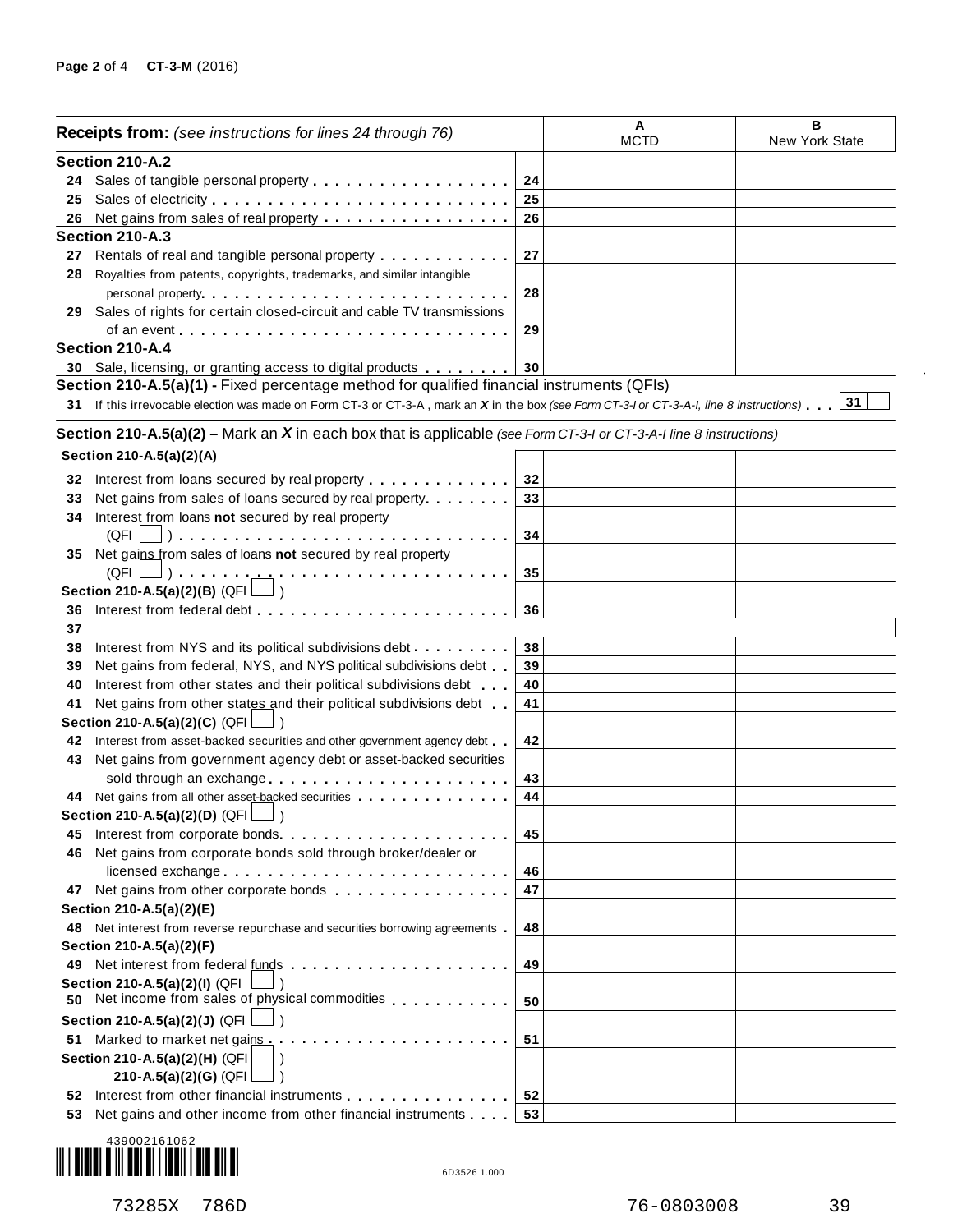|     | Receipts from: (continued)                                                                                                                                                                                                                  |    | A<br>MCTD        | $\overline{\mathbf{B}}$<br>New York State |
|-----|---------------------------------------------------------------------------------------------------------------------------------------------------------------------------------------------------------------------------------------------|----|------------------|-------------------------------------------|
|     | <b>Section 210-A.5(b)</b>                                                                                                                                                                                                                   |    |                  |                                           |
| 54  |                                                                                                                                                                                                                                             | 54 |                  |                                           |
| 55  | Margin interest earned on behalf of brokerage accounts                                                                                                                                                                                      | 55 |                  |                                           |
| 56  | Fees for advisory services for underwriting or management of underwriting                                                                                                                                                                   | 56 |                  |                                           |
| 57  | Receipts from primary spread of selling concessions                                                                                                                                                                                         | 57 |                  |                                           |
| 58  |                                                                                                                                                                                                                                             | 58 |                  |                                           |
| 59  | Fees for management or advisory services expressions are all the set of the set of the set of the set of the set of the set of the set of the set of the set of the set of the set of the set of the set of the set of the set              | 59 |                  |                                           |
| 60  | Interest from an affiliated corporation.                                                                                                                                                                                                    | 60 |                  |                                           |
|     | <b>Section 210-A.5(c)</b>                                                                                                                                                                                                                   |    |                  |                                           |
| 61  | Interest, fees, and penalties from credit cards                                                                                                                                                                                             | 61 |                  |                                           |
| 62  |                                                                                                                                                                                                                                             | 62 |                  |                                           |
| 63  | Receipts from merchant discounts entitled and an article of Receipts from merchant discounts                                                                                                                                                | 63 |                  |                                           |
| 64  | Receipts from credit card authorizations and settlement processing                                                                                                                                                                          | 64 |                  |                                           |
| 65  |                                                                                                                                                                                                                                             | 65 |                  |                                           |
|     | <b>Section 210-A.5(d)</b>                                                                                                                                                                                                                   |    |                  |                                           |
| 66  | Receipts from certain services to investment companies                                                                                                                                                                                      | 66 |                  |                                           |
|     | Section 210-A.6                                                                                                                                                                                                                             |    |                  |                                           |
|     | 67 Receipts from railroad and trucking business                                                                                                                                                                                             | 67 |                  |                                           |
|     | Section 210-A.6-a                                                                                                                                                                                                                           |    |                  |                                           |
|     | 68 Receipts from the operation of vessels                                                                                                                                                                                                   | 68 |                  |                                           |
|     | Section 210-A.7                                                                                                                                                                                                                             |    |                  |                                           |
|     |                                                                                                                                                                                                                                             |    |                  |                                           |
|     | 70 Receipts from other aviation services                                                                                                                                                                                                    | 70 |                  |                                           |
|     | Section 210-A.8                                                                                                                                                                                                                             |    |                  |                                           |
|     | 71 Advertising in newspapers or periodicals [1] Advertising in new spapers or periodicals                                                                                                                                                   | 71 |                  |                                           |
|     |                                                                                                                                                                                                                                             | 72 |                  |                                           |
|     |                                                                                                                                                                                                                                             | 73 |                  |                                           |
|     | Section 210-A.9                                                                                                                                                                                                                             |    |                  |                                           |
|     | 74 Transportation or transmission of gas through pipes [1, 1, 1, 1, 1, 1]                                                                                                                                                                   | 74 |                  |                                           |
|     | <b>Section 210-A.10</b>                                                                                                                                                                                                                     |    |                  |                                           |
|     | 75 Receipts from other services/activities not specified                                                                                                                                                                                    | 75 |                  |                                           |
|     | <b>Section 210-A.11</b>                                                                                                                                                                                                                     |    |                  |                                           |
|     |                                                                                                                                                                                                                                             |    |                  |                                           |
| 77  | Total (add lines 24 through 76 in columns A and B) <b>TOTAL 1999 177</b>                                                                                                                                                                    |    |                  |                                           |
| 78. |                                                                                                                                                                                                                                             |    |                  | 78<br>%<br>$\bullet$                      |
|     | <b>Payroll</b>                                                                                                                                                                                                                              |    | A<br><b>MCTD</b> | в<br>New York State                       |
|     | 79 Wages and other compensation of employees except general                                                                                                                                                                                 |    |                  |                                           |
|     | executive officers experience and the series of the series of the series of the series of the series of the series of the series of the series of the series of the series of the series of the series of the series of the se<br>$\sim$ 79 |    |                  |                                           |
| 80  | MCTD payroll factor (divide line 79, column A, by line 79, column B)                                                                                                                                                                        |    |                  | 80<br>%                                   |
| 81  | Total MCTD factors (add lines 23, 78, and 80)                                                                                                                                                                                               |    |                  | 81<br>%                                   |
| 82  | MCTD apportionment percentage (Divide line 81 by three; if a factor is missing, see instructions.                                                                                                                                           |    |                  |                                           |
|     |                                                                                                                                                                                                                                             |    |                  | 82 100.0000%                              |